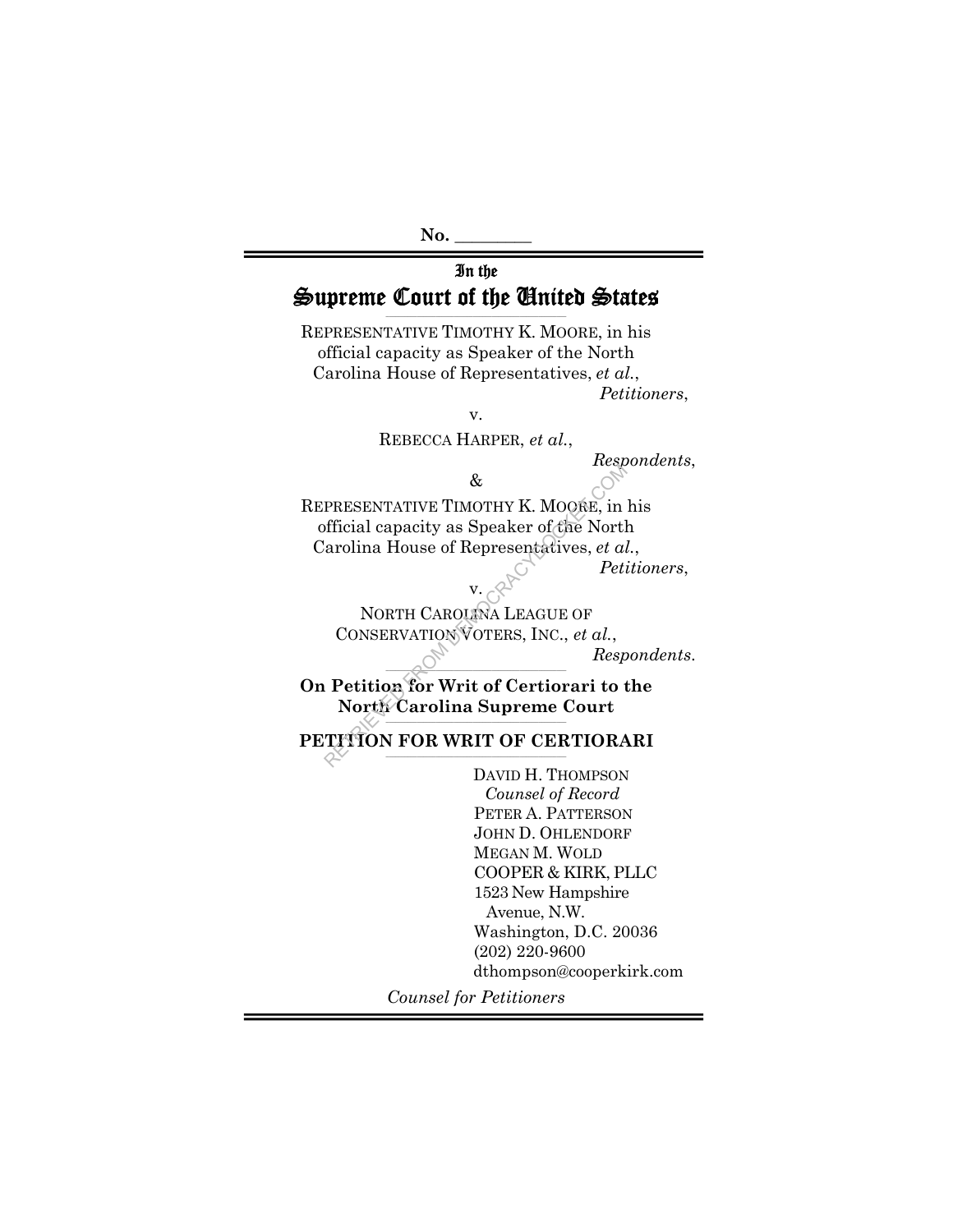## **QUESTION PRESENTED**

Whether a State's judicial branch may nullify the regulations governing the "Manner of holding Elections for Senators and Representatives . . . prescribed . . . by the Legislature thereof," U.S. CONST. art. I, § 4, cl. 1, and replace them with regulations of the state courts' own devising, based on vague state constitutional provisions purportedly vesting the state judiciary with power to prescribe whatever rules it deems appropriate to ensure a "fair" or "free" election.

ARETRIEVED FROM DEMOCRACYDOCKET.COM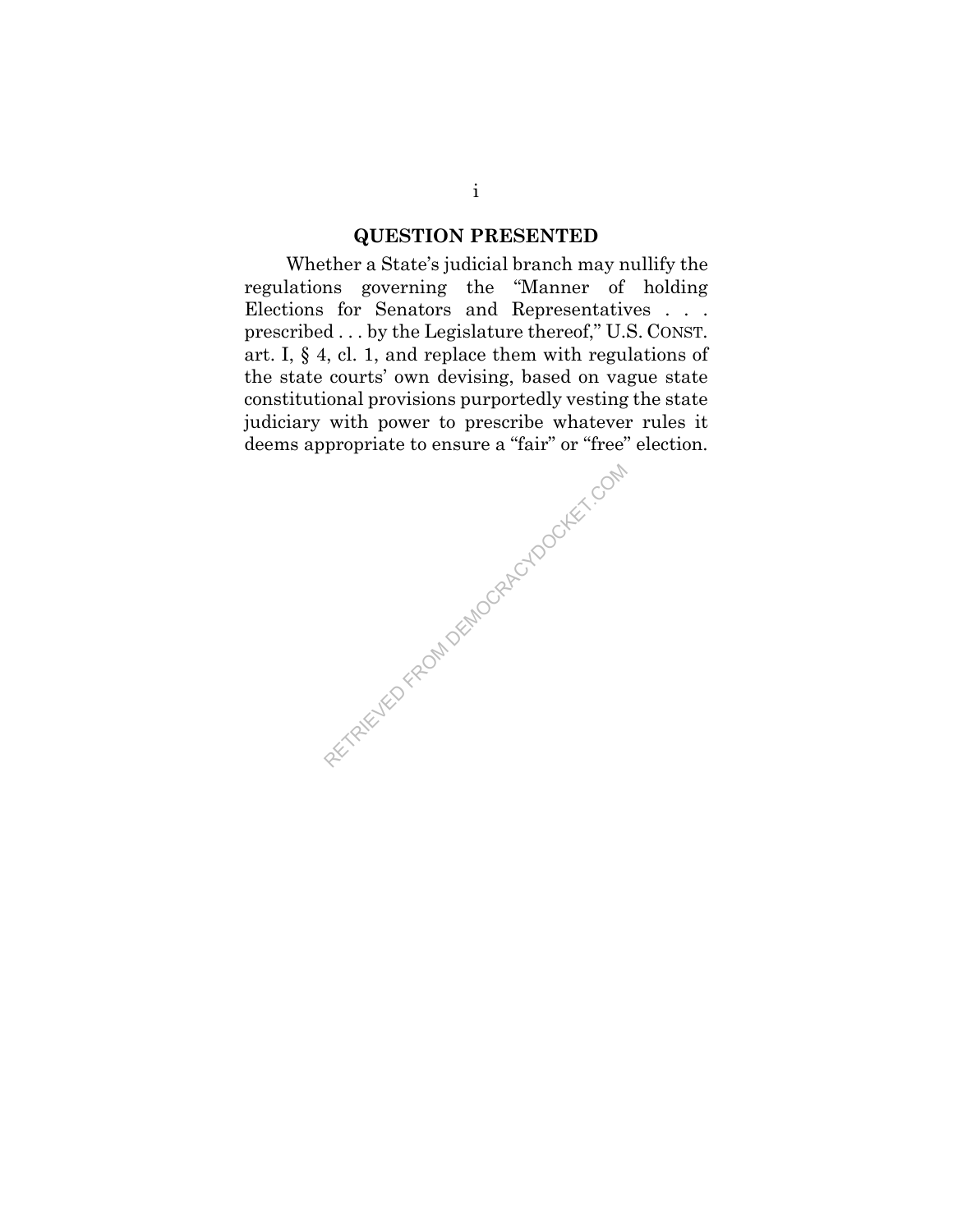#### **PARTIES TO THE PROCEEDING**

This application arises from two cases consolidated in the North Carolina Superior Court.

In the first of the two consolidated cases, Petitioners are Speaker of the North Carolina House of Representatives Representative Timothy K. Moore; President Pro Tempore of the North Carolina Senate Philip E. Berger; Representative Destin Hall, in his official capacity as Chair of the North Carolina House Standing Committee on Redistricting; Senator Warren Daniel, in his official capacity as Co-Chair of the North Carolina Senate Standing Committee on Redistricting and Elections; Senator Ralph Hise, in his official capacity as Co-Chair of the North Carolina Senate Standing Committee on Redistricting and Elections; and Senator Paul Newton, in his official capacity as Co-Chair of the North Carolina Standing Committee on Redistricting and Elections. Petitioners were defendants in the North Carolina Superior Court and appellees in the North Carolina Supreme Court. Daniel, in his official capacity as Cc<br>h Carolina Senate Standing Comm<br>ting and Elections; Senator Ralph<br>al capacity as Co-Chair of the North<br>Standing Committee on Redistric<br>i; and Senator Paul Newton, in hi<br>as Co-Chair of

Respondents are Rebecca Harper; Amy Clare Oseroff; Donald Rumph; John Anthony Balla; Richard R. Crews; Lily Nicole Quick; Gettys Cohen, Jr.; Shawn Rush; Jackson Thomas Dunn, Jr.; Mark S. Peters; Kathleen Barnes; Virginia Walters Brien; and David Dwight Brown. Respondents were the plaintiffs in the North Carolina Superior Court and appellants in the North Carolina Supreme Court.

Other Respondents are North Carolina State Board of Elections and Damon Circosta, in his official capacity as chair of the North Carolina State Board of Elections. These Respondents were defendants in the North Carolina Superior Court and appellees in the North Carolina Supreme Court.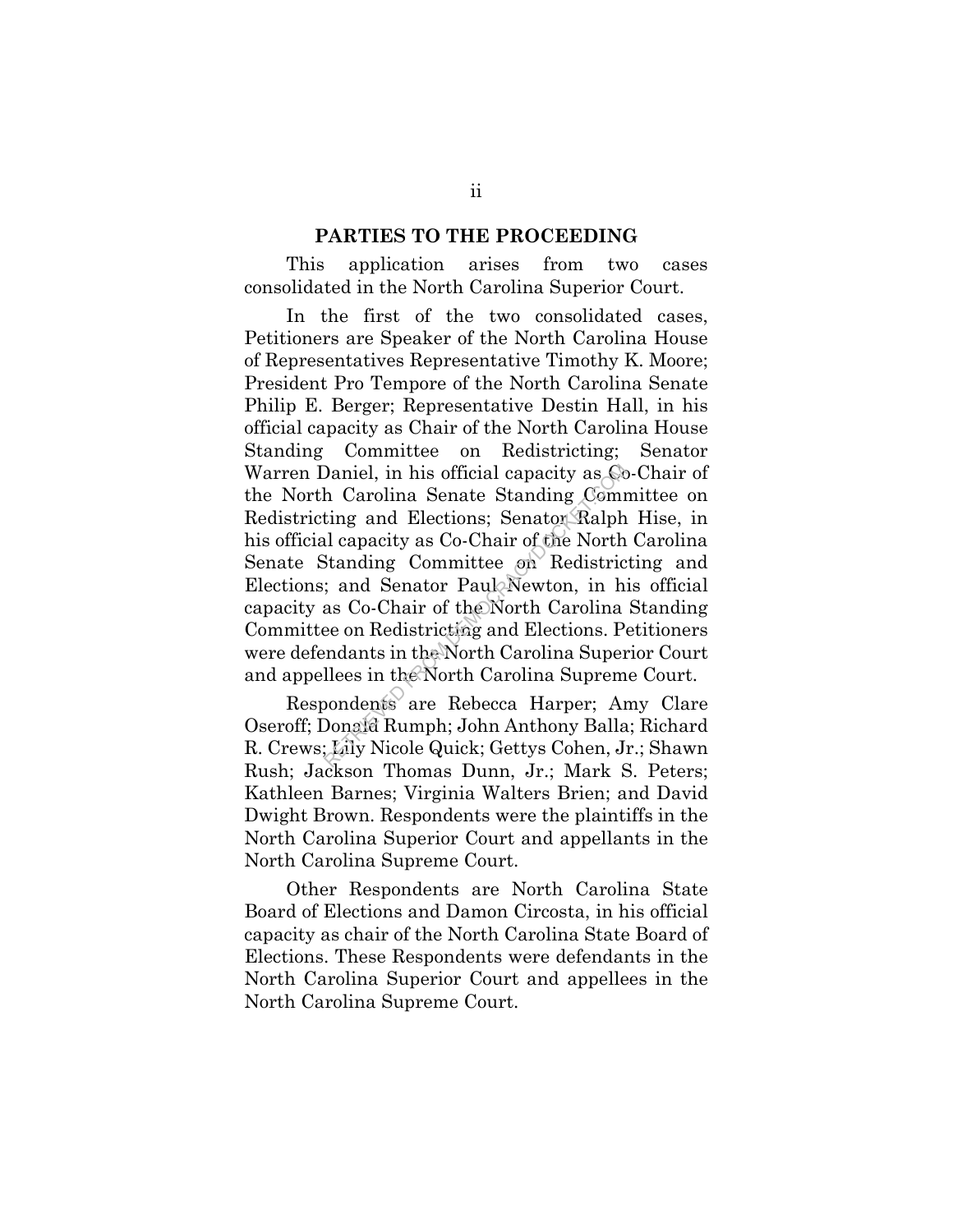In the second of the two consolidated cases, Petitioners are Representative Timothy K. Moore, in his official capacity as Speaker of the North Carolina House of Representatives; Senator Philip E. Berger, in his official capacity as President Pro Tempore of the North Carolina Senate; Representative Destin Hall, in his official capacity as Chair of the North Carolina House Standing Committee on Redistricting; Senator Warren Daniel, in his official capacity as Co-Chair of the North Carolina Senate Standing Committee on Redistricting and Elections; Senator Ralph E. Hise, Jr., in his official capacity as Co-Chair of the North Carolina Senate Standing Committee on Redistricting and Elections; and Senator Paul Newton, in his official capacity as Co-Chair of the North Carolina Senate Standing Committee on Redistricting and Elections. Petitioners were defendants in the North Carolina Superior Court and appellees in the North Carolina Supreme Court. ing and Ecctions, Schatch Rapt<br>
s official capacity as Co-Chair of t<br>
Senate Standing Committee on Red<br>
ions; and Senator Paul Newton, in h<br>
as Co-Chair of the North Carolin<br>
Committee on Redistricting and I<br>
rs were defen

Respondents are North Carolina League of Conservation Voters, Inc.; Henry M. Michaux, Jr.; Dandrielle Lewis; Timothy Chartier; Talia Fernos; Katherine Newhall; R. Jason Parsley; Edna Scott; Roberta Scott; Yvette Roberts; Jereann King Johnson; Reverend Reginald Wells; Yarbrough Williams, Jr.; Reverend Deloris L. Jerman; Viola Ryals Figueroa; and Cosmos George. These Respondents were plaintiffs in the North Carolina Superior Court and appellants in the North Carolina Supreme Court.

Other Respondents are the State of North Carolina; the North Carolina Board of Elections; Damon Circosta, in his official capacity as Chairman of the North Carolina State Board of Elections; Stella Anderson, in her official capacity as Secretary of the North Carolina State Board of Elections; Stacy Eggers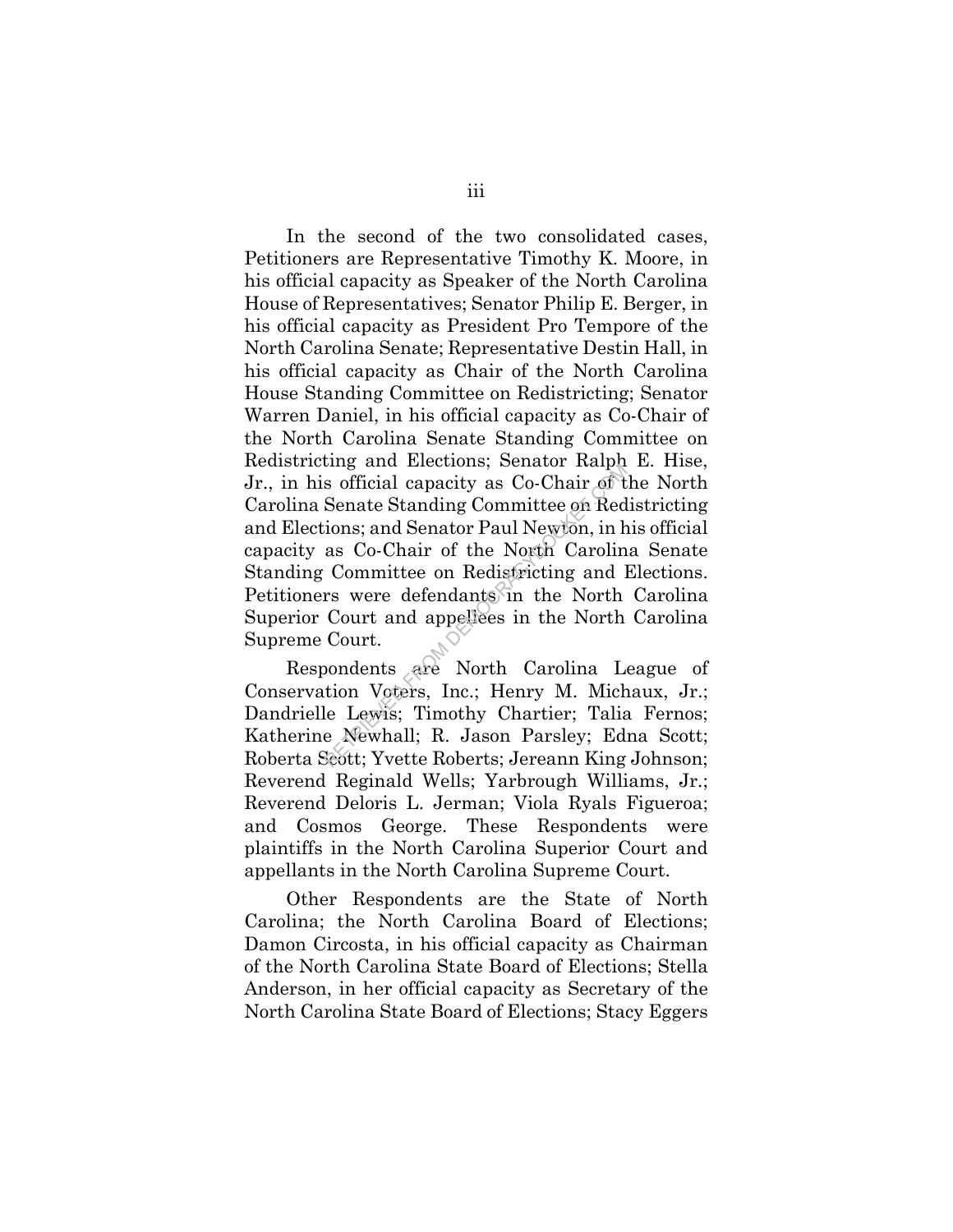IV, in his official capacity as Member of the North Carolina State Board of Elections; Tommy Tucker, in his official capacity as Member of the North Carolina State Board of Elections; and Karen Brinson Bell, in her official capacity as Executive Director of the North Carolina State Board of Elections. These Respondents were defendants in the North Carolina Superior Court and appellees in the North Carolina Supreme Court.

Additionally, the North Carolina Superior Court granted the motion of Common Cause to intervene in the consolidated proceedings below. Common Cause was an intervenor-plaintiff in the North Carolina Superior Court and an intervenor-appellant in the North Carolina Supreme Court. AFTRIEVED FROM DEMOCRACYDOCK

iv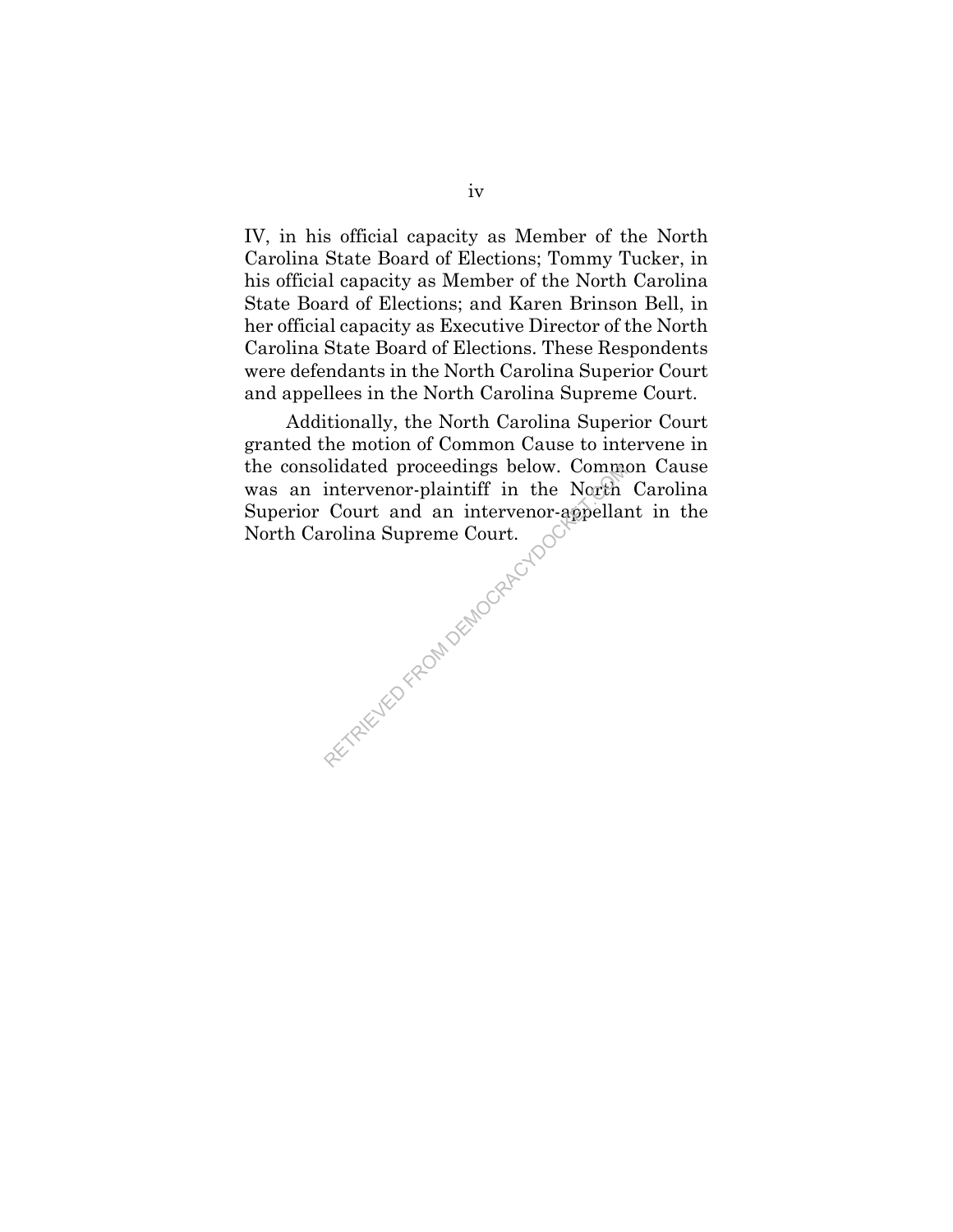## **RELATED PROCEEDINGS**

This case arises from the following proceedings:

- *Harper v. Hall*, No. 413PA21 (N.C. Supreme Court)—Order Denying Temporary Stay and Writ of Supersedeas (entered February 23, 2022).
- *Harper v. Hall*, No. 21 CVS 500085 (N.C. Superior Court)—Order on Remedial Plans (entered February 23, 2022).
- *North Carolina League of Conservation Voters, Inc. v. Hall*, No. 21 CVS 015426 (N.C. Superior Court)—Order on Remedial Plans (entered February 23, 2022).
- *Harper v. Hall*, No. 413PA21 (N.C. Supreme Court)—Written Decision Reversing and Remanding to Three-Judge Panel for Remedial Maps (entered February 14, 2022). From Carolina League of Controllers, Inc. v. Hall, No. 21 CVS<br>
(N.C. Superior Court)—Order on Plans (entered February 23, 2022)<br>
Harper v. Hall, No. 413PA2<br>
Supreme Court)—Written Decisionsing and Remanding to Three-Jude<br>
- *Harper*  $\langle \tilde{v}$ . *Hall*, No. 413PA21 (N.C. Supreme Court)—Order Reversing and Remanding to Three-Judge Panel for Remedial Maps (entered February 4, 2022).

The following proceedings are also directly related to this case under Rule 14.1(b)(iii) of this Court:

- *Harper v. Hall*, No. 21A455 (U.S. Supreme Court)—Order Denying Application for Stay (entered March 7, 2022).
- *North Carolina League of Conservation Voters, Inc. v. Hall*, No. 21 CVS 015426 (N.C. Superior Court)—Memorandum Opinion (entered January 11, 2022).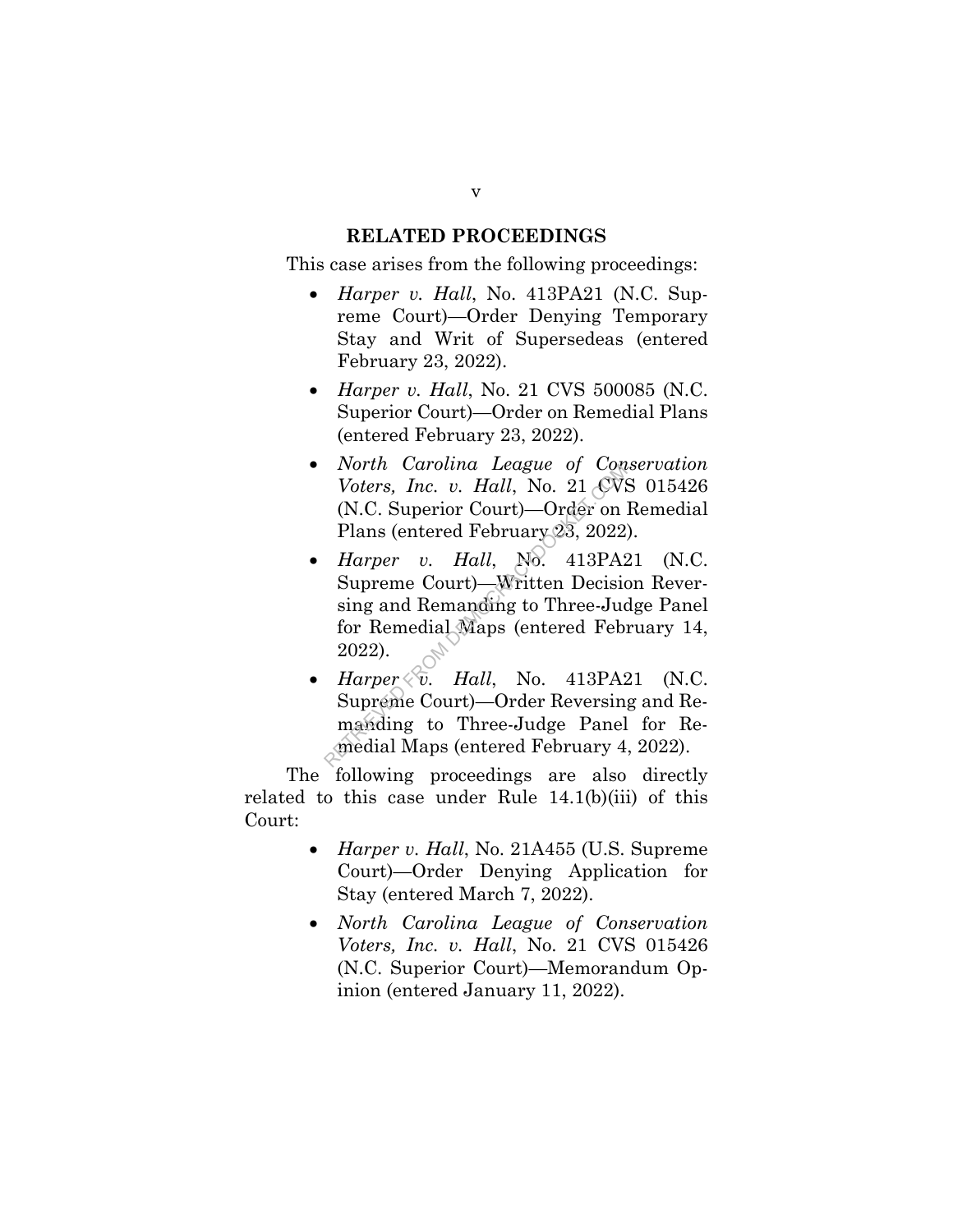*Harper v. Hall*, No. 21 CVS 500085 (N.C. Superior Court)—Memorandum Opinion (entered January 11, 2022).

RECTRICIAL PEOPLEMOCRACY DOCKET.COM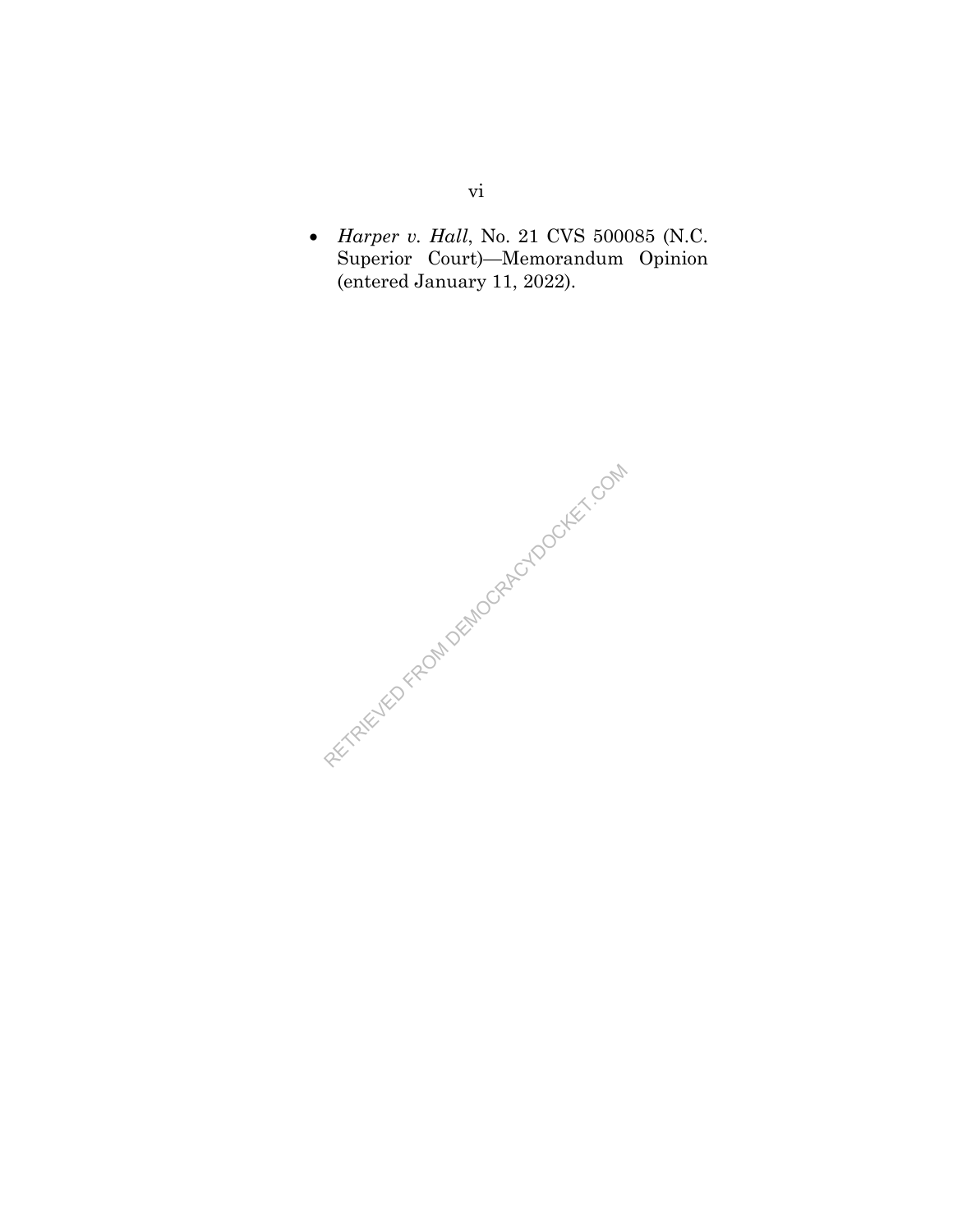## **TABLE OF CONTENTS**

|                                       | Page                                                                        |  |  |  |
|---------------------------------------|-----------------------------------------------------------------------------|--|--|--|
|                                       |                                                                             |  |  |  |
|                                       | PETITION FOR WRIT OF CERTIORARI 1                                           |  |  |  |
|                                       |                                                                             |  |  |  |
|                                       |                                                                             |  |  |  |
| CONSTITUTIONAL PROVISIONS INVOLVED  5 |                                                                             |  |  |  |
|                                       |                                                                             |  |  |  |
| I.                                    | The General Assembly Enacts a New Con-                                      |  |  |  |
| П.                                    | Respondents Seek To Enjoin the General                                      |  |  |  |
| HL.                                   | The North Carolina Supreme Court<br>Strikes Down the Legislature's Congres- |  |  |  |
|                                       | IV. The General Assembly Enacts a Remedial                                  |  |  |  |
| V.                                    | The North Carolina Superior Court<br>Implements a Congressional Map of Its  |  |  |  |
| VI.                                   | Petitioners Seek a Stay from this Court13                                   |  |  |  |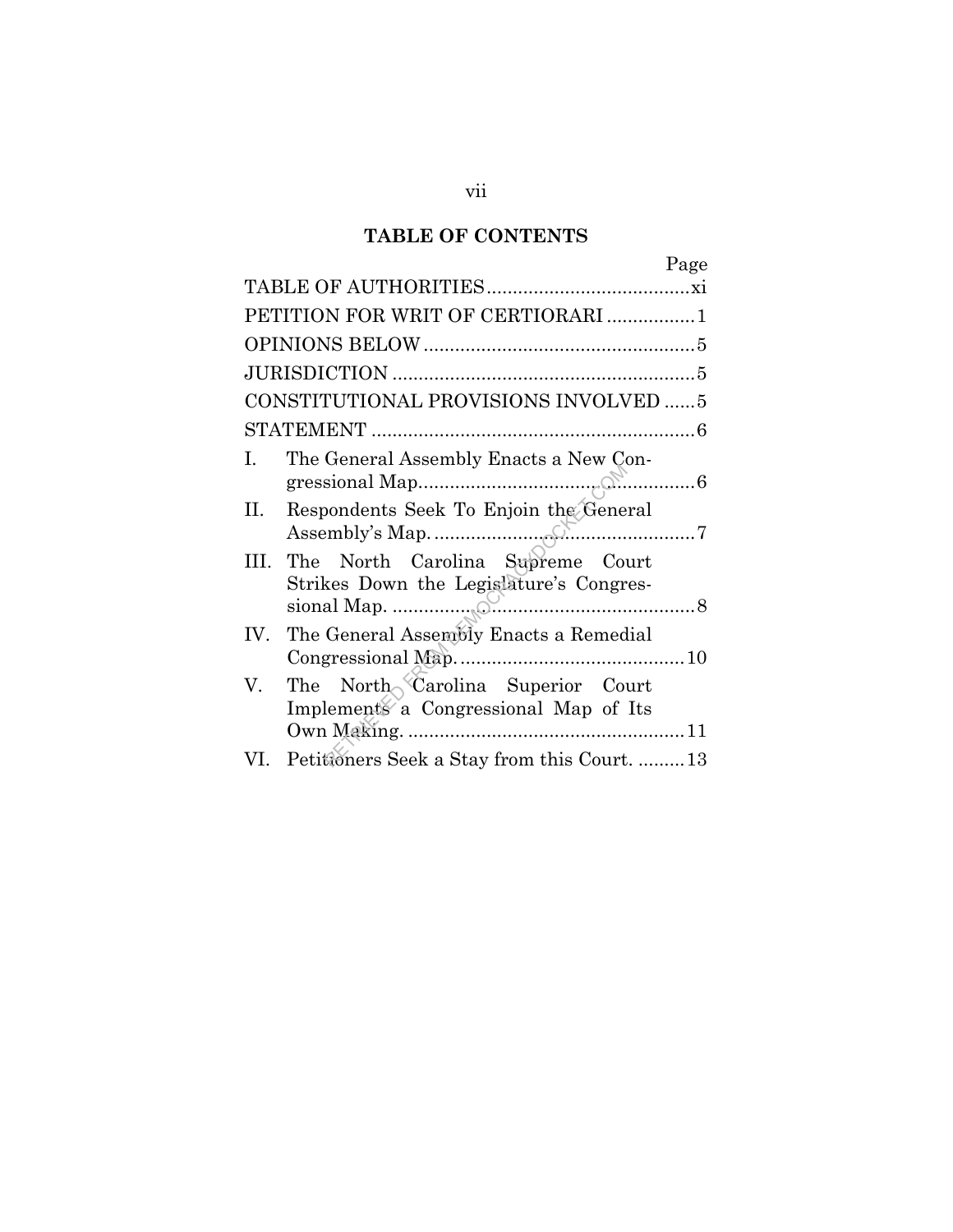| REASONS FOR GRANTING THE WRIT13 |                |                                                                                                                                                                                                                                           |  |  |
|---------------------------------|----------------|-------------------------------------------------------------------------------------------------------------------------------------------------------------------------------------------------------------------------------------------|--|--|
| Ι.                              |                | The Lower Courts Have Divided over the<br>Recurring and Critically Important Ques-                                                                                                                                                        |  |  |
|                                 | A.             | Whether State Entities Other than<br>"the Legislature Thereof" Have Auth-<br>ority To "Make or Alter Regulations"<br>Governing the "Times, Places, and<br>Manner" of Congressional Elections Is<br>a Question of the Highest Importance14 |  |  |
|                                 | В.             | The Question Presented Has Divided                                                                                                                                                                                                        |  |  |
|                                 | C.             | The Question Presented Will Continue<br>To Recur Until this Court Resolves It. 23                                                                                                                                                         |  |  |
|                                 | D.             | This Case Is a Particularly Suitable<br>Vehicle for Resolving the Scope of a<br>State Legislature's Authority Under                                                                                                                       |  |  |
| II.                             |                | The Decisions Below Plainly Violate the                                                                                                                                                                                                   |  |  |
|                                 | $A_{\cdot}$    | The Elections Clause Vests State<br>Legislatures with Authority To Set<br>the Rules Governing Elections, not                                                                                                                              |  |  |
|                                 | $\mathbf{B}$ . | The State Courts' Invalidation of the<br>Legislatively Chosen Map and Im-<br>position of a Map of Their Own<br>Making Violates the Elections                                                                                              |  |  |
|                                 |                |                                                                                                                                                                                                                                           |  |  |

viii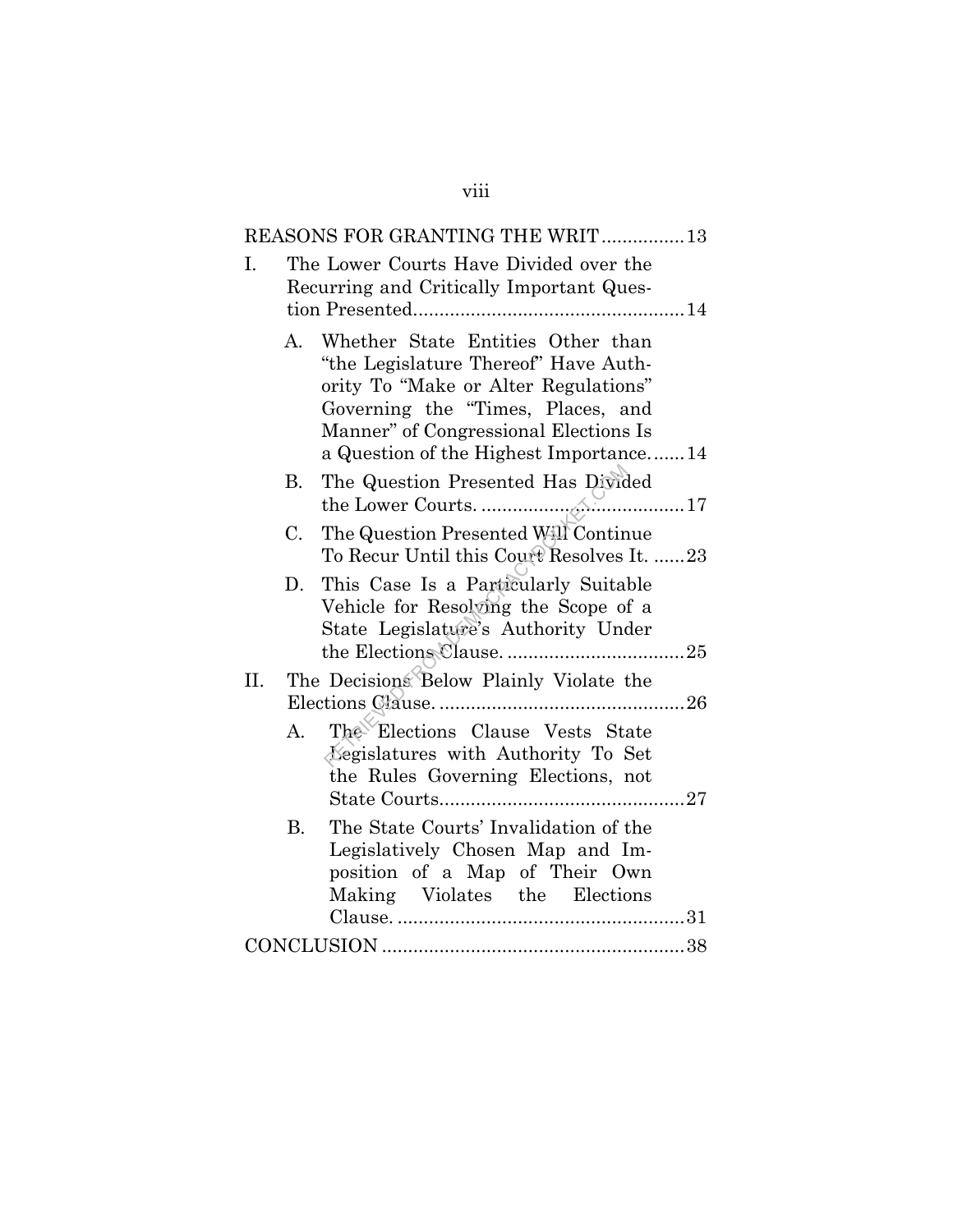## APPENDIX

| Opinion, <i>Harper v. Hall</i> , 2022-NCSC-17 (N.C.                                                                                         |
|---------------------------------------------------------------------------------------------------------------------------------------------|
| Order, Harper v. Hall, No. 413PA21 (N.C. Feb.                                                                                               |
| Order, Harper v. Hall, No. 413PA21 (N.C. Feb.                                                                                               |
| Order, Harper v. Hall, No. 413PA21 (N.C. Dec.                                                                                               |
| Order on Plaintiff's Motion for Preliminary<br>Injunction, <i>Harper v. Hall</i> , Nos. 21 CVS<br>015426, 21 CVS 500085 (N.C Super Ct. Dec. |
| 21 CVS 015426, 21 CVS 500085 (N.C. Super.                                                                                                   |
| Order, Harper v. Hall, No. 413PA21 (N.C. Feb.                                                                                               |
| <b>Constitutional Provisions Involved</b>                                                                                                   |
|                                                                                                                                             |
|                                                                                                                                             |
|                                                                                                                                             |
|                                                                                                                                             |
|                                                                                                                                             |
|                                                                                                                                             |
|                                                                                                                                             |
| Legislative Defendants-Appellees' Brief,<br>Harper v. Hall, No. 413PA21 (N.C. Jan. 28,                                                      |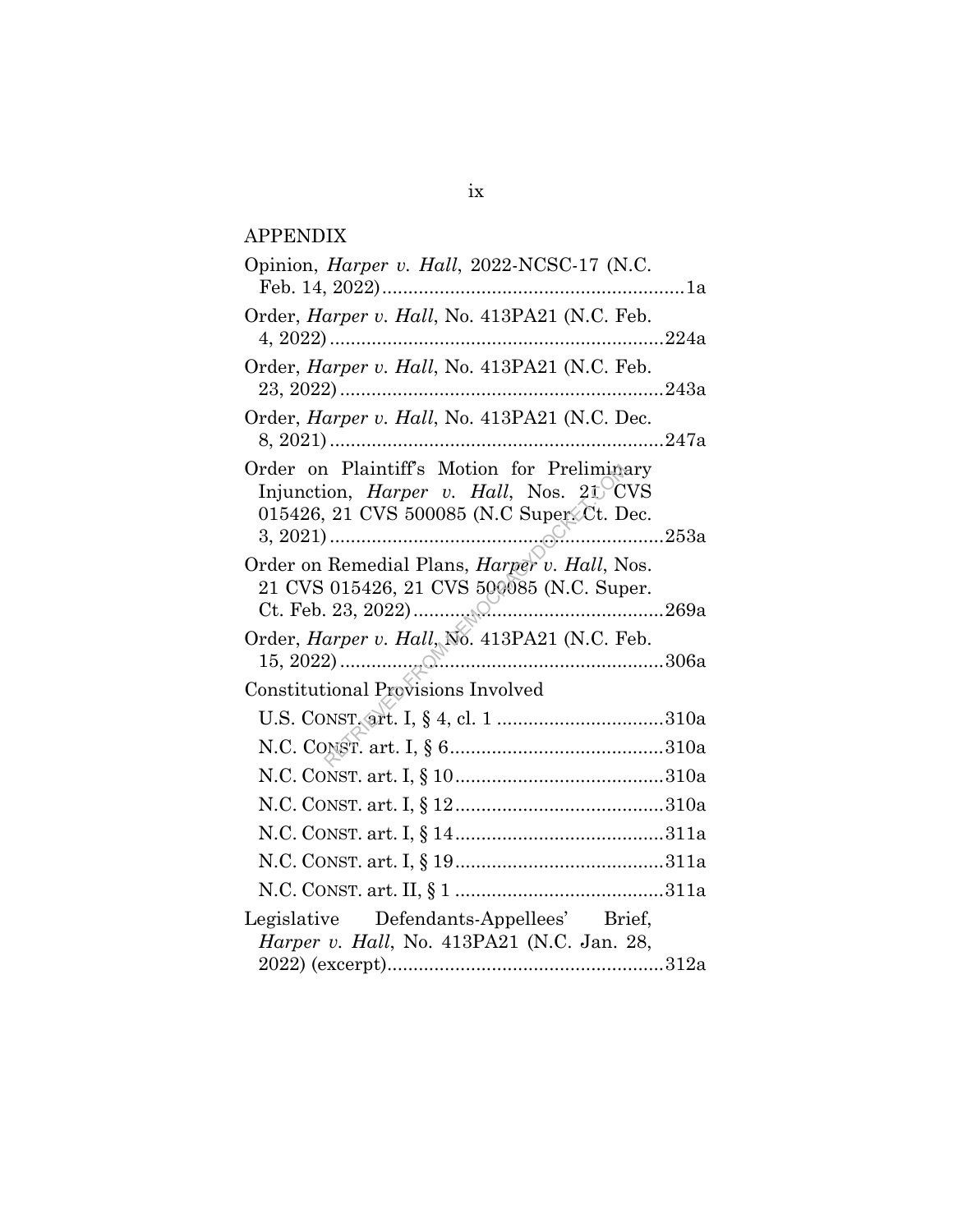| Motion for Temporary Stay and Petition for<br>Writ of Supersedeas Pending Appeal, <i>Harper</i><br>v. Hall, No. 413PA21 (N.C. Feb. 23, 2022)                                                                                                         |
|------------------------------------------------------------------------------------------------------------------------------------------------------------------------------------------------------------------------------------------------------|
| Legislative Defendants' Combined Response in<br>Opposition, <i>Harper v. Hall</i> , No. 416P21 (N.C.                                                                                                                                                 |
| Legislative Defendants' Memorandum of Law<br>in Opposition to NCLCV and Harper<br>Plaintiffs' Motions for Preliminary Injunction,<br>Harper v. Hall, Nos. 21 CVS 015426, 21 CVS<br>500085 (N.C. Super. Ct. Dec. $2\sqrt{2021}$ )                     |
| Legislative Defendants' Objections to Plaintiffs'<br>Proposed Remedial Plans and Memorandum<br>in Further Support of the General Assembly's<br>Remedial Plans, <i>Harper &amp; Hall</i> , Nos. 21 CVS<br>015426, 21 CVS 500085 (N.C. Super. Ct. Feb. |
| PACTANTES                                                                                                                                                                                                                                            |

x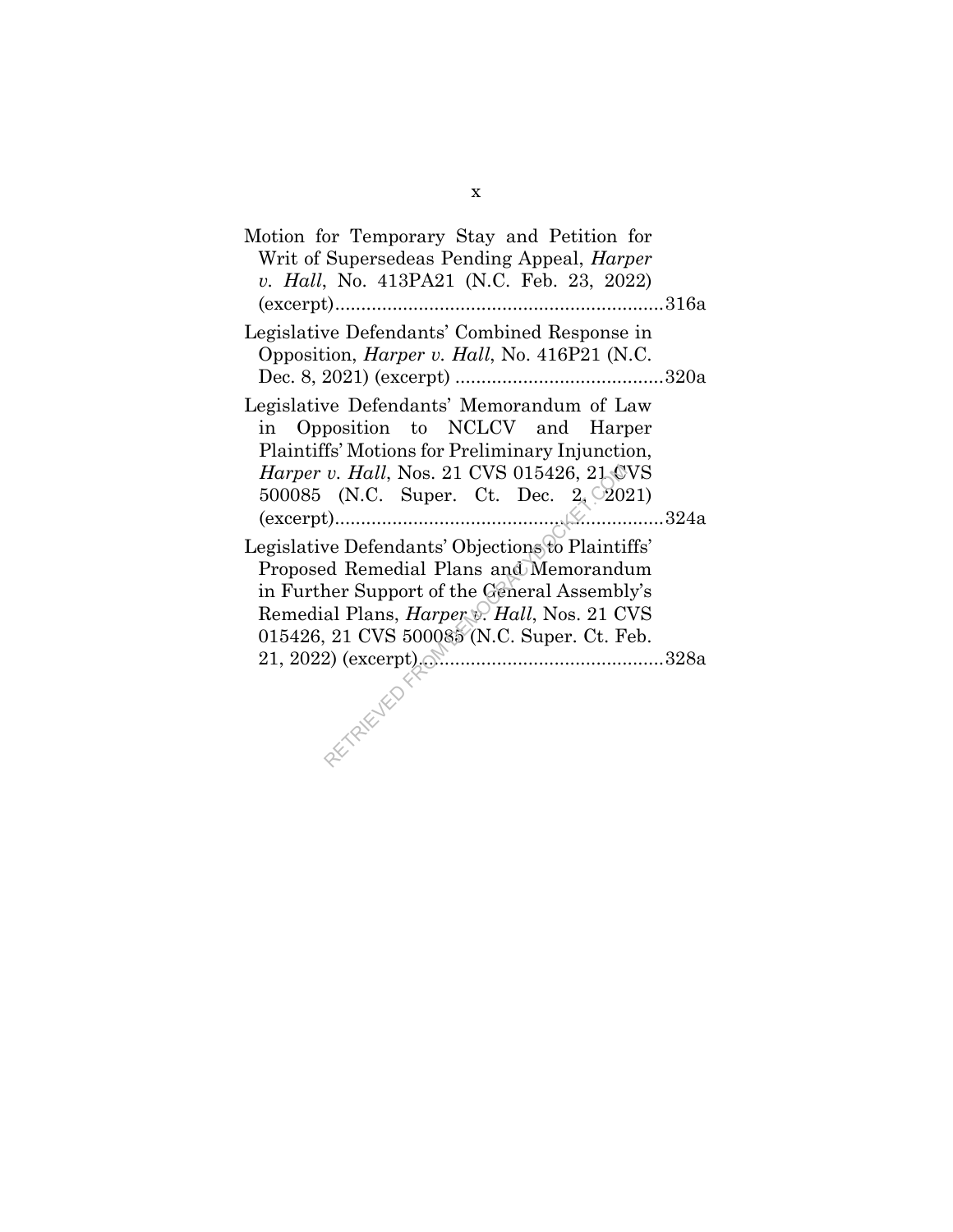## **TABLE OF AUTHORITIES**

## **CASES**

# Page

| Adams v. North Carolina Dep't of Nat. & Econ.<br>Res., 249 S.E.2d 402 (N.C. 1978)32, 33                            |
|--------------------------------------------------------------------------------------------------------------------|
| Arizona State Legislature v. Arizona Indep.<br>Redistricting Comm'n, 576 U.S. 787                                  |
| Berger v. N.C. State Bd. of Elections,                                                                             |
| Carson v. Simon, 978 F.3d 1051 (8th Cir.                                                                           |
| Commonwealth ex rel. Dummit $\widetilde{\mathbb{C}}$ . O'Connell,<br>181 S.W.2d 691 (Ky. App. 1944) 19, 31, 34, 35 |
| Cook v. Gralike, 531 U.S. 510 (2001) 30                                                                            |
| Cooper v. Berger, 809 S.E.2d 98 (N.C. 2018)  33                                                                    |
| Democratic Nat'l Comm. v. Wisconsin State Leg-<br><i>islature</i> , 592 U.S. ---, 141 S. Ct. 28 (2020) 1, 27       |
| Ex parte Yarbrough, 110 U.S. 651 (1884)29                                                                          |
|                                                                                                                    |
| Hawke v. Smith, 253 U.S. 221 (1920)  27                                                                            |
| Hotze v. Hudspeth, 16 F.4th 1121 (5th Cir.                                                                         |
| In re Opinion of the Justices,                                                                                     |
| <i>In re Opinions of Justices, 45 N.H. 595 (1864)19, 20</i>                                                        |
| In re Plurality Elections, 8 A. 881 (R.I. 1887)  19, 31                                                            |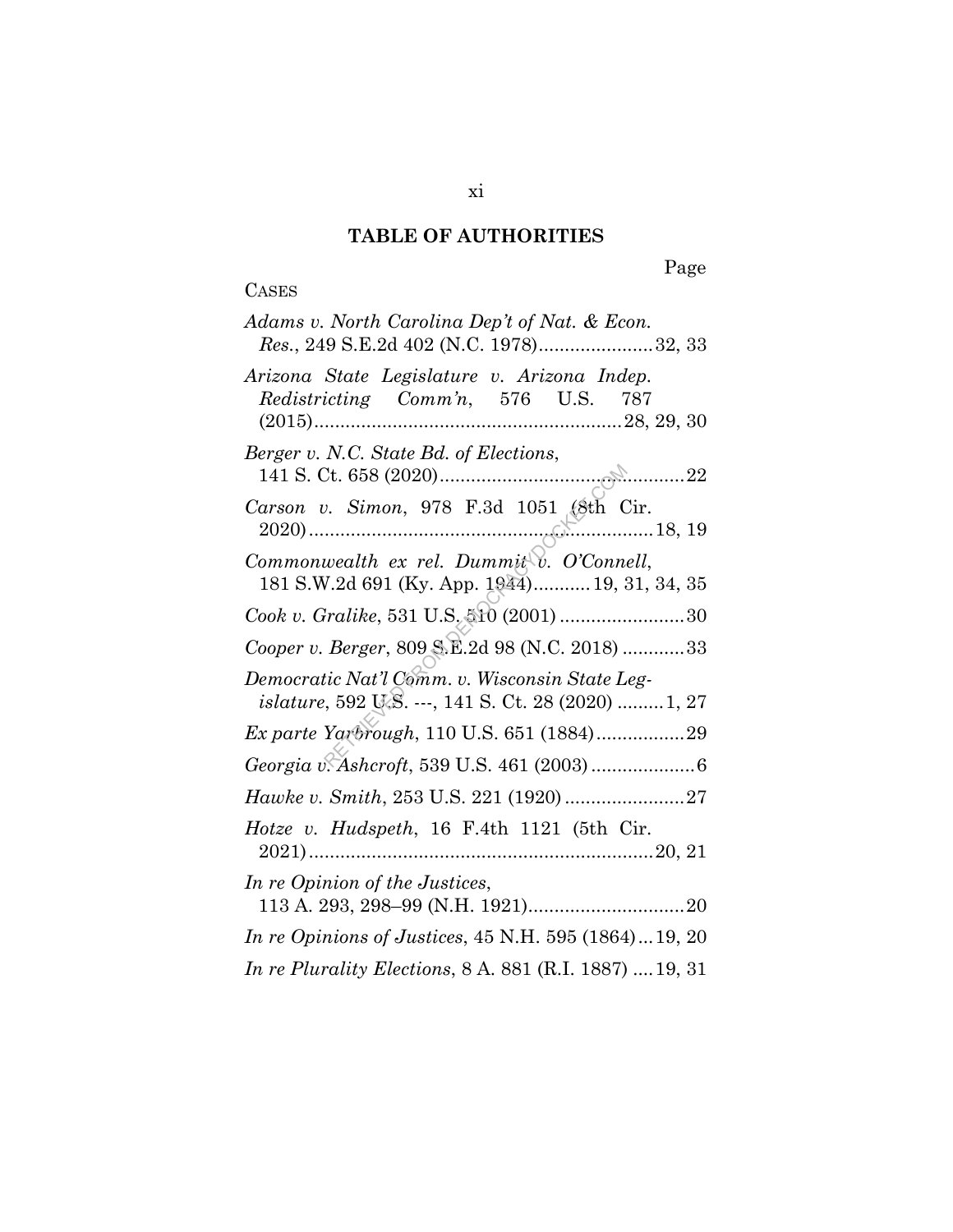| League of Women Voters of Florida v. Detzner,                                                  |
|------------------------------------------------------------------------------------------------|
| League of Women Voters v. Commonwealth, 178                                                    |
| McPherson v. Blacker, 146 U.S. 1 (1892) 18, 19, 31                                             |
| Moore v. Harper, 595 U.S. ---, 142 S. Ct. 1089<br>15, 23, 25,<br>26, 36                        |
| North Carolina All. for Retired Ams. v. North<br>Carolina State Bd. of Elections, 20-CVS-8881  |
| Parsons v. Ryan, 60 P.2d 910 (Kan. 1936)19                                                     |
| Pennsylvania Democratic Party v. Boockvar,<br>238 A.3d 345 (Pa. 2020). <u>Camming and 22</u>   |
| Republican Party of Pennsylvania v. Boockvar,<br>592 U.S. ---, 141 S. Ct. 1 (2020)  16, 20, 22 |
| Republican Party of Pennsylvania v. Degraffen-<br>reid, 592 M.S. ---, 141 S. Ct. 732           |
| Reynolds v. Sims, 377 U.S. 533 (1964)  14, 15                                                  |
| <i>Rucho v. Common Cause,</i> 588 U.S. ---, 139 S. Ct.<br>35, 36, 37                           |
| Smiley v. Holm, 285 U.S. 355 (1932)  1, 15, 16,<br>29, 31, 32,<br>33, 34, 35,<br>36, 37        |
| State ex rel. Beeson v. Marsh, 34 N.W.2d 279                                                   |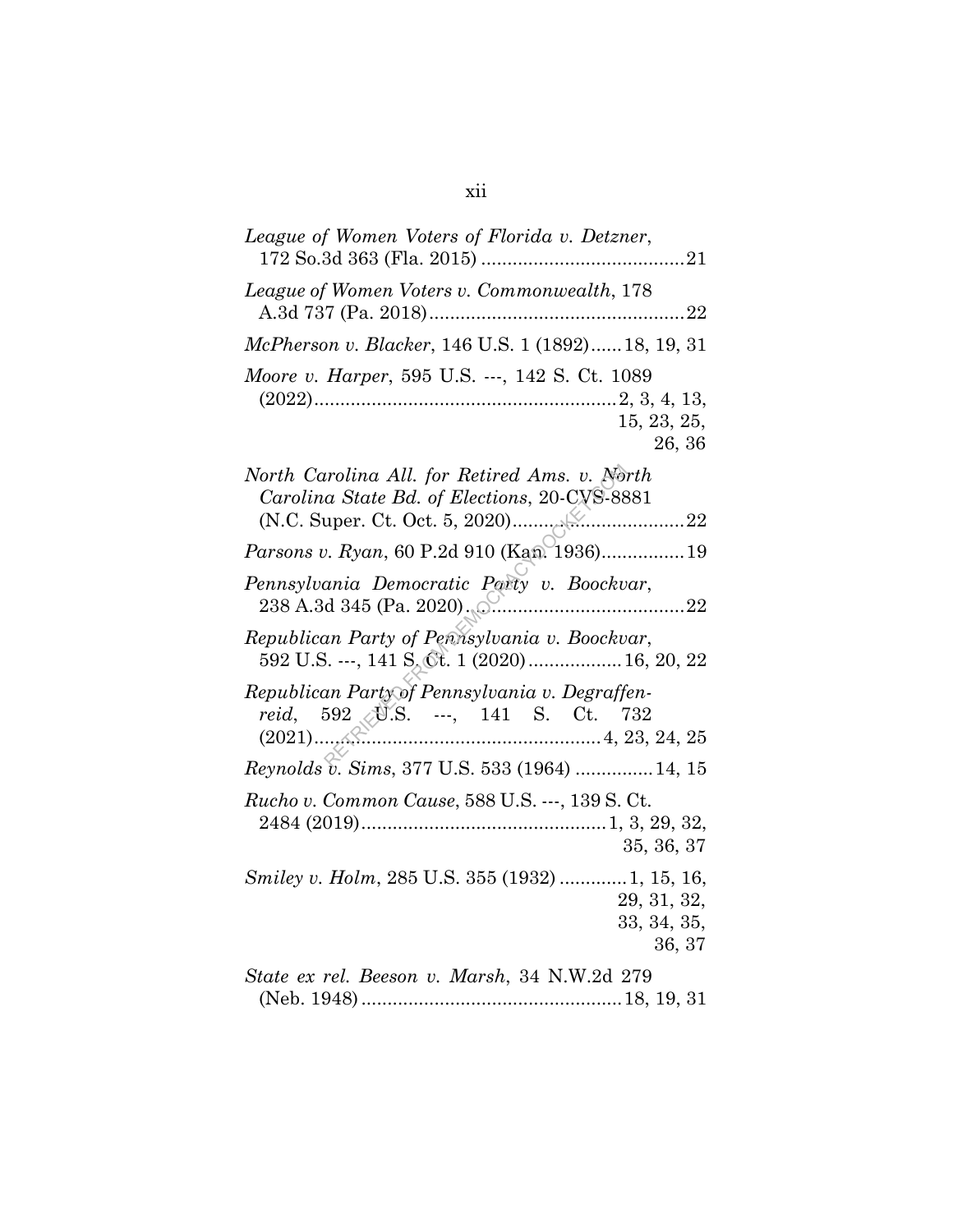| <i>State v. Berger, 781 S.E.2d 248 (N.C. 2016) 32, 33</i>                                                                           |
|-------------------------------------------------------------------------------------------------------------------------------------|
| U.S. Term Limits, Inc. v. Thornton, 514 U.S.                                                                                        |
| Wise v. Circosta, 978 F.3d 93 (4th Cir. 2020) 20                                                                                    |
| CONSTITUTIONAL AND STATUTORY PROVISIONS                                                                                             |
| U.S. CONST. art. I, § 4, cl. 1  1, 6, 16, 17,<br>27, 29, 34,<br>36, 37, 38                                                          |
|                                                                                                                                     |
|                                                                                                                                     |
|                                                                                                                                     |
|                                                                                                                                     |
|                                                                                                                                     |
| 2022 N.C. Sess. Laws 3                                                                                                              |
|                                                                                                                                     |
| <b>OTHER AUTHORITIES</b>                                                                                                            |
| AMERICAN DICTIONARY OF THE ENGLISH LAN-<br>GUAGE (1828) (Noah Webster)27, 28                                                        |
| 2 A COMPLETE DICTIONARY OF THE ENGLISH LAN-                                                                                         |
| A DICTIONARY OF THE ENGLISH LANGUAGE                                                                                                |
| Federal Farmer, No. 12 (1788), reprinted in 2<br>THE FOUNDERS' CONSTITUTION 253 (Philip B.<br>Kurland & Ralph Lerner eds., 1987) 17 |

## xiii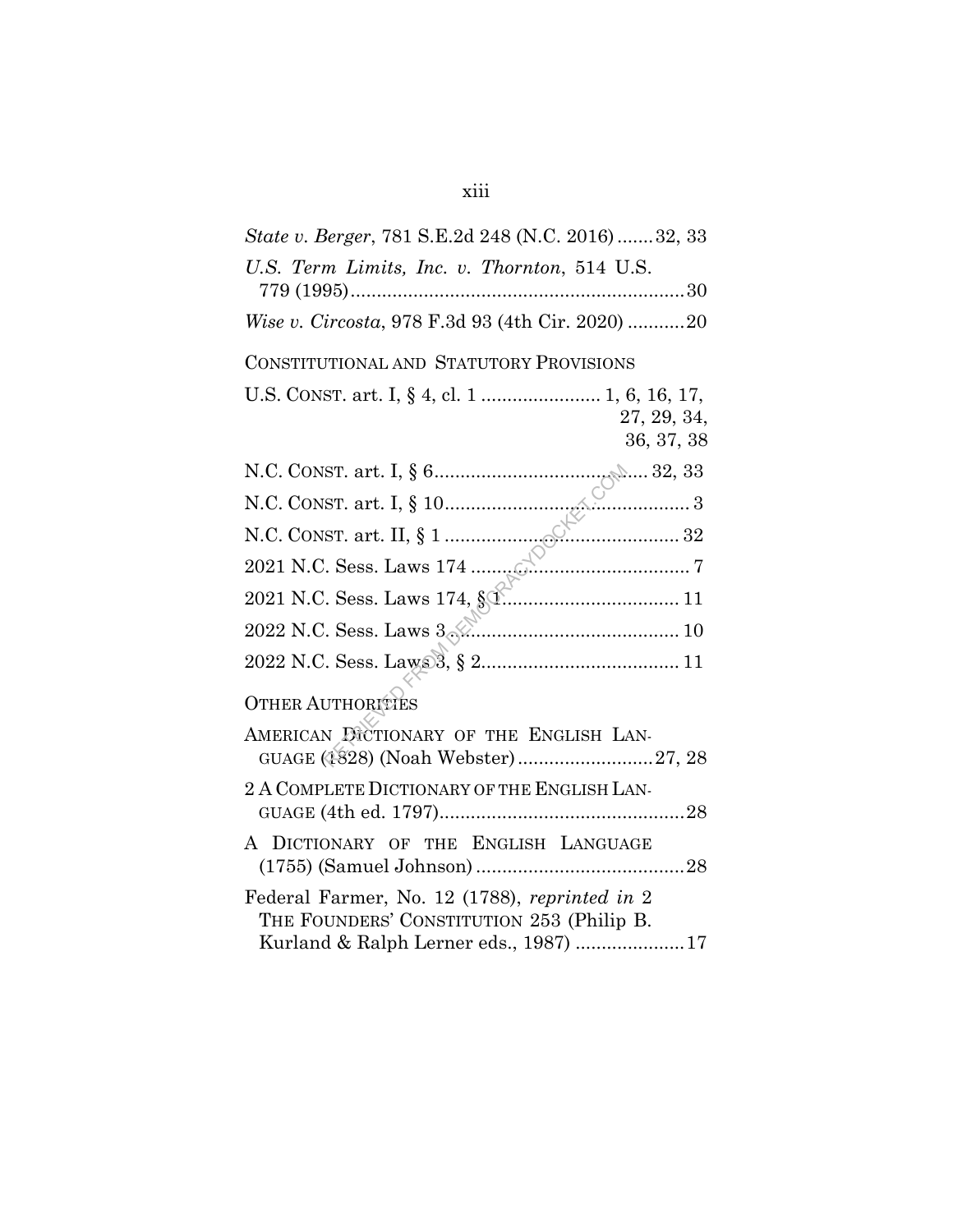| Michael T. Morley, The Intratextual Independ-<br>ent "Legislature" and the Elections Clause,<br>109 NW. U.L. REV. ONLINE 131 (2015) 28 |
|----------------------------------------------------------------------------------------------------------------------------------------|
| Free & Equal Election Clauses in State Con-<br>stitutions, NATIONAL CONF. OF STATE LE-<br>GISLATURES, https://bit.ly/3MzzOJb (last ac- |
| RESTATEMENT (THIRD) OF THE LAW GOVERNING                                                                                               |
| THE FEDERALIST NO. 27 (Alexander Hamilton)                                                                                             |
| THE FEDERALIST NO. 39 (James Macison) (C.                                                                                              |
| THE FEDERALIST NO. 51 (James Madison) (C.                                                                                              |
| THE FEDERALIST NO. 59 (Alexander Hamilton)                                                                                             |
| THE FEDERALIST NO. 78 (Alexander Hamilton)                                                                                             |
| Antonin Scalia, Foreword: The Importance of<br>Structure In Constitutional Interpretation, 83<br>NOTRE DAME L. REV. 1417 (2008)17      |
| 1 JOSEPH STORY, COMMENTARIES ON THE CON-                                                                                               |
| JEFFREY S. SUTTON, 51 IMPERFECT SOLUTIONS                                                                                              |
| AN UNIVERSAL ETYMOLOGICAL ENGLISH DIC-                                                                                                 |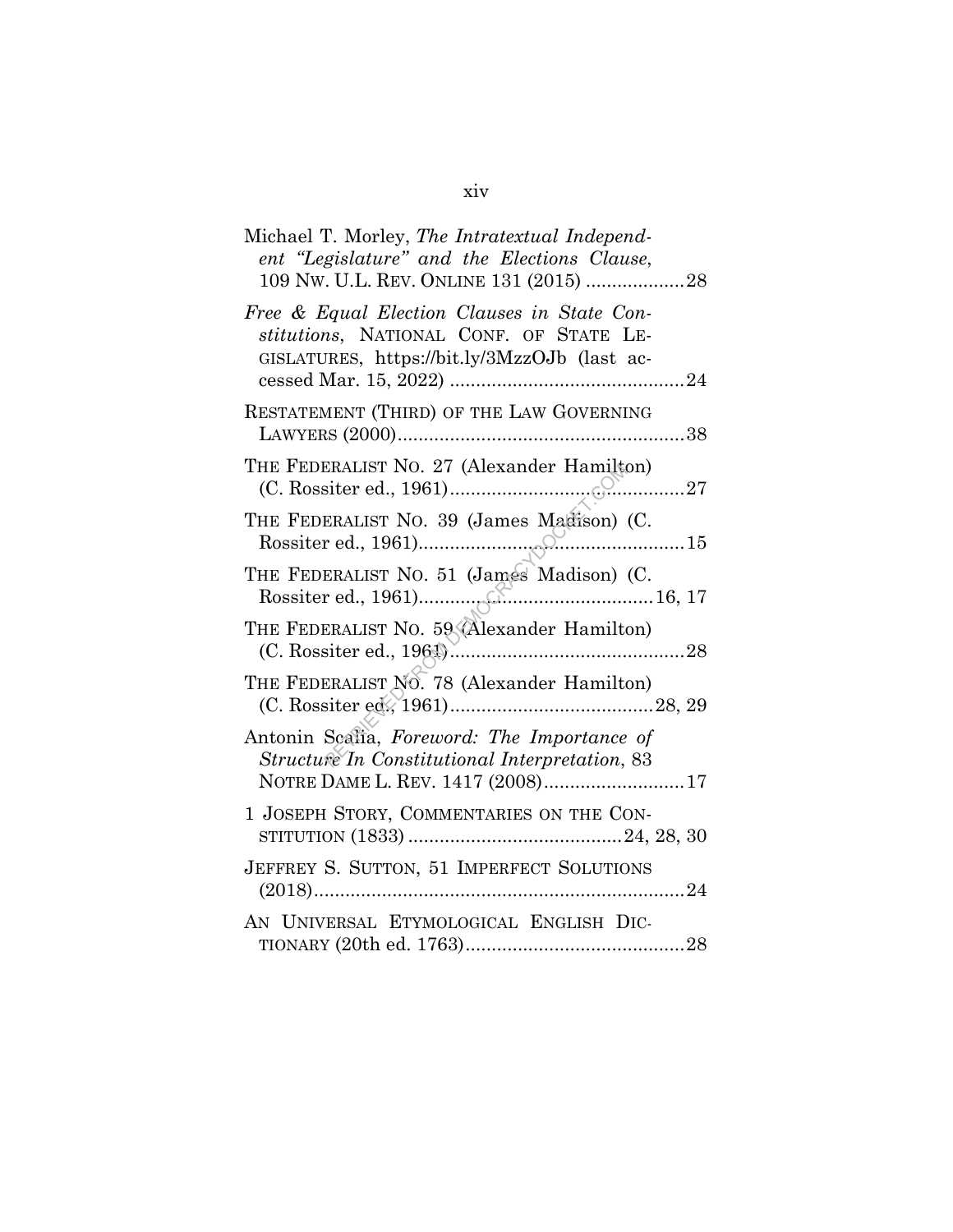#### **PETITION FOR WRIT OF CERTIORARI**

Petitioners respectfully seek a writ of certiorari to review the judgment of the North Carolina Supreme Court.

The Constitution directs that the manner of federal elections shall "be prescribed in each State by the Legislature thereof." U.S. CONST. art. I, § 4, cl. 1. "The Constitution provides that state legislatures"—not "state judges"— "bear primary responsibility for setting election rules," *Democratic Nat'l Comm. v. Wisconsin State Legislature*, 592 U.S. <sup>2</sup>, 141 S. Ct. 28, 29 (2020) (Gorsuch, J., concurring in denial of application to vacate stay), including the rules establishing the shape of congressional districts, *see Smiley v. Holm*, 285 U.S. 355, 373 (1932). As this Court recently explained, "[t]he Framers were aware of electoral districting problems and considered what to do about them. They settled on a characteristic approach, assigning the issue to the state legislatures, expressly checked and balanced by the Federal Congress." *Rucho v. Common Cause*, 588 U.S. ---, 139 S. Ct. 2484, 2496 (2019). tion provides that state legislatudges"— "bear primary responsibilit<br>dges"— "bear primary responsibilit<br>ion rules," *Democratic Nat'l*-Comm<br>ate Legislature, 592 U.S., 141 S.<br>orsuch, J., concurring in denial of ap<br>extay),

Yet in the decision below, the North Carolina Supreme Court decreed that the 2022 election and all upcoming congressional elections in North Carolina *were not* to be held in the "Manner" "prescribed . . . by the Legislature thereof," U.S. CONST. art. I, § 4, cl. 1, but rather in the manner prescribed *by the state's judicial branch*. In an order entered on February 4, the state supreme court invalidated the North Carolina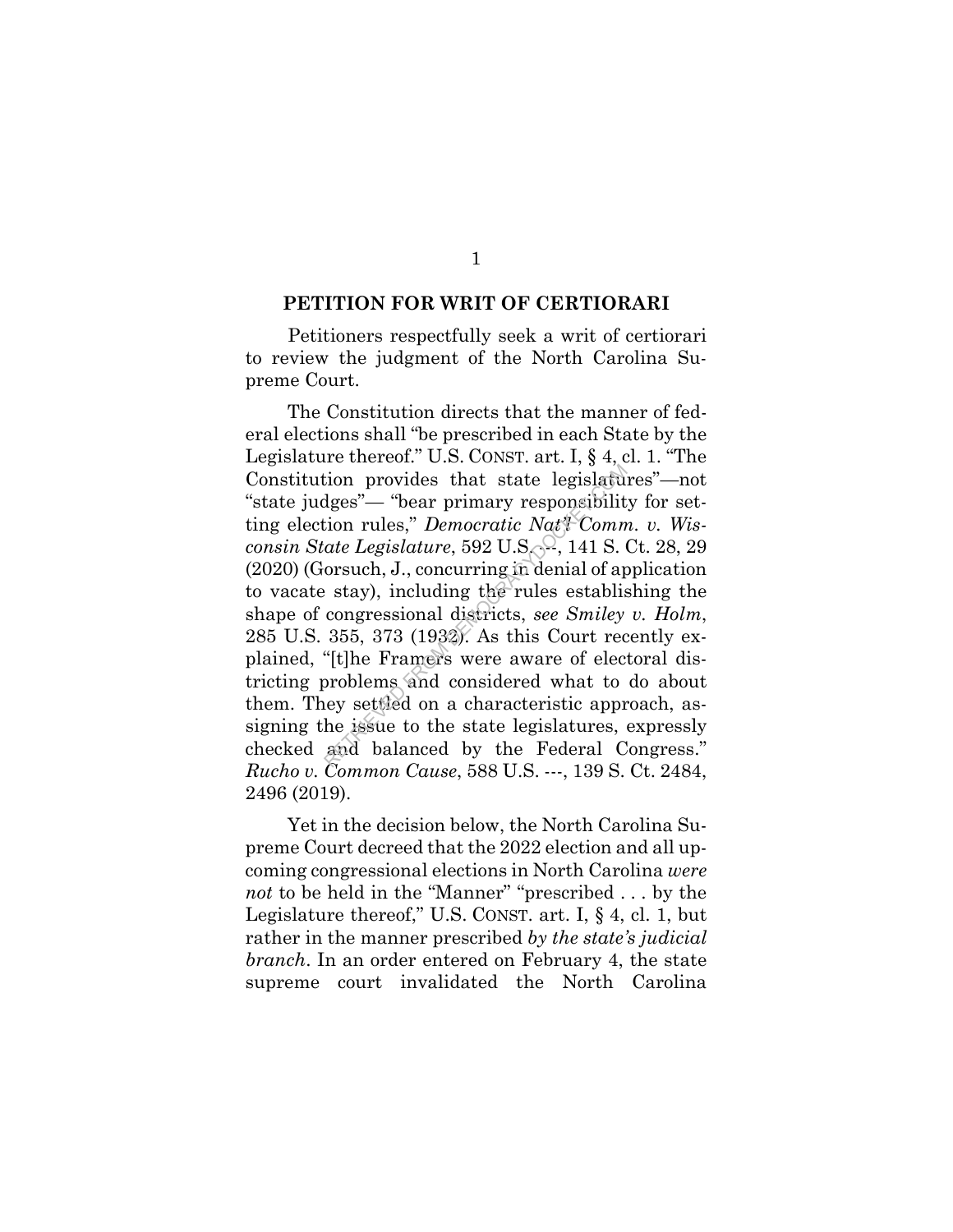General Assembly's congressional map and remanded to state trial court for remedial proceedings. And after Petitioners—North Carolina legislators, including the Speaker of the House of Representatives and the President Pro Tempore of the Senate—engaged in a goodfaith effort to craft a congressional map that would be valid under the state supreme court's order, the state trial court *rejected that map too*. Instead, the trial court mandated the use of a new map in the 2022 election that had been created by a group of Special Masters and their team of assistants—who, to make matters worse, designed their own, judicially-crafted map after engaging in *ex parte* communications with experts for the plaintiffs. The North Carolina Supreme Court refused to stay this decision, thereby authorizing this judge-made map to govern the 2022 election cycle. Reflected that map too. History<br>
mdated the use of a new map in the 2<br>
had been created by a group of Spe<br>
their team of assistants—who, to m<br>
e, designed their own, judicially-cra<br>
raging in *ex parte* communications<br>
th

If a redistricting process more starkly contrary to the U.S. Constitution's Elections Clause exists, it is hard to imagine it. By its plain text, the Elections Clause *creates* the power to regulate the times, places, and manner of federal elections and then *vests* that power in "the Legislature" of each State. It does not leave the States free to limit the legislature's constitutionally vested power, or place it elsewhere in the State's governmental machinery, as a matter of *state*  law. After all, the Elections Clause "could have said that [federal election] rules are to be prescribed 'by each State,' which would have left it up to each State to decide which [state entity] should exercise that power," but instead, the Constitution's "language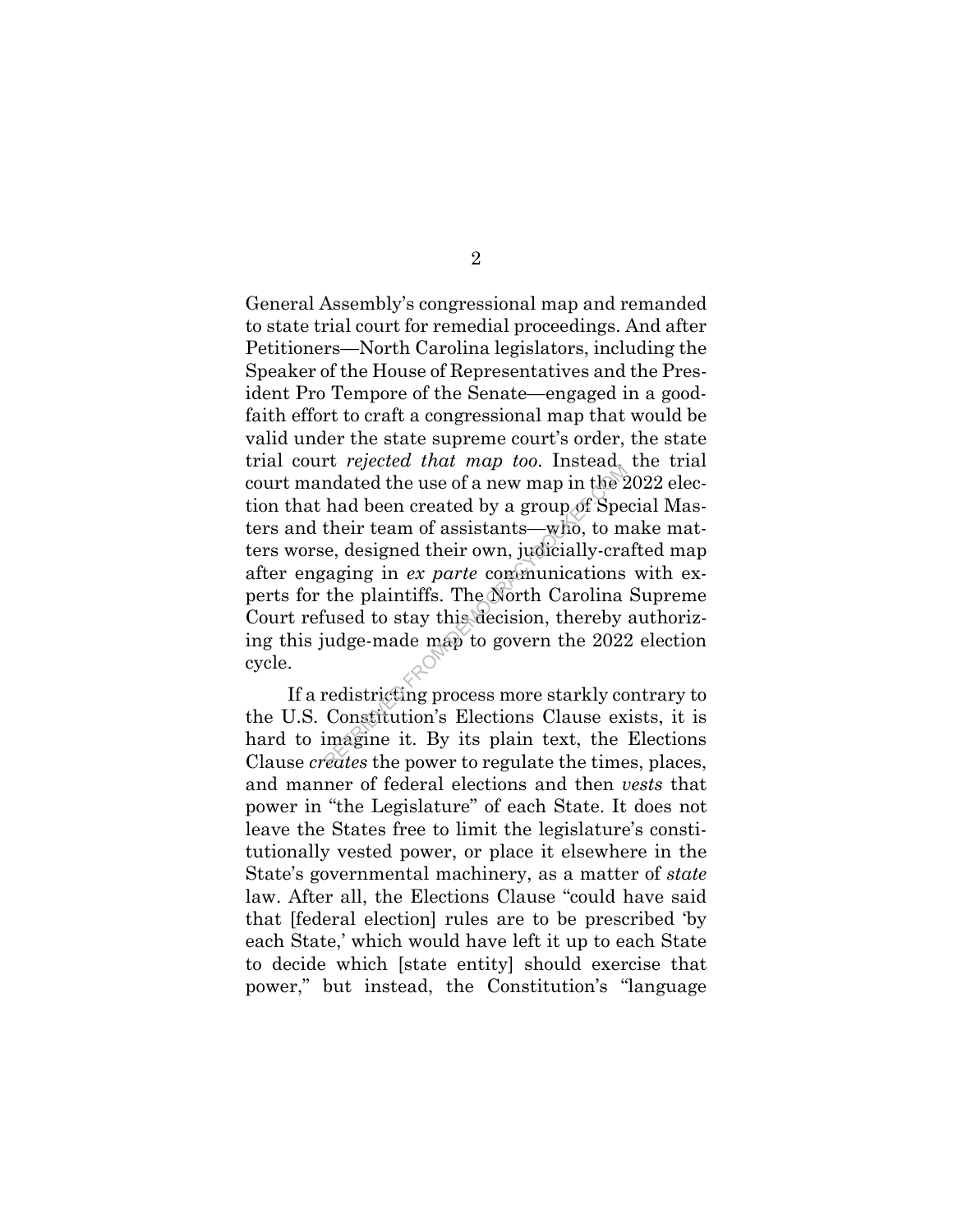specifies a particular organ of a state government, and we must take that language seriously." *Moore v. Harper*, 595 U.S. ---, 142 S. Ct. 1089, 1090 (2022) (Alito, J., dissenting from the denial of application for stay).

Worse still, the court below did not nullify the General Assembly's duly enacted congressional map pursuant to some specific, judicially manageable rule governing elections, such as a constitutional provision establishing concrete, enforceable criteria for the design of congressional districts. No, the North Carolina Supreme Court read abstract and broadly worded commands such as "[a]ll elections shall be free," N.C. CONST. art. I, § 10, to somehow authorize the court to impose its own policy determinations and rules about the extent to which partisan considerations may affect redistricting. As this Court held in *Rucho*, "[j]udicial review of partisan gerrymandering" under constitutional provisions not expressly and concretely addressing the subject violates the principle that "judicial action" must be "principled, rational, and based on reasoned distinctions found in the Constitution or laws." *Rucho*, 139 S. Ct. at 2507 (cleaned up). For the basic questions in partisan gerrymandering claims are "political, not legal," *id.* at 2500, rendering the entire enterprise a quintessentially legislative one. And if the U.S. Constitution's Elections Clause means anything, it must mean at least this: *inherently legislative* decisions about the manner of federal elections in a State are committed to "the Legislature thereof." g elections, such as a constitutional<br>ing concrete, enforceable criteria for<br>ngressional districts. No, the North<br>Court read abstract and broadly<br>ls such as "[a]ll elections shall be fr<br>rt. I, § 10, to somehow authorize th

The question presented in this case, concerning whether or to what extent a State's courts may seize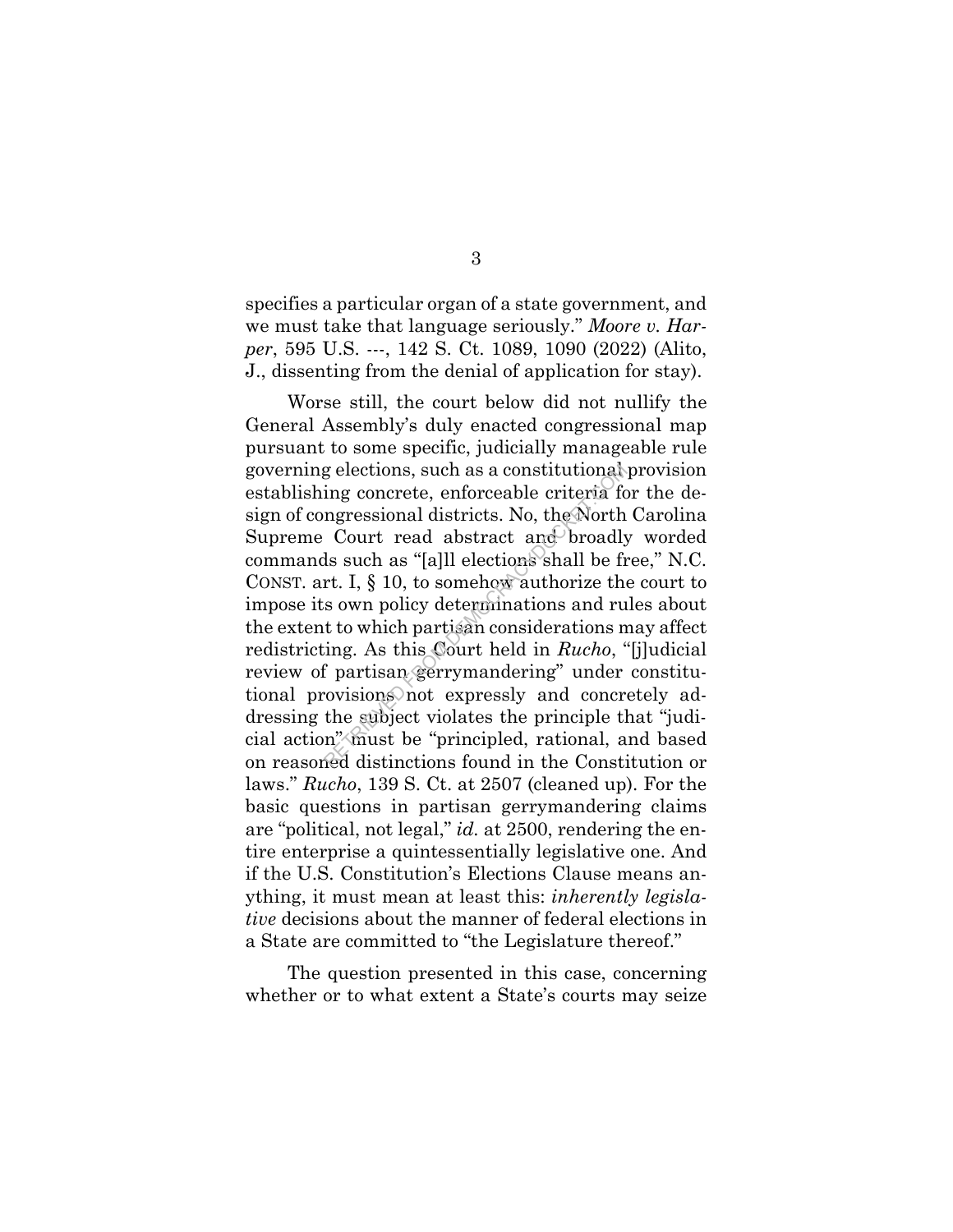on vague and abstract state constitutional language requiring "free" or "fair" elections to essentially create their own election code, could scarcely be more significant. The question repeatedly arises, like this case, in the context of redistricting. And more broadly, every election cycle, the branches in multiple States vie for authority over important issues implicated by the answer to the question presented here—from ballot receipt deadlines to the scope of curbside voting. Properly interpreting the Elections Clause's allocation of authority over these matters is of the utmost importance, yet the lower federal and state courts have divided over the issue. That split of authority invites "confusion and erosion of voter confidence," threatening to "severely damage the electoral system on which our self-governance so heavily depends." *Republican Party of Pennsylvania v. Degraffenreid*, 592 U.S. ---, 141 S. Ct. 732, 735, 738 (2021) (Thomas, J., dissenting from the denial of certiorari). refluences to the scope of curbside<br>interpreting the Elections Clause<br>uthority over these matters is of th<br>ce, yet the lower federal and sta<br>ded over the issue. That split of aut<br>infusion and erosion of voter cor<br>ing to "s

The "important" issue presented by this case "is almost certain to keep arising until the Court definitively resolves it." *Moore*, 142 S. Ct. at 1089 (Kavanaugh, J., concurring in denial of application for stay). And this case presents an ideal vehicle for this Court to "carefully consider and decide the issue" not in an emergency posture but rather "after full briefing and oral argument." *Id*. For while the 2022 congressional elections in North Carolina will take place under a judicially created map, that map is good for 2022 only. This Court should intervene now, resolve this critically important and recurring question, and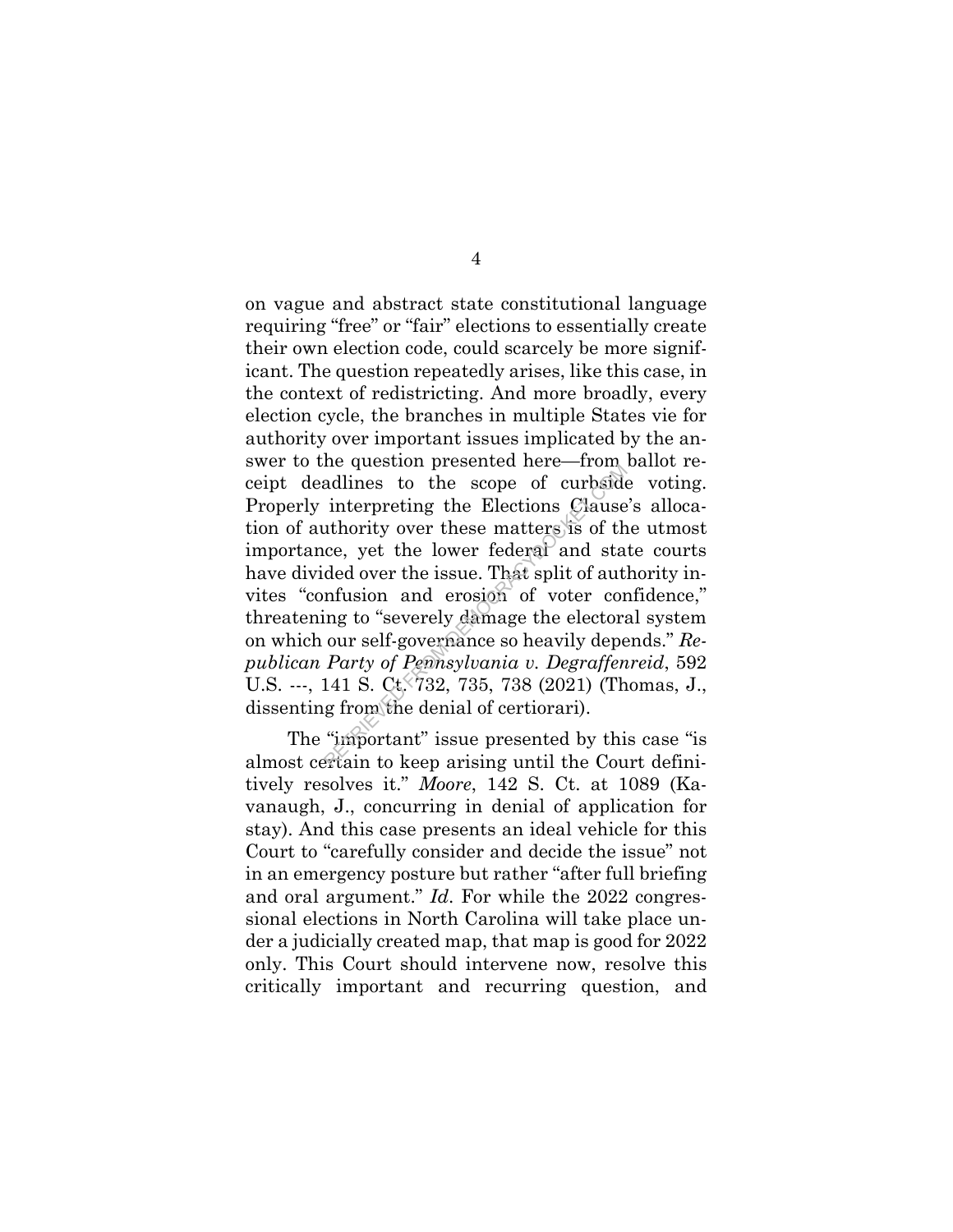ensure that congressional elections in 2024 and thereafter are conducted in a manner consistent with our Constitution's express design.

### **OPINIONS BELOW**

The February 23, 2022 order of the North Carolina Supreme Court is reported at 868 S.E.2d 97 (Mem) and is reproduced at App.243a. The February 23 order of the North Carolina Superior Court is not reported and is reproduced at App.269a. The February 14, 2022 written opinion of the North Carolina Supreme Court is reported at 2022 WL 496215 and reproduced at App.1a. The February 4, 2022 order of the North Carolina Supreme Court is reported at 867 S.E.2d 554 (Mem) and reproduced at App.224a. of the North Carolina Superior Com<br>
and is reproduced at App.269a. The 122 written opinion of the North Carourt is reported at 2022 WL 49621<br>
at App.1a. The February 4, 2022 or<br>
arolina Supreme Court is reporte<br>
54 (Mem)

## **JURISDICTION**

The North Carolina Supreme Court entered an order on February 4, 2022 and an accompanying written decision on February 14, 2022, striking down Petitioners' original Congressional maps, and on February 23, 2022, the North Carolina Supreme Court denied Petitioners a temporary stay of the remedial maps generated by the Special Masters. This Court has jurisdiction over these final orders under 28 U.S.C. § 1257(a).

### **CONSTITUTIONAL PROVISIONS INVOLVED**

Pertinent constitutional provisions are reproduced at App.310a.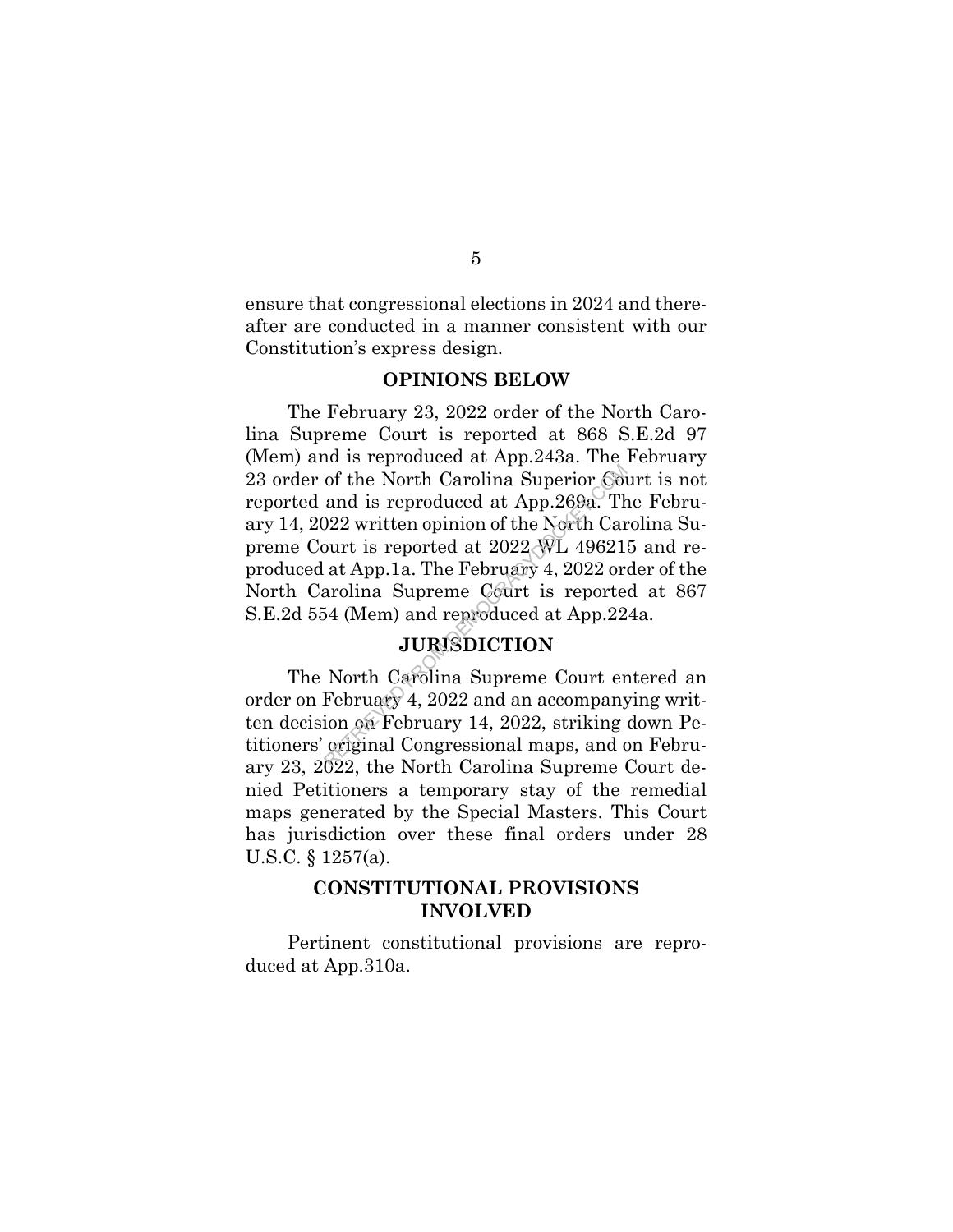#### **STATEMENT**

## **I. The General Assembly Enacts a New Congressional Map.**

After each decennial census, "States must redistrict to account for any changes or shifts in population." *Georgia v. Ashcroft*, 539 U.S. 461, 488 n.2 (2003). The Elections Clause of the U.S. Constitution assigns this redistricting responsibility to state legislatures: "The Times, Places and Manner of holding Elections for Senators and Representatives, shall be prescribed in each State by the Legislature thereof." U.S. CONST. art. I § 4, cl. 1.

Beginning in mid-2021, the General Assembly undertook a transparent public process to draw new congressional districts in response to the 2020 U.S. Census data. Even before receiving the census data (which was substantially delayed as a result of the COVID-19 pandemic), the General Assembly's redistricting committees met in both the House and Senate to agree on line-drawing criteria, including prohibitions on using racial data, partisan considerations, and election results data to draw congressional districts. Once it received the 2020 census data, the General Assembly hosted public hearings throughout North Carolina, including in all thirteen existing congressional districts. Legislators and members of the public submitted map proposals, and the General Assembly held hearings on those proposals. his redistricting responsibility to st<br>The Times, Places and Manner of<br>or Senators and Representatives,<br>d in each State by the Legislature<br>ST. art. I § 4, cl. 1.<br>inning in mid-2024, the General  $\mu$ <br>k a transparent public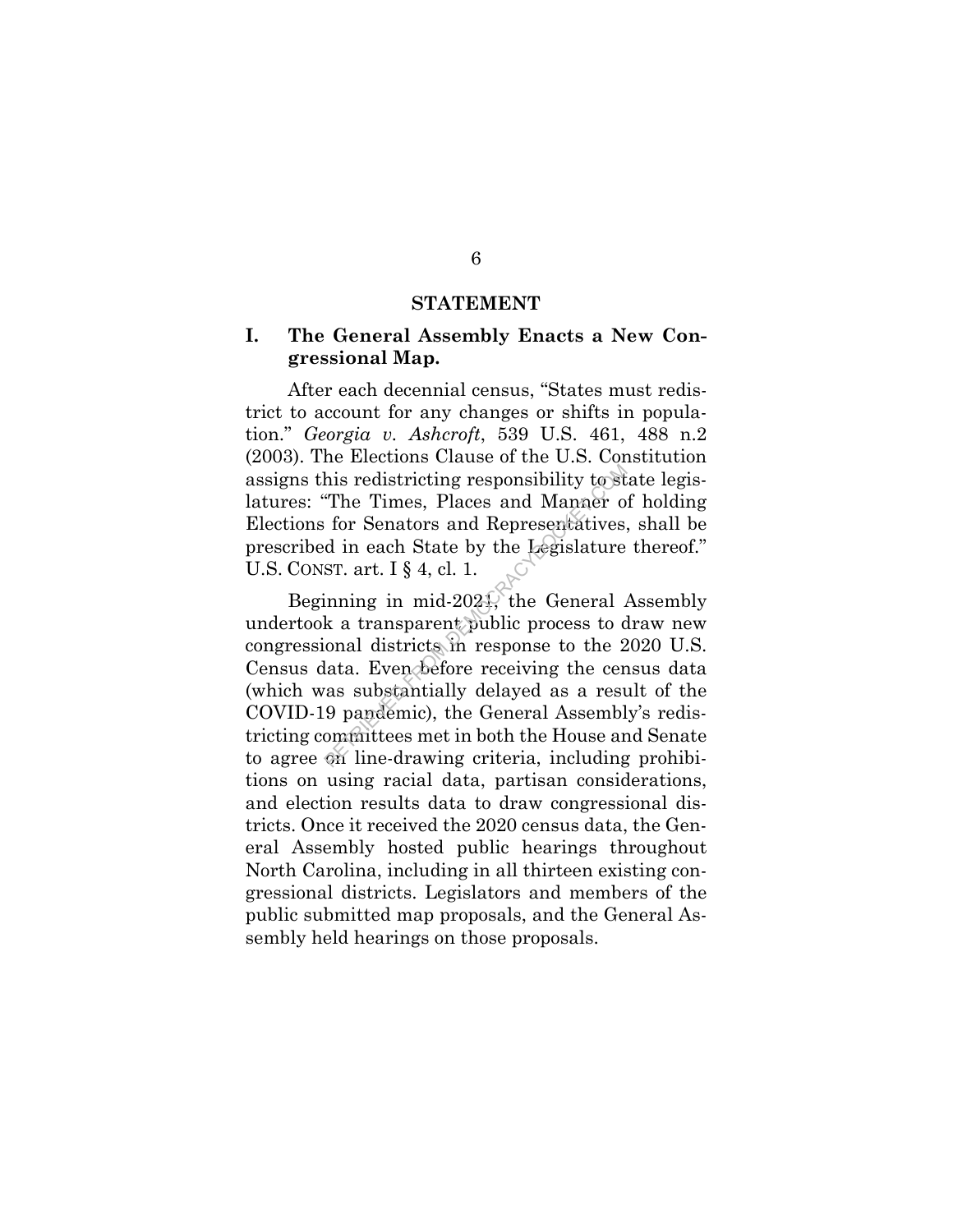On November 4, 202, the North Carolina General Assembly enacted a new map for congressional elections. *See* 2021 N.C. Sess. Laws 174.

## **II. Respondents Seek To Enjoin the General Assembly's Map.**

Despite the public and transparent redistricting process, Respondents filed suit seeking to enjoin the General Assembly's newly enacted congressional map. Respondents claimed the new congressional map violated the North Carolina Constitution's Free Elections, Equal Protection, Free Speech, and Free Assembly Clauses, and they claimed that the map was an unlawful partisan gerrymander because it failed to reflect the alleged 50-50 split in partisan preference among North Carolinians generally. Respondents did not allege—because they could not allege—that the General Assembly adopted a partisan-data criterion or otherwise announced a partisan purpose behind the new congressional map. Nor did they allege any violation of the United States Constitution. Assembly's newly enacted cong<br>pondents claimed the new congressi<br>the North Carolina Constitution's F<br>ual Protection, Free Speech, and Fre<br>ses, and they claimed that the may<br>partisan gerrymander because it fa<br>alleged 50-50

Petitioners opposed Respondents' claims on multiple grounds, including on the basis of the Elections Clause, which they argued foreclosed Respondents' claims in their brief opposing a preliminary injunction. App.325a–27a. On December 3, 2021, a threejudge panel of the North Carolina Superior Court declined to preliminarily enjoin the challenged maps, based in part on the conclusion that "Plaintiffs assert claims regarding the congressional district legislation only under the North Carolina Constitution," but "it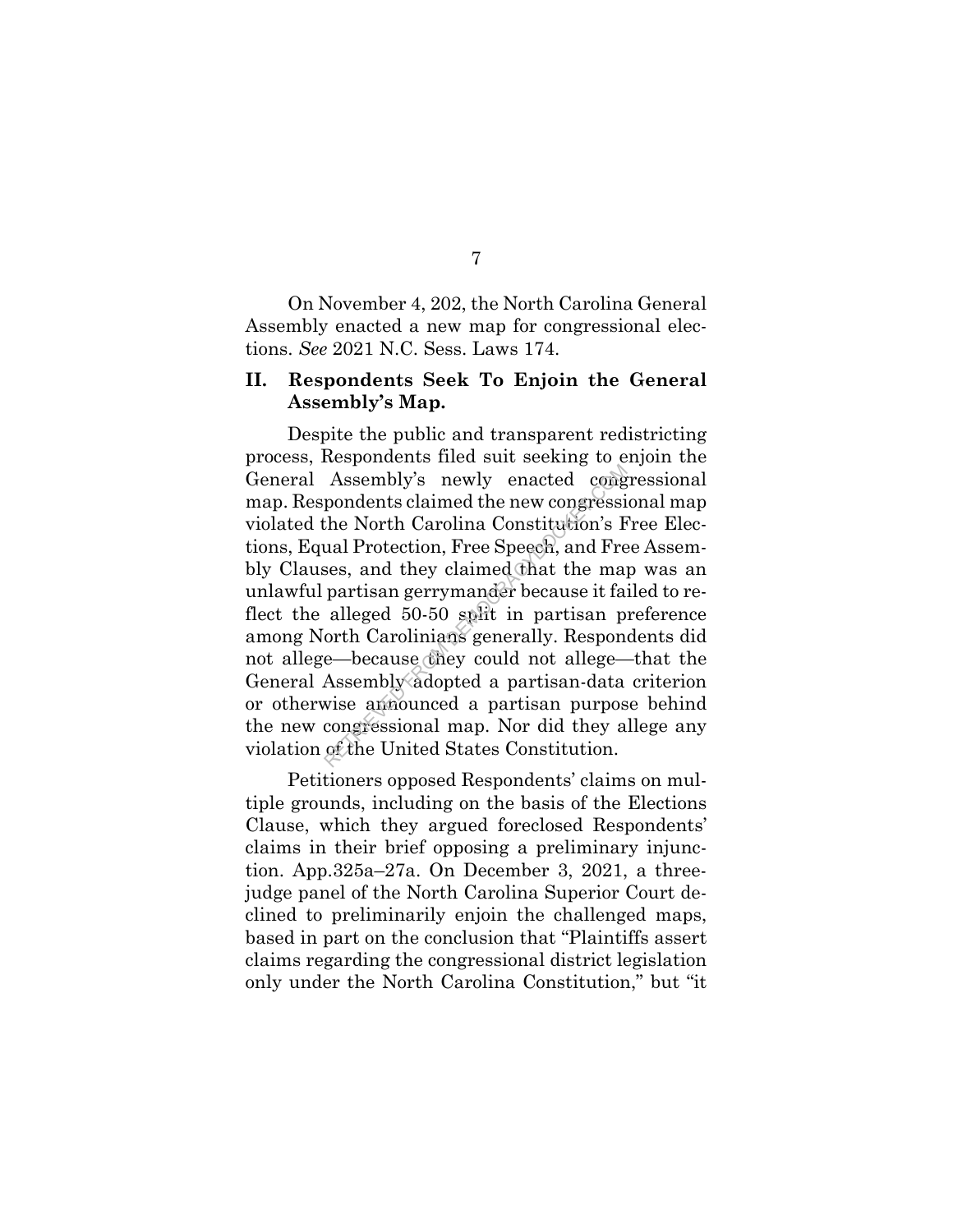is the federal constitution which provides the North Carolina General Assembly with power to establish such districts." App.266a.

Respondents then sought a preliminary injunction, or immediate discretionary review, from the North Carolina Supreme Court. Petitioners opposed the request, again raising the Elections Clause argument. App.321a–23a. The state supreme court granted a preliminary injunction, during the completion of proceedings in the trial court, without addressing the Elections Clause issue. App.247a–52a.

After further proceedings, the three-judge trial court held, on January 11, 2022, that Respondents' claims were non-justiciable under the political question doctrine; that Respondents lack standing; and that Respondents were unlikely to establish that the General Assembly's congressional map was made with discriminatory intent, given that the evidence showed the General Assembly did not use partisan data in the creation of the congressional map. The court therefore entered final judgment for Petitioners. pp.321a–23a. The state suprem<br>
a preliminary injunction, during the<br>
oceedings in the trial court, without<br>
lections Clause issue. App.247a–52<br>
r further proceedings the three-jud, on January 11, 2022, that Resp<br>
ere non-

Respondents appealed.

### **III. The North Carolina Supreme Court Strikes Down the Legislature's Congressional Map.**

On February 4, 2022, the North Carolina Supreme Court issued an order granting Respondents' request to enjoin the General Assembly's congressional map. The court stated that "[i]t is the state judiciary that has the responsibility to protect the state constitutional rights of the citizens," and although the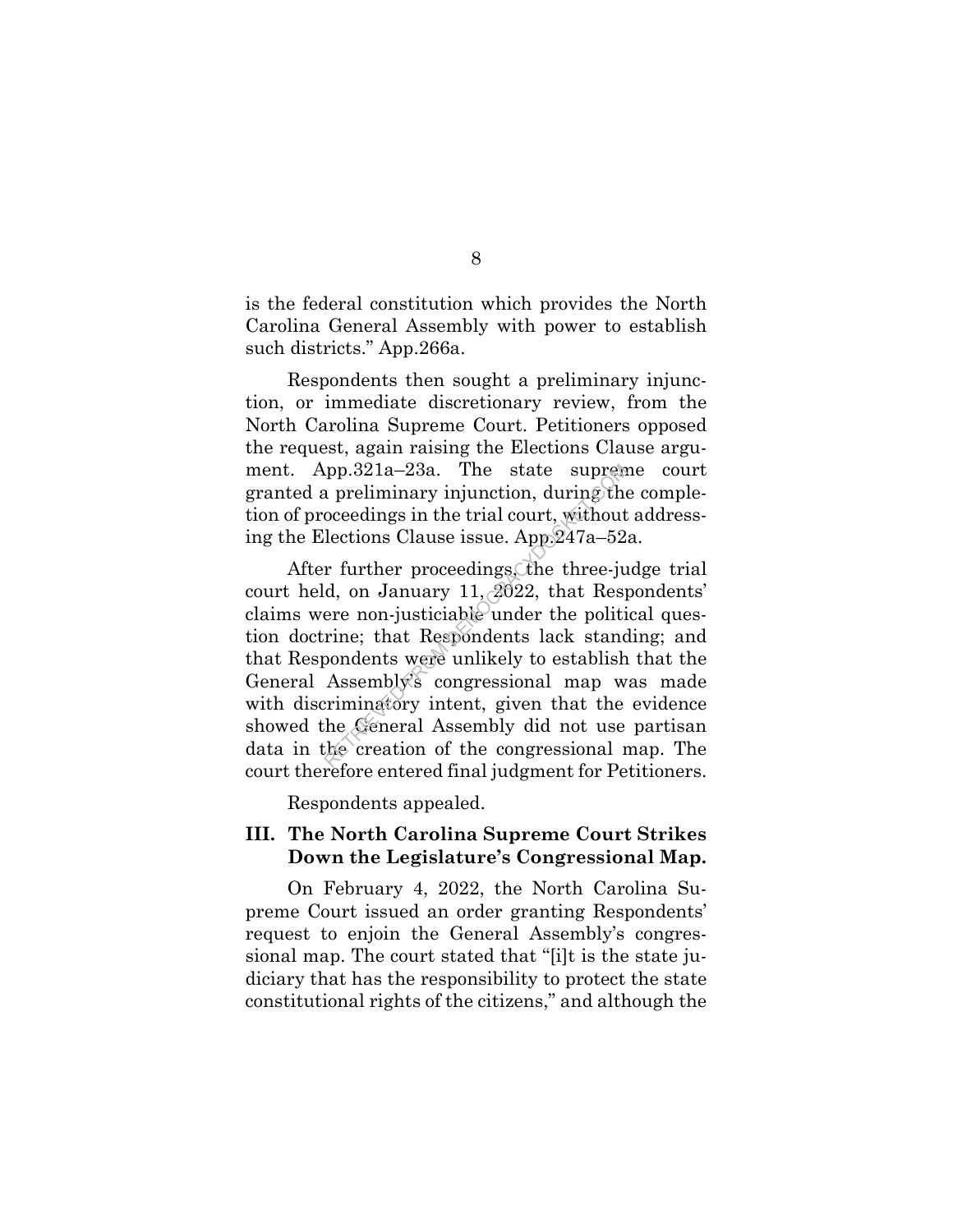General Assembly "has the duty to apportion North Carolina's congressional . . . districts," the "exercise of this power is subject to limitations imposed by other [state] constitutional provisions. App.227a. The court concluded that the General Assembly's congressional map was an unconstitutional partisan gerrymander under four different clauses of the North Carolina Constitution, and the court "enjoin[ed] the use of these maps in any future elections, . . . including primaries scheduled to take place on 17 May 2022." App.228a. While Petitioners again argued that the Elections Clause foreclosed Respondents' requested relief, App.313a–15a, the court did not address the U.S. Constitution's Elections Clause in its February 4 order. ps in any future elections, ... included to take place on  $17$  Ma<br>cheduled to take place on  $17$  Ma<br>c. While Petitioners again argued<br>Clause foreclosed Respondents' r<br>pp.313a–15a, the court did not add<br>stitution's Electio

The court's order also set a deadline for parties and intervenors to submit remedial districting plans to the trial court and required the trial court to approve or adopt a compliant congressional districting plan no later than noon on February 23, 2022. The court explained its view that "[t]here are multiple reliable ways of demonstrating the existence of an unconstitutional partisan gerrymander," including "mean-median difference analysis, efficiency gap analysis, close-votes, close seats analysis, and partisan symmetry analysis." App.230a. "If some combination of these metrics demonstrates there is a significant likelihood that the districting plan will give the voters of all political parties substantially equal opportunity to translate votes into seats across the plan, then the plan is presumptively constitutional." *Id.* The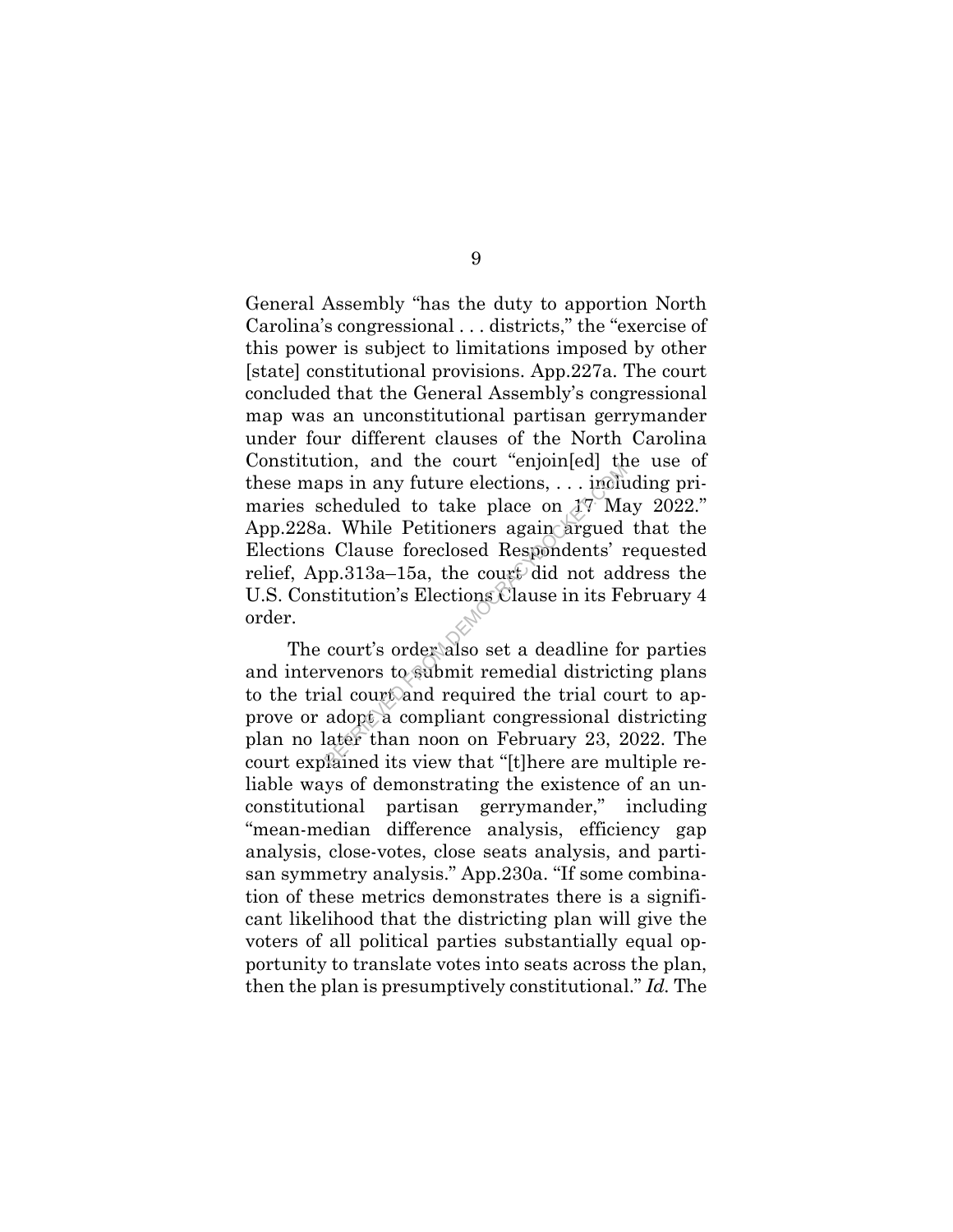court further required that the "General Assembly . . . submit to the trial court in writing, along with their proposed remedial maps, an explanation of what data they relied on to determine that their districting plan is constitutional, including what methods they employed in evaluating partisan fairness of the plan." App.230a–31a.

On February 14, 2022, the North Carolina Supreme Court supplemented its February 4 order with a written opinion. In that opinion, the North Carolina Supreme Court "disagree[d]" with the General Assembly's assertion that the federal constitution's Elections Clause bars Respondents' claims against the congressional plan. App.121a. The court cited this Court's opinion in *Rucho* for the proposition that "state constitutions can provide standards and guidance for state courts to apply" in addressing partisan gerrymandering, *id.* (emphasis omitted), and claimed "a long line of decisions" by this Court confirms the more general proposition that "state courts may review state laws governing federal elections to determine whether they comply with the state constitution," *id.* February 14, 2022, the North Cars<br>
purt supplemented its February 4 of<br>
opinion. In that opinion, the North<br>
Court "disagree[d]" with the Genera<br>
rrtion that the federal constitution's<br>
ars Respondents' claims against the

## **IV. The General Assembly Enacts a Remedial Congressional Map.**

In response to the North Carolina Supreme Court's February 4 order and February 14 opinion, the General Assembly developed a remedial congressional map, which it enacted on February 17. 2022 N.C. Sess. Laws 3. The General Assembly timely submitted its remedial map to the North Carolina Superior Court,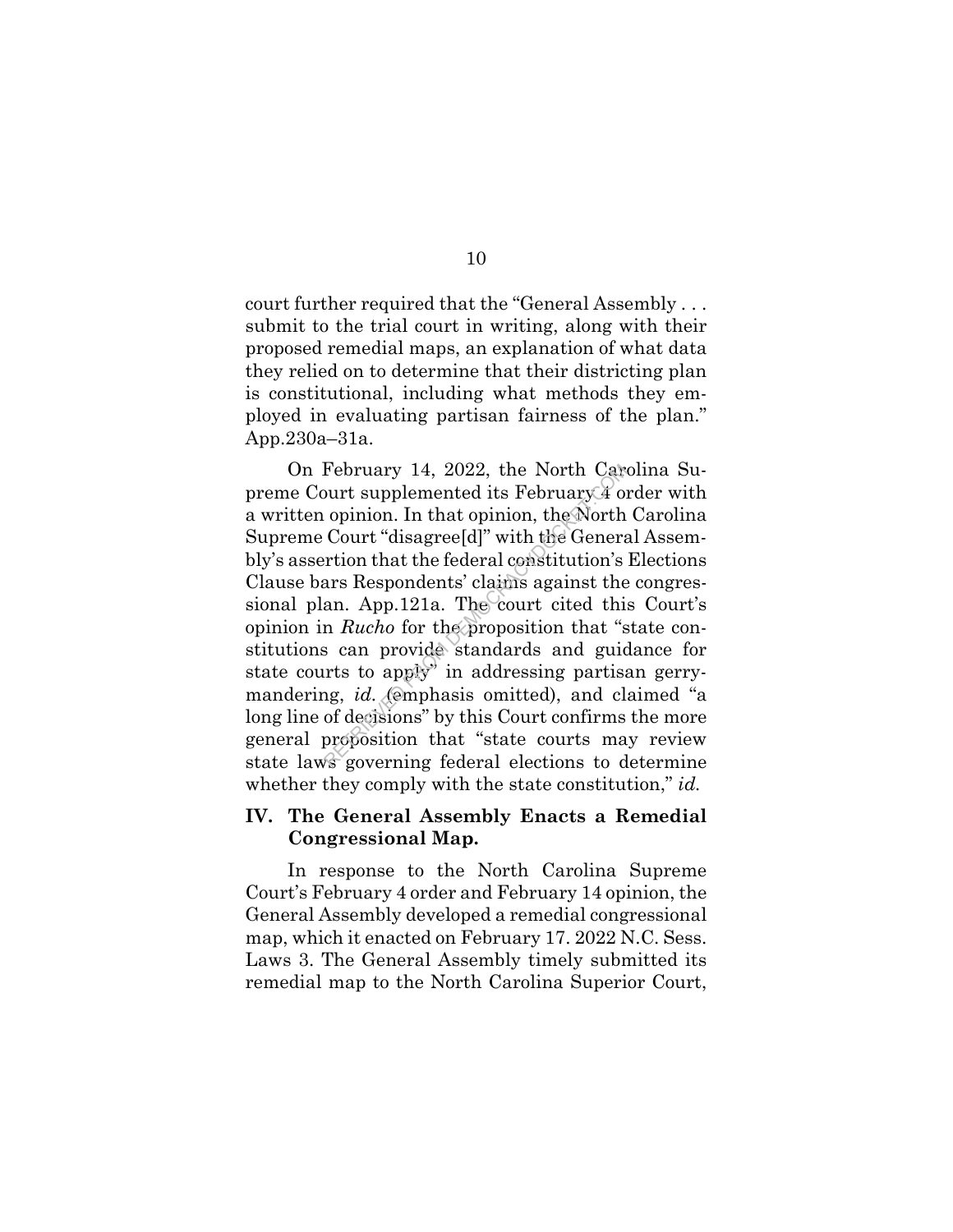with an explanation of its constitutionality. According to the General Assembly's expert's calculations, the remedial congressional plan scored within the North Carolina Supreme Court's guidance for presumptive constitutionality according to key statistical metrics, *see* Legislative Defs.' Objs. to Pls.' Prop. Remedial Plans and Mem. in Further Supp. of the General Assembly's Remedial Plans at 5–6, *North Carolina League of Conservation Voters v. Hall*, No. 21 CVS 015426 (N.C. Super. Ct. Feb. 21, 2022), *available at*  https://bit.ly/3HIsp6u, and it would have been one of the most competitive congressional plans in the nation, *id.* at 23–24. In enacting its remedial map, the General Assembly made clear that its original map would once again govern were this Court to reverse the North Carolina Supreme Court's decision invalidating it. *See* 2022 N.C. Sess. Laws 3, § 2 (providing that if this Court "reverses" the North Carolina Supreme Court decision "the prior version of G.S. 163- 201(a) is again effective"); 2021 N.C. Sess. Laws 174,  $\S$  1 (amending N.C. Gen. Stat.  $\S$  163-201(a) to read: "For purposes of nominating and electing members of the House of Representatives of the Congress of the United States in 2022 *and periodically thereafter*, the State of North Carolina shall be divided into 14 districts as follows") (emphasis added). remedian 1 rans at  $5-6$ , *Youth*<br>f Conservation Voters v. Hall, No.<br>N.C. Super. Ct. Feb. 21, 2022), ave<br>t.ly/3HIsp6u, and it would have be<br>competitive congressional plans in<br>at 23–24. In enacting its remedial<br>Assembly ma

## **V. The North Carolina Superior Court Implements a Congressional Map of Its Own Making.**

On February 16, the North Carolina Superior Court appointed three Special Masters to assist in the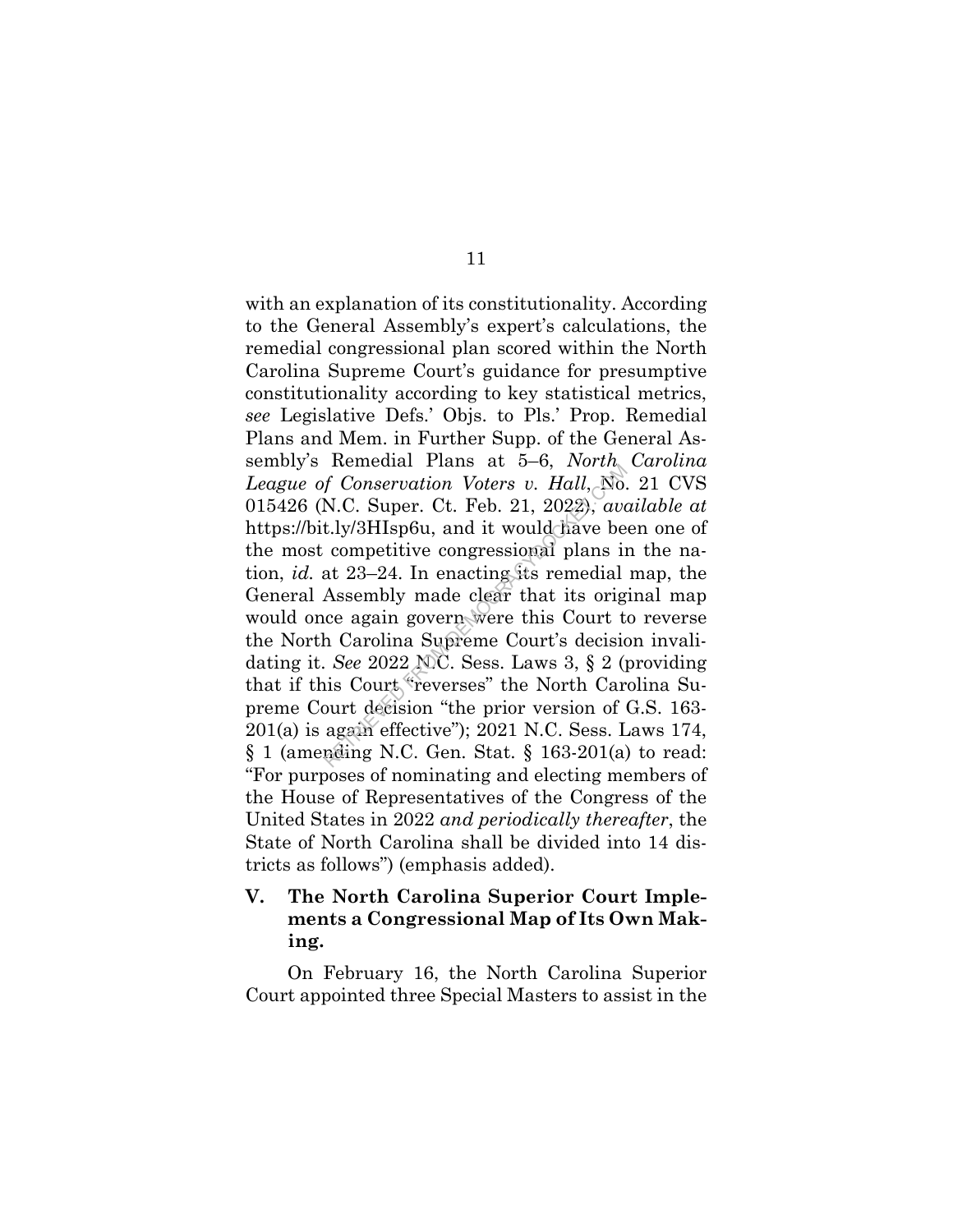remedial process. Those Special Masters, in turn, hired two political scientists, a mathematician and a professor of neuroscience to "assist in evaluating the Remedial Plans." App.273a. The Special Masters and their team of assistants produced a proposed remedial congressional map for the court's consideration, as did the parties (including the General Assembly's enacted remedial map).

On February 23, the North Carolina Superior Court issued an order rejecting the General Assembly's remedial congressional map and adopting the map proposed by the Special Masters. App.269a. The court concluded, "based upon the analysis performed by the Special Masters and their advisors," that the General Assembly's remedial congressional map "is not satisfactorily within the statistical ranges set forth in the Supreme Court's full [February 14] opinion" and determined that it therefore failed to meet the North Carolina Supreme Court's standards. App.280a. Instead, the court adopted the remedial plan proposed by the Special Masters, which it held satisfied the North Carolina Supreme Court's standards. While Petitioners had presented their Elections Clause argument again on remand, in a February 21 brief objecting to the Plaintiffs' proposed plans, App.229a, the court did not address the Elections Clause issue. The Superior Court's order makes clear that its remedial map applies only to the 2022 congressional election cycle. App.293a. February 23, the North Carolina<br>sued an order rejecting the Genera<br>nedial congressional map and ado<br>nosed by the Special Masters. App.2<br>cluded, "based upon the analysis p<br>pecial Masters and their advisors,"<br>Assembly's reme

At the same time, the North Carolina Superior Court denied Petitioners' motion to disqualify two of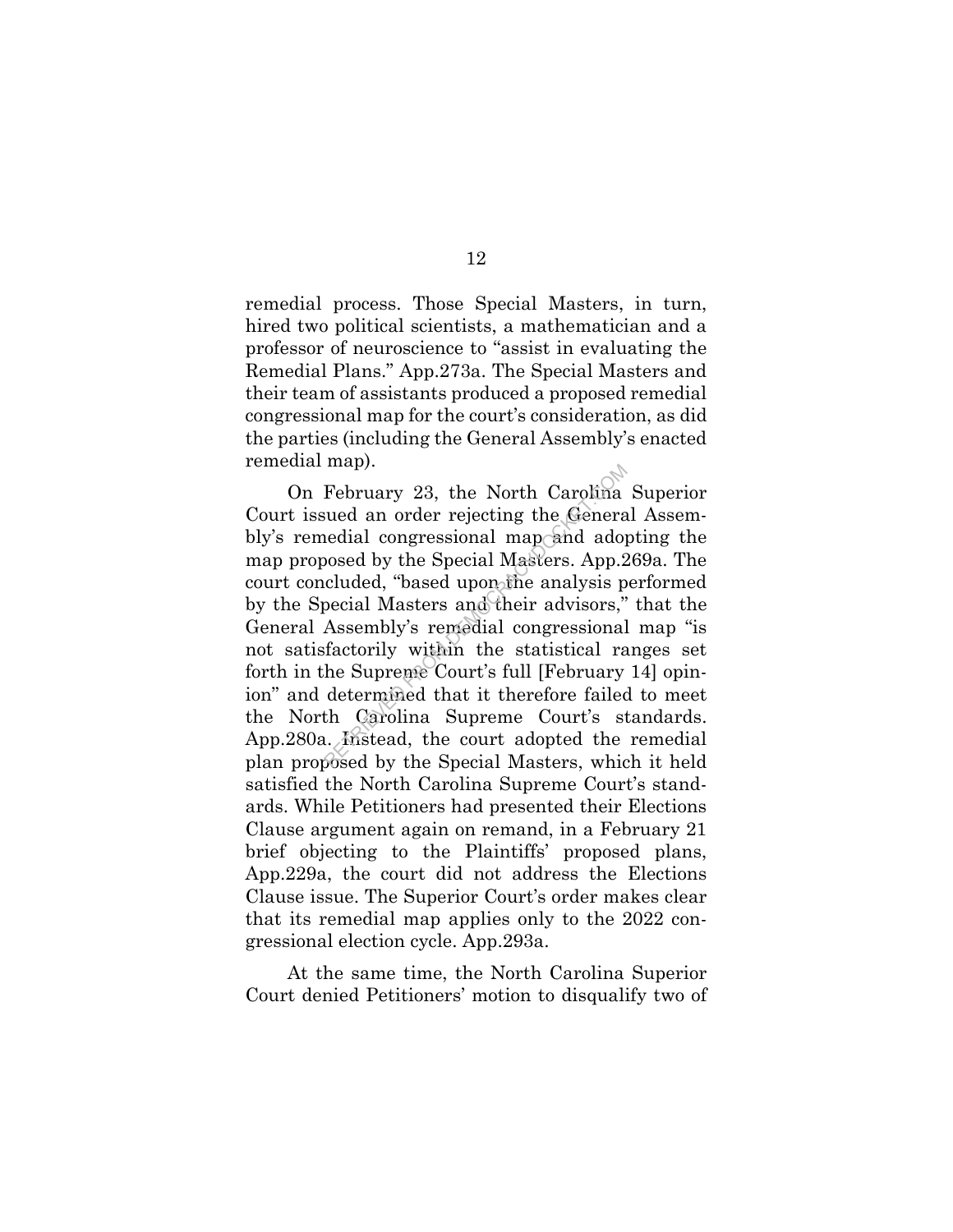the Special Masters' assistants after these individuals were discovered to have engaged in substantive *ex parte* communications with Respondents' experts. The court denied the motion despite no opposition being filed.

On the same day that the North Carolina Superior Court issued its decision, Petitioners sought a stay or writ of supersedeas from the North Carolina Supreme Court. Petitioners once again argued, in their stay motion, that the trial court's actions violated the Elections Clause. App.317a–19a. The state supreme court denied Petitioners' requests without analysis. App.243a–46a.

#### **VI. Petitioners Seek a Stay from this Court.**

Two days later, Petitioners sought a temporary stay pending a writ of certiorari (or, in the alternative, a grant of certiorari and a stay pending a merits decision), from this Court, which was denied. *Moore*, 142 S. Ct. 1089. While the Court denied the stay application, four Justices acknowledged the importance of the issue presented and expressed interest in granting certiorari upon timely filing of a petition. *Moore* 142 S. Ct. at 1089 (Kavanaugh, J., concurring in denial of application for stay); *id.* at 1089, 1091 (Alito, J., dissenting from the denial of application for stay). Fit of supersedeas from the North<br>Court. Petitioners once again and<br>y motion, that the trial court's act<br>Elections Clause. App.317a–19a.<br>Court denied Petitioners' requests<br>App.243a–46a.<br>Compared and Star from this C<br>days

#### **REASONS FOR GRANTING THE WRIT**

The North Carolina Supreme Court's actions nullify the North Carolina General Assembly's regulations of the manner of holding federal elections in the State and replace them with new regulations of the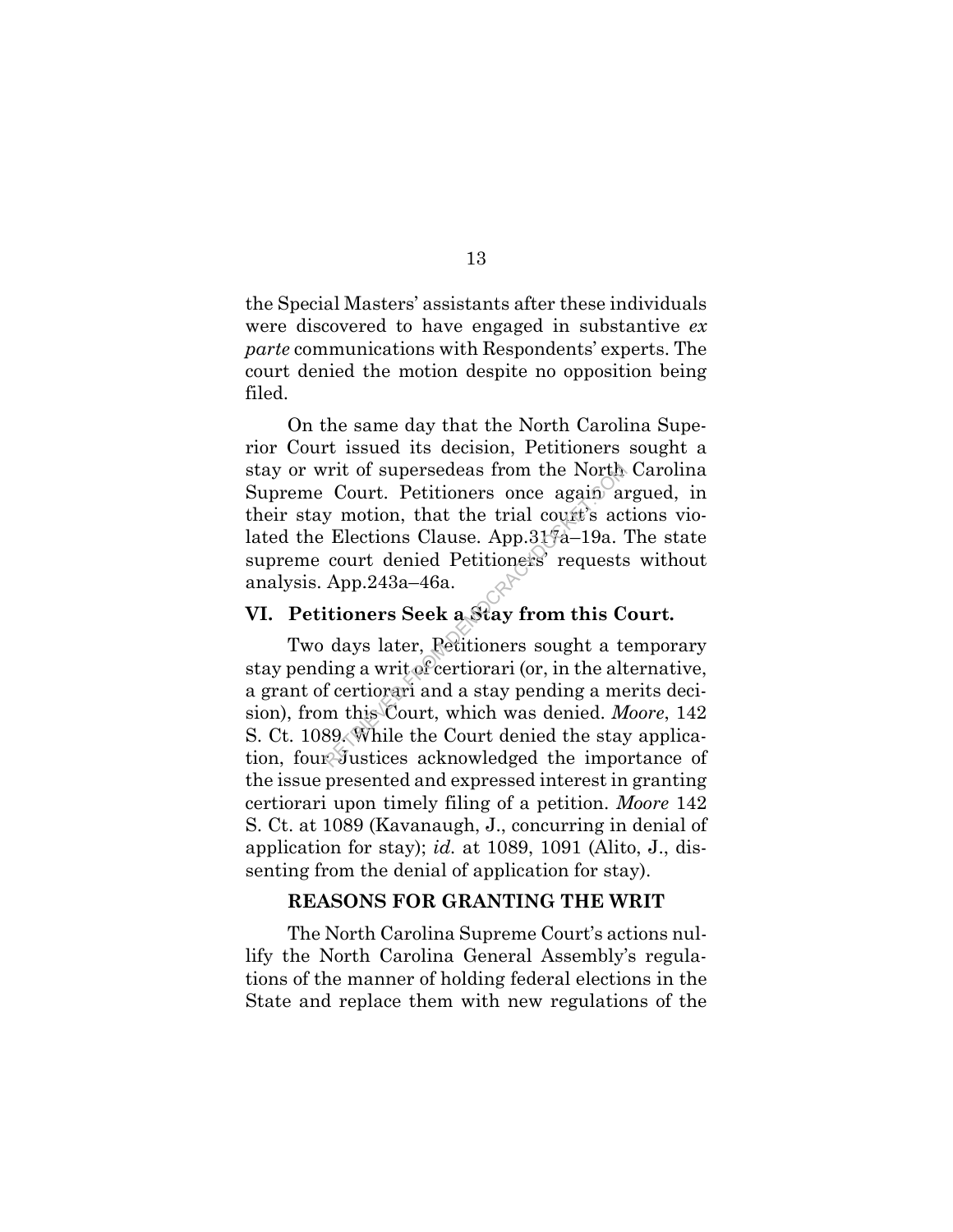judiciary's design. Those actions are fundamentally irreconcilable with the Constitution's Elections Clause. To secure self-government, that provision vests the power to regulate federal senate and congressional elections *in each State's legislature*, subject only to supervision by Congress. The state supreme court's usurpation of that authority—pursuant to vague and indeterminate state constitutional provisions securing free speech, equal protection, and free and fair elections—simply cannot be squared with the lines drawn by the Elections Clause. The state judiciary's actions raise profoundly important issues that have divided the lower courts, that have been repeatedly presented to this Court for review, and that will continue to recur until this Court finally resolves them. The Court should grant the writ. mate state constructional provisity,<br>speech, equal protection, and free<br>—simply cannot be squared with<br>
the Elections Clause. The state ju<br>
aise profoundly important issues t<br>
he lower courts, that have been re<br>
d to this

- **I. The Lower Courts Have Divided over the Recurring and Critically Important Question Presented.** 
	- **A. Whether State Entities Other than "the Legislature Thereof" Have Authority To "Make or Alter Regulations" Governing the "Times, Places, and Manner" of Congressional Elections Is a Question of the Highest Importance.**

The allocation of authority to determine the times, places, and manner of electing federal Senators and Representatives is a matter of the most vital importance to our system of government. "Undoubtedly, the right of suffrage is a fundamental matter in a free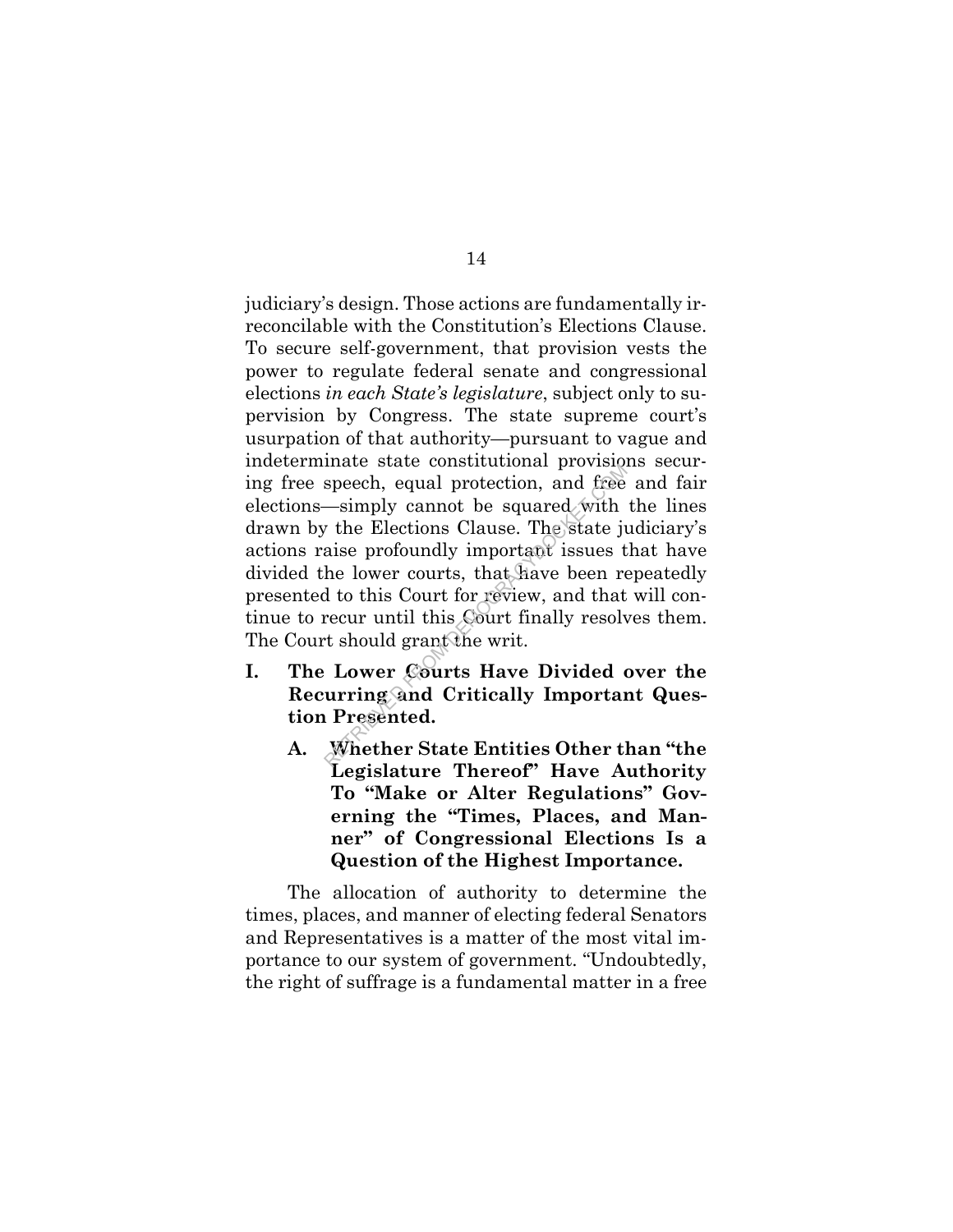and democratic society." *Reynolds v. Sims*, 377 U.S. 533, 561–62 (1964). The Founders bequeathed to us the precious inheritance of a "strictly republican" form of government—based on the conviction that "no other form would be reconcilable with the genius of the people of America; with the fundamental principles of the Revolution; or with that honorable determination which animates every votary of freedom, to rest all our political experiments on the capacity of mankind for self-government." THE FEDERALIST NO. 39, at 240 (James Madison) (C. Rossiter ed., 1961). And our Nation's commitment to republican principles of self-government renders the design of "the numerous requirements as to procedure and safeguards which experience shows are necessary in order to enforce the fundamental right involved" a matter of "lawmaking in its essential features and most important aspect." *Smiley*, 285 U.S. at 366. mates every votary of frection, to resperiments on the capacity of manument." THE FEDERALIST NO: 39 Iadison) (C. Rossiter ed., 1961). Anomitment to republican principles of renders the design of "the numerous to procedure

The question presented in this case, at root, is who is vested with the power to decide the when, what, where, and how of the American people's exercise of self-government: state legislatures or state judges? "There can be no doubt that this question is of great national importance." *Moore*, 142 S. Ct. at 1089 (Alito, J., dissenting from the denial of application for stay). Indeed, the answer will carry implications for every aspect of what happens every two years on Election Day. At stake is the allocation of the "authority to provide a complete code for congressional elections, not only as to times and places, but in relation to notices, registration, supervision of voting, protection of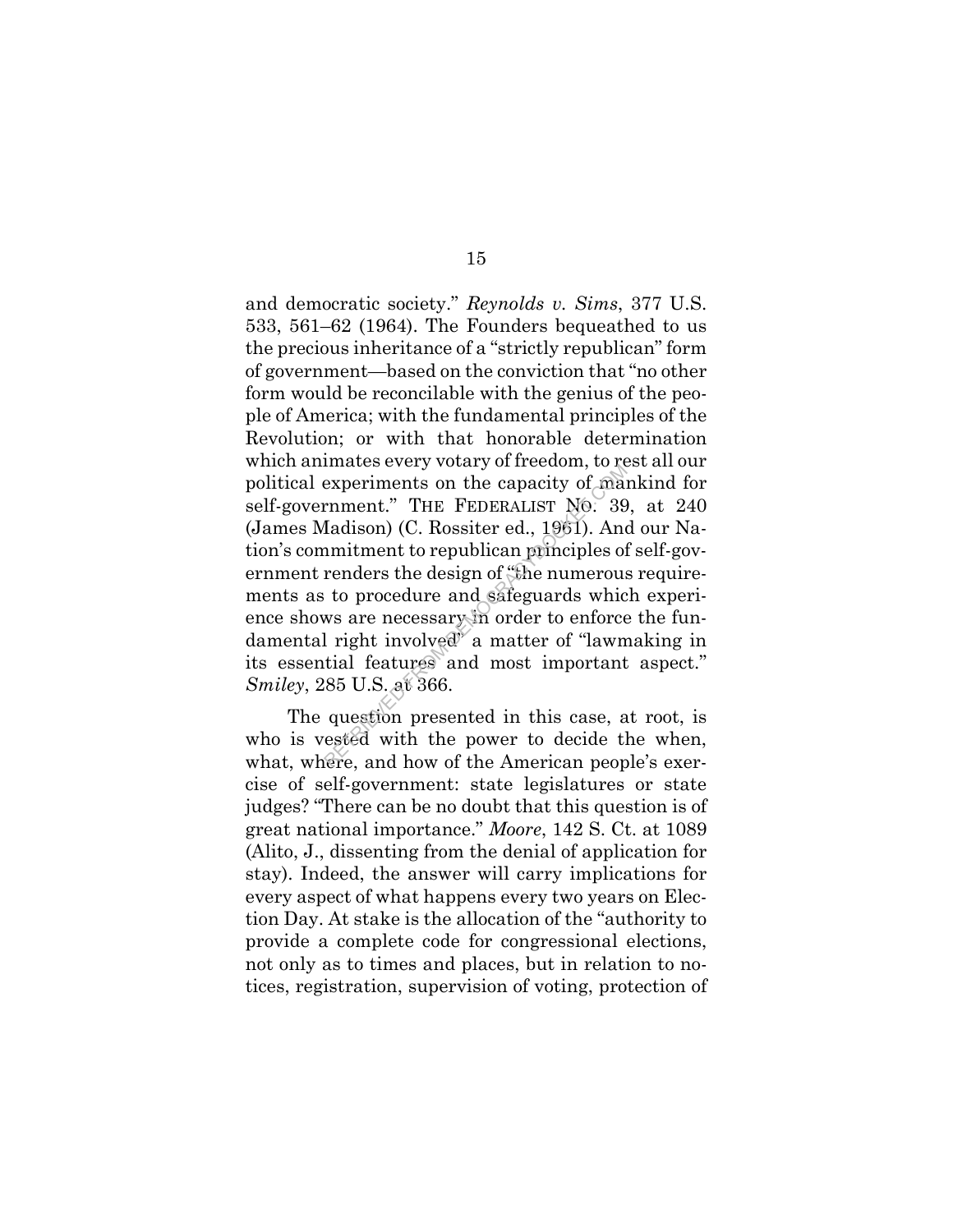voters, prevention of fraud and corrupt practices, counting of votes, duties of inspectors and canvassers, and making and publication of election returns." *Smiley*, 285 U.S. at 366*.* In the last two years alone, state legislatures have vied with other state branches or entities over such pivotal matters as the deadline for receipt of mail-in ballots, *see Republican Party of Pennsylvania v. Boockvar*, 592 U.S. ---, 141 S. Ct. 1 (2020) (statement of Alito, J.), witness requirements for absentee voting, *see* Emergency Application for Stay Pending Appeal, *Berger v. North Carolina All. for Retired Ams.*, No. 20A74 (Oct. 27, 2020), and—as in this case—the determination of the shape of congressional districts in the first place, *see* Emergency Application for Stay Pending Pet. for Writ of Cert., *Moore v. Harper*, No. 21A455 (Feb. 25, 2022); Emergency Application for Writ of Inj., *Toth v. Chapman*, No. 21A457 (Feb. 28, 2022). b. Boochear, 332 C.S.  $-1$ , 141 S. C.<br>
ht of Alito, J.), witness requiremen<br>
oting, see Emergency Application<br>
Appeal, *Berger v. North Carolina A*<br>
s., No. 20A74 (Oct. 27, 2020), and—<br>
e determination of the Shape of con

The Constitution is far from silent on the proper allocation of authority to decide these important issues. Article I, Section 4 dictates, in unambiguous prose, that "[t]he Times, Places and Manner of holding Elections for Senators and Representatives, shall be prescribed in each State *by the Legislature thereof*." U.S. CONST. art I, § 4, cl. 1 (emphasis added). And this clear demarcation of powers is not an empty formality. No, the Clause is a structural provision designed to preserve liberty. The Elections Clause is an embodiment of the security afforded by our federalist system, ensuring that the States' most representative bodies have primacy in regulating elections. THE FEDERALIST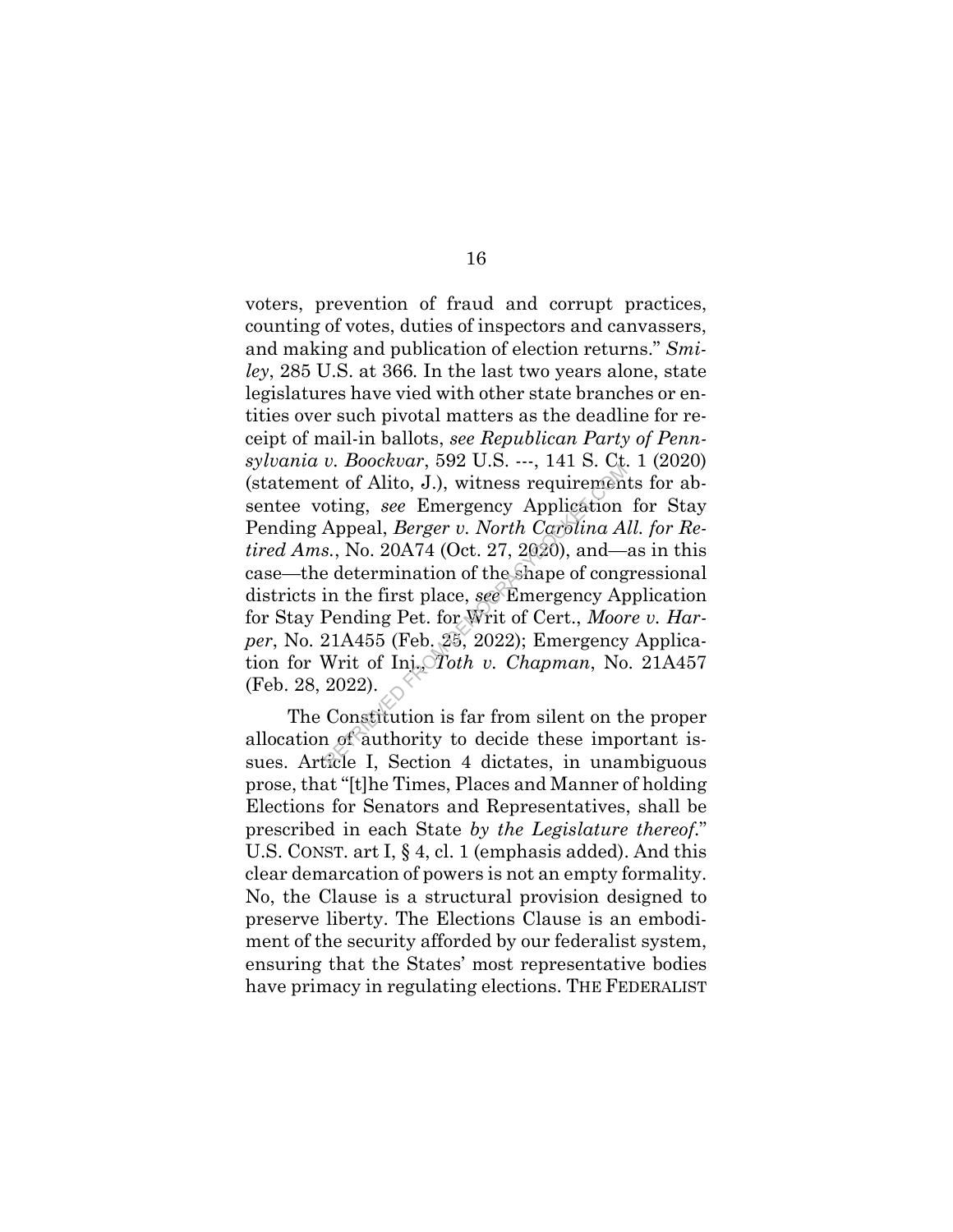NO. 51 (James Madison) (C. Rossiter ed., 1961); Federal Farmer, No. 12 (1788), *reprinted in* 2 THE FOUND-ERS' CONSTITUTION 253, 254 (Philip B. Kurland & Ralph Lerner eds., 1987) (noting "state legislatures" come "nearest to the people themselves"). This Court should vindicate the authority of state legislatures under this provision—and thus vindicate the liberty endowed by our Constitution's structural commands. *See* this Court's Rule 10(c); Antonin Scalia, *Foreword: The Importance of Structure In Constitutional Interpretation*, 83 NOTRE DAME L. REV. 1417, 1418–19 (2008) ("Structure is everything  $\Diamond$ ". Those who seek to protect individual liberty ignore threats to this constitutional structure at their peril."). Court's Rule 10(c); Antonin Scalia, *P*<br>court's Rule 10(c); Antonin Scalia, *P*<br>prtance of Structure In Constitution<br>, 83 NOTRE DAME L. REV. 1417,<br>Structure is everything  $\sqrt{2}$ . Those<br>t individual liberty ignore threats

## **B. The Question Presented Has Divided the Lower Courts.**

Despite the clarity of the Elections Clause's text—and, as discussed below, its original meaning and this Court's precedent interpreting it—the lower courts have divided over the ability of state courts and other state entities to make or alter the election rules enacted by "the Legislature thereof." U.S. CONST. art I, § 4, cl. 1. That split in authority—over a matter of such fundamental import to our system of self-government—has become increasingly intolerable.

1. The Eighth Circuit has interpreted the scope of the legislature's authority under the Electors Clause—the substantially-identically worded constitutional provision governing the choosing of *presidential* electors—correctly. In 2020, the Minnesota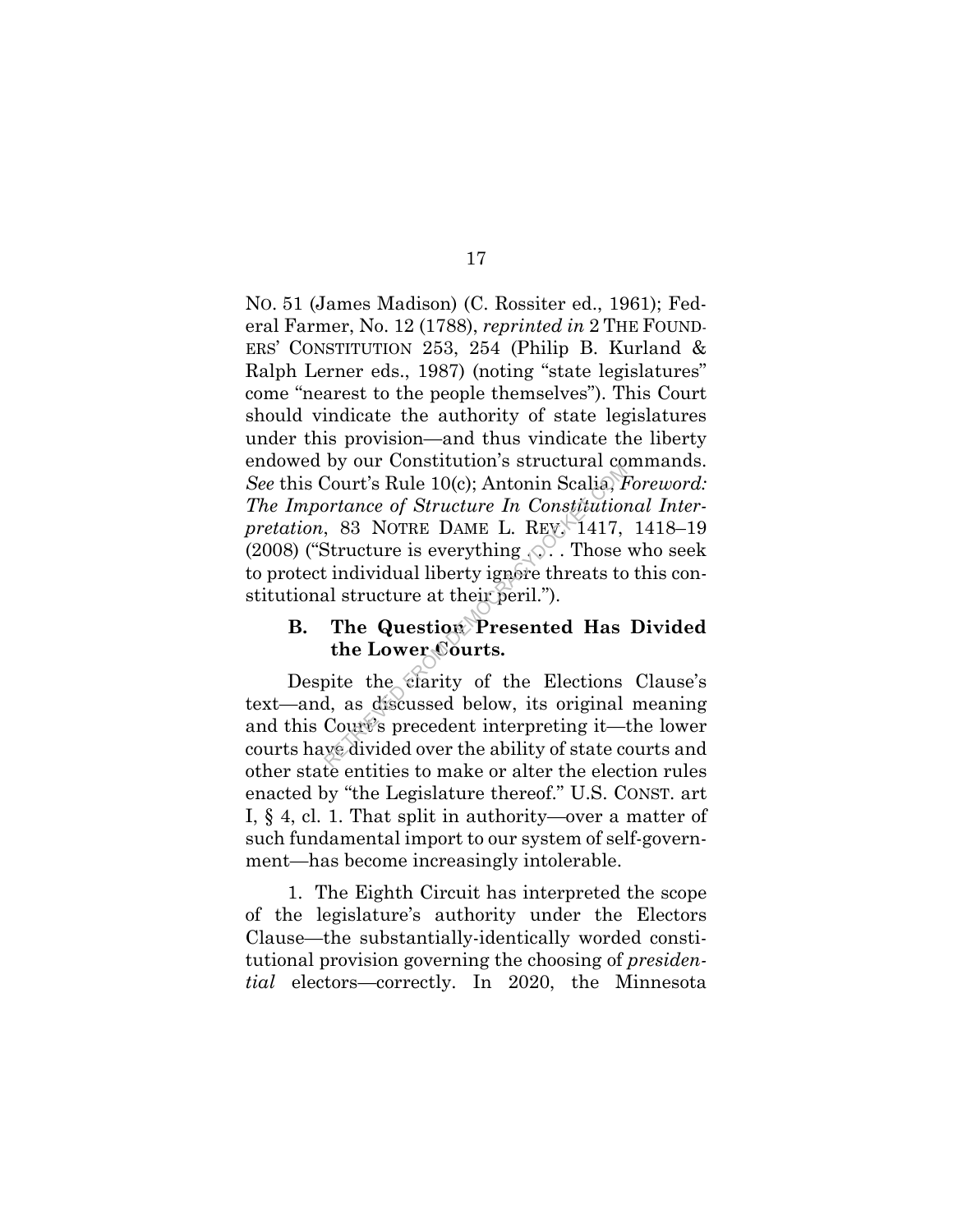Secretary of State entered a consent decree with plaintiffs who had challenged the legislatively prescribed deadlines for mail-in ballots in the 2020 Minnesota presidential election that effectively "extended the deadline for receipt of ballots without legislative authorization." *Carson v. Simon*, 978 F.3d 1051, 1054 (8th Cir. 2020). The Eighth Circuit invalidated this revision of the ballot deadline under the Electors Clause. "By its plain terms, the Electors Clause vests the power to determine the manner of selecting electors exclusively in the Legislature of each state," and "a legislature's power in this area is such that it cannot be taken from them or modified even through their state constitutions." *Id.* at 1060 (quotation marks omitted). By its plain terms, the Electors Cla<br>
r to determine the manner of selectors Cla<br>
r to determine the manner of selectors<br>
usively in the Legislature of each st<br>
ture's power in this area is such the<br>
sen from them or modi

A long line of earlier state-court precedents likewise reject state law authority to negate statutes enacted by their state legislatures under the Elections and Electors Clauses. In *State ex rel. Beeson v. Marsh*, for example, the Nebraska Supreme Court rejected a claim by prospective presidential electors for the Progressive Party that the state statutes governing the appointment of electors—which the court had "construed so as not to permit the nomination" of the Party's elector candidates—violated the Nebraska Constitution's guarantee that "All elections shall be free." 34 N.W.2d 279, 245, 246 (Neb. 1948). The court found it "unnecessary . . . to consider whether or not there is a conflict between the method of appointment of presidential electors directed by the Legislature and the state constitutional provision" because it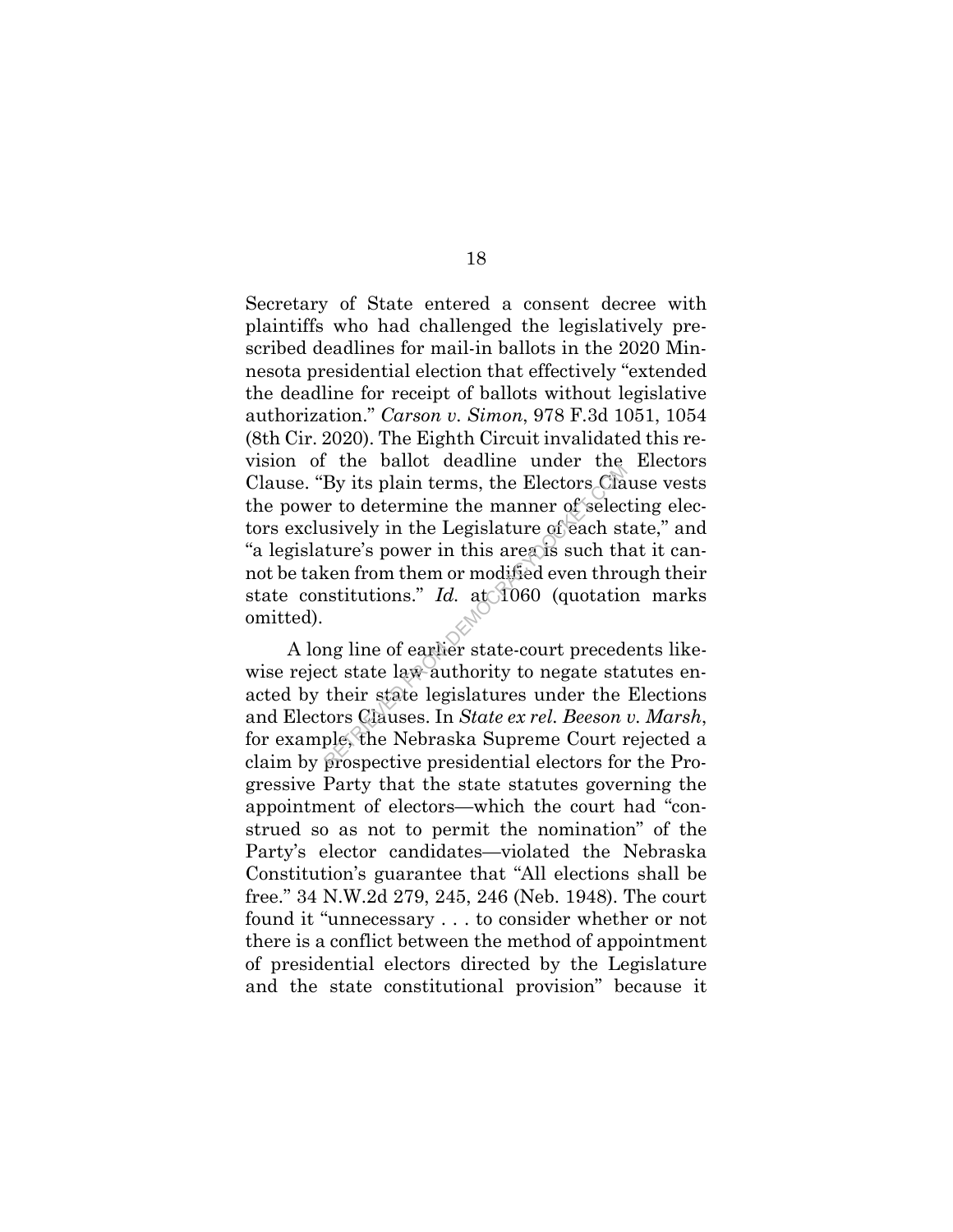concluded, on the authority of this Court's decision in *McPherson v. Blacker*, 146 U.S. 1 (1892), that the Electors Clause gave "plenary power to the state legislatures in the matter of the appointment of electors," and that the Nebraska Constitution "may not operate to 'circumscribe the legislative power' granted by the Constitution of the United States." *Beeson*, 34 N.W.2d at 246; *see also Parsons v. Ryan*, 60 P.2d 910, 912 (Kan. 1936) (similar).

The Rhode Island Supreme Court has likewise held that state laws allowing the election of Members of Congress by plurality vote could not be invalid under a state constitutional provision requiring majority vote in all elections in the State. That state constitutional provision, the court concluded, would be "manifestly in conflict" with the Electors Clause "if it be construed to extend to elections of representatives to congress; for, so construed, it assumes to impose a restraint upon the power of prescribing the manner of holding such elections which is given to the legislature by the constitution of the United States without restraint, so long as and to the extent that congress refrains from making regulations in the same matter." *In re Plurality Elections*, 8 A. 881, 882 (R.I. 1887); *see also, e.g.*, *Commonwealth ex rel. Dummit v. O'Connell*, 181 S.W.2d 691, 694–96 (Ky. App. 1944) (concluding that state laws authorizing absentee voting in federal elections for state citizens serving abroad in World War II was valid under the Elections and Electors Clauses despite state constitutional provision requiring in-person voting); *In re Opinions of Justices*, 45 Example 1 also Farsons 6. Hyan, 60 1.20<br>36) (similar).<br>Rhode Island Supreme Court has<br>state laws allowing the election of<br>ess by plurality vote could not be in<br>the constitutional provision requiring<br>ll elections in the Sta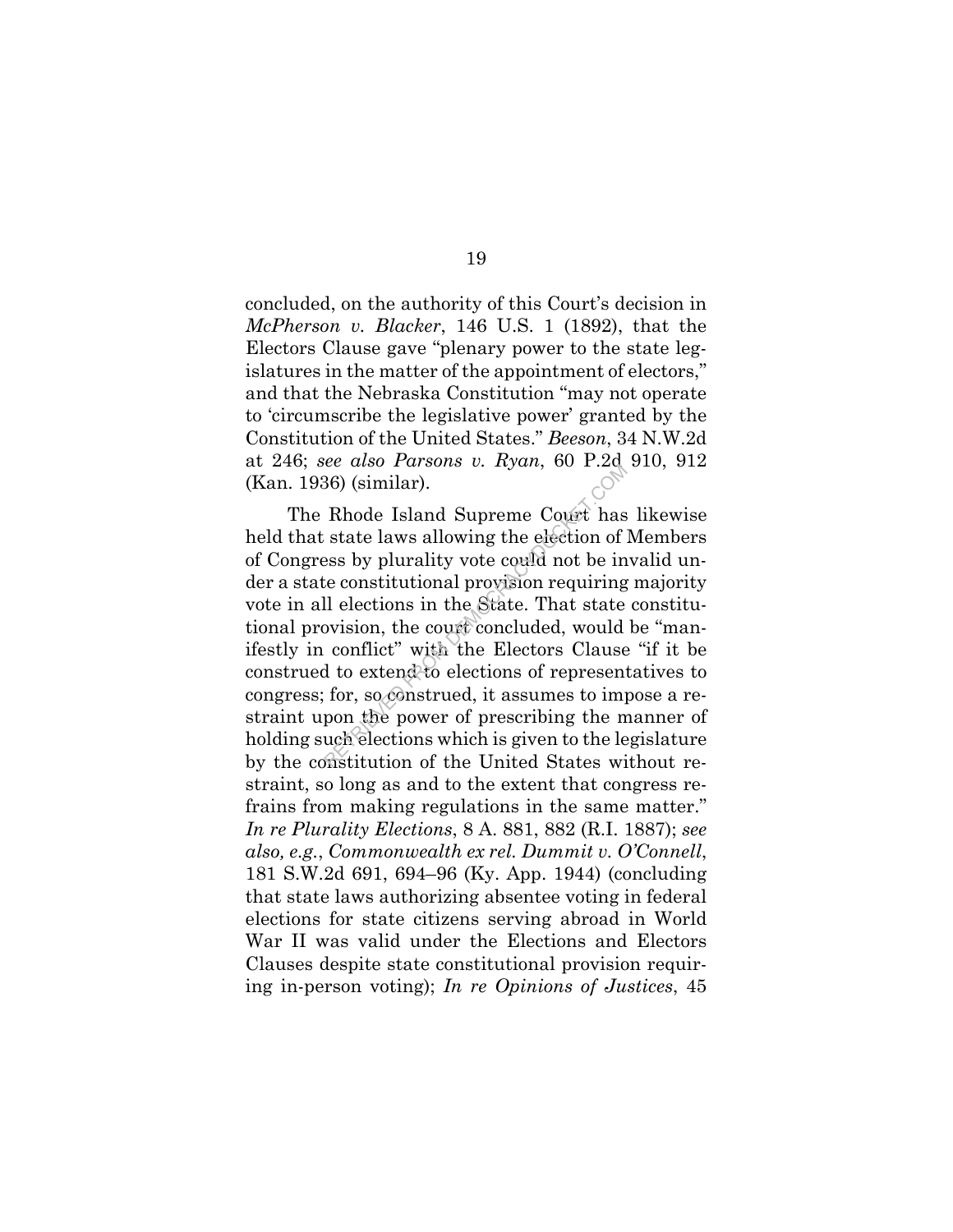N.H. 595, 601 (1864) (similar), *called into doubt in part on other grounds*, *In re Opinion of the Justices*, 113 A. 293, 298–99 (N.H. 1921).

Finally, several federal appellate judges have also embraced this interpretation of the constitution's plain text in separate opinions. In *Wise v. Circosta*, for instance, Judges Wilkinson and Agee, joined by Judge Niemeyer, dissented from the Fourth Circuit's denial (on standing grounds, as relevant here) of a temporary injunction barring the North Carolina Board of Elections from changing "the statutory receipt deadline for mailed absentee ballots." 978 F.3d 93, 106 (4th Cir.  $2020$ ) (Wilkinson & Agee, J.J., dissenting). The dissenting judges reasoned that the Elections and Electors Clauses' "clear, direct language" vested "[t]he power to regulate the rules of federal elections [in] a specific entity within each State: the 'Legislature thereof,' " and that the Board's re-write of the State's ballot-receipt deadline effectively "commandeered the North Carolina General Assembly's constitutional prerogative to set the rules for the upcoming federal elections within the State." *Id.* at 111. r, dissented from the Fourth Circui<br>ing grounds, as relevant here) of a to<br>n barring the North Carolina Board<br>n changing "the statutory receipt de:<br>bsentee ballots." 978 F.3d 93, 106<br>ilkinson & Agee, JJ, dissenting).<br>udges

Similarly, in *Hotze v. Hudspeth*, Judge Oldham dissented from the majority's refusal (on the basis of mootness) to enjoin Harris County, Texas from altering "the Legislature's express instructions" governing "drive-through voting" by making it available to "all voters." 16 F.4th 1121, 1128, 1129 (5th Cir. 2021) (Oldham, J., dissenting). Under the Elections Clause, Judge Oldham reasoned, the place for the policy debate "about the wisdom or folly of drive-through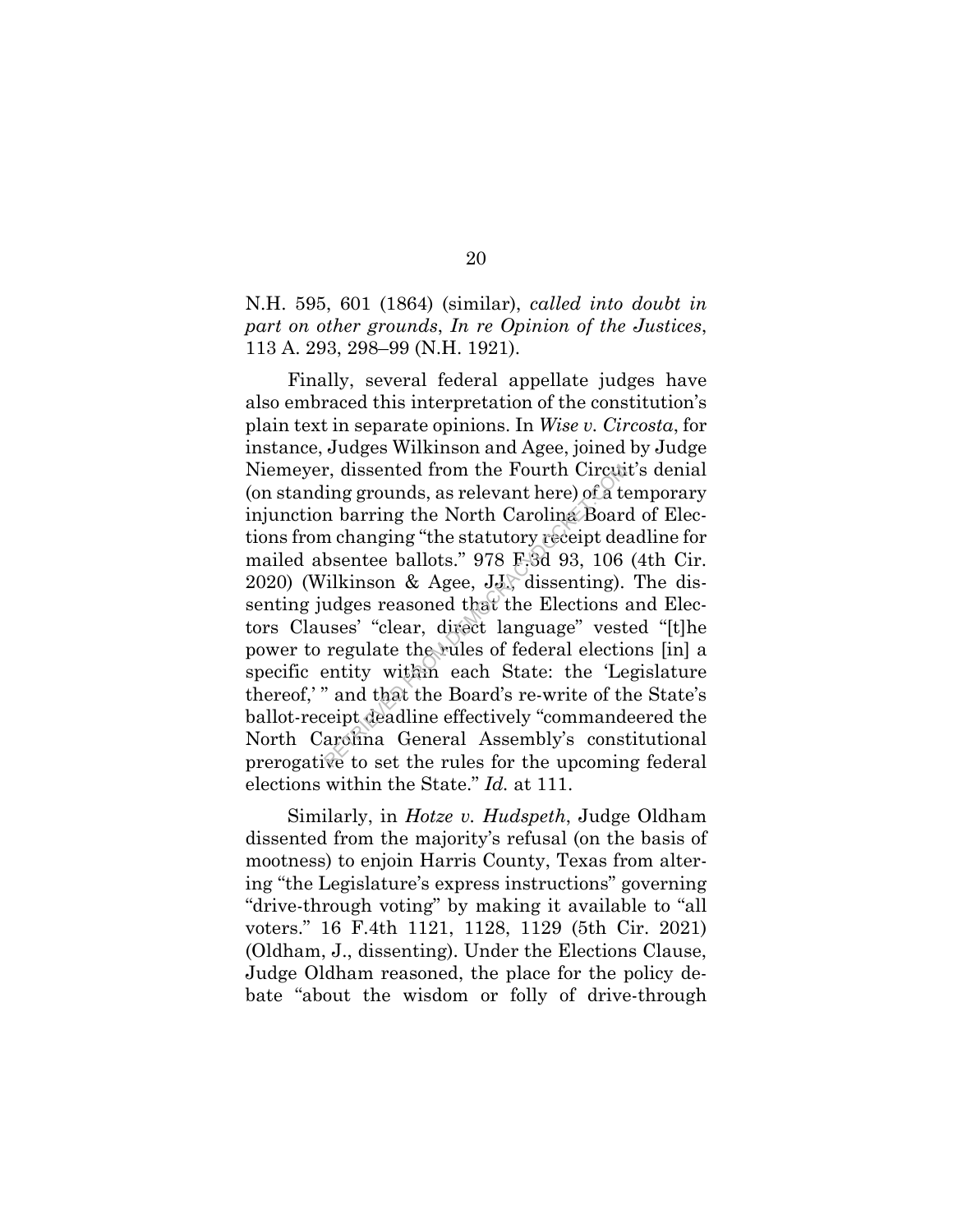voting . . . is in the Legislature," and Harris County had "wholly ignored" that body's resolution of the question. *Id.* at 1128, 1130.

2. The North Carolina Supreme Court's decision below, by contrast, split with these authorities and asserted the power to *override and replace* the General Assembly's determinations concerning the manner of congressional elections based on its alleged *state* constitutional authority "to protect the democratic processes through which the political power of the people is exercised." App.120a. Allowing the General Assembly to actually exercise the exclusive authority vested in it by the Elections Clause to determine the time, place, and manner of congressional elections would, the court below concluded, be "repugnant to the sovereignty of states, the authority of state constitutions, and the independence of state courts, and would produce absurd and dangerous consequences." App.121a. onal elections based on its alleged.<br>
al authority "to protect the democration and which the political power of the democration. Allowing the Generation and provide a surface is determined manner of congressional election

The Supreme Court of Florida reached a similar conclusion in 2015. In *League of Women Voters of Florida v. Detzner*, that court struck down the state legislature's 2012 congressional redistricting plan as violating "the Florida Constitution's prohibition on partisan intent" in redistricting. 172 So.3d 363, 370 (Fla. 2015). In doing so, the court rejected "the Legislature's federal constitutional challenge" to the application of that state constitutional provision under the Elections Clause. *Id.* at 370 n.2.

In other States, too, the courts have blessed—or engaged in—open rewriting of "important statutory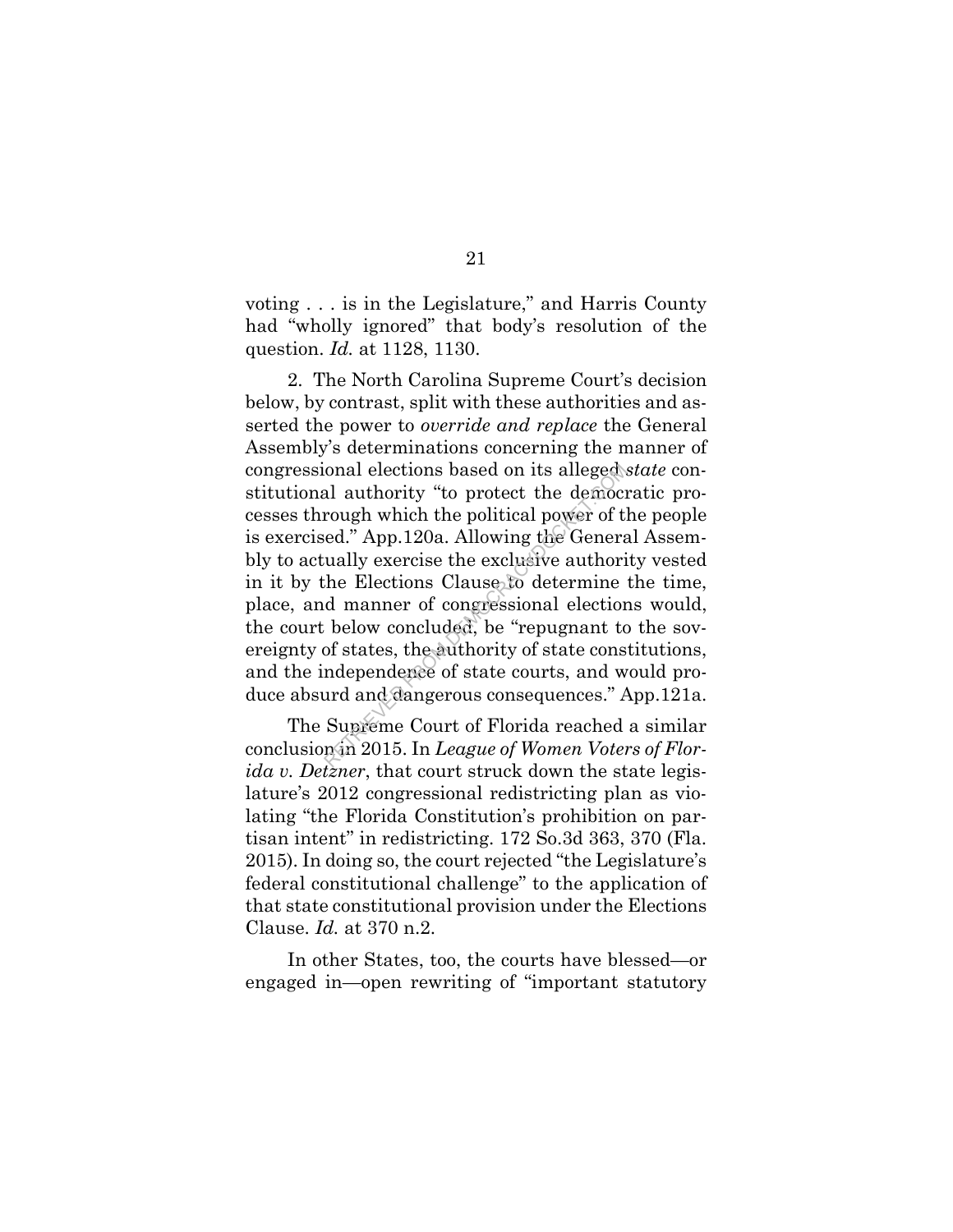provision[s] enacted by the [state] Legislature pursuant to its authority under the Constitution of the United States to make rules governing the conduct of elections for federal office." *Republican Party of Pennsylvania*, 141 S. Ct. 1 (statement of Alito, J.). The Pennsylvania Supreme Court, like the North Carolina Supreme Court below, has asserted the power under its "Free and Equal Elections Clause" to nullify and replace the legislature's congressional map, in the teeth of the federal Elections Clause. *League of Women Voters v. Commonwealth*, 178 A.3d 737, 821–  $24 \&$  n.79 (Pa. 2018). And that count again, in the runup to the 2020 general election, relied on the same state constitutional provision to assert a "broad authority to craft meaningful remedies" in federal elections, which it employed to blue-pencil the legislature's deadline for the receipt of mail-in ballots, extending it by three days. *Pennsylvania Democratic Party v. Boockvar*, 238 A.3d 345, 371 (Pa. 2020); *North Carolina All. for Retired Ams. v. North Carolina State Bd. of Elections*, 20-CVS-8881 (N.C. Super. Ct. Oct. 5, 2020), *injunction pending appeal denied sub nom. Berger v. N.C. State Bd. of Elections*, 141 S. Ct. 658 (2020) (upholding similar, wholesale changes to election deadlines by non-legislative entities). and Equal Elections Clause to new<br>the legislature's congressional may<br>the federal Elections Clause. L<br>loters v. Commonwealth, 178 A.3d<br>(Pa. 2018). And that count again, in<br>e 2020 general election, relied on institutional p

The alternate interpretations of the Elections Clause relied upon by these decisions cannot be reconciled with the correct understanding of the provision adopted by the Eighth Circuit and the other state supreme courts cited above. This Court has the solemn responsibility to intervene and resolve the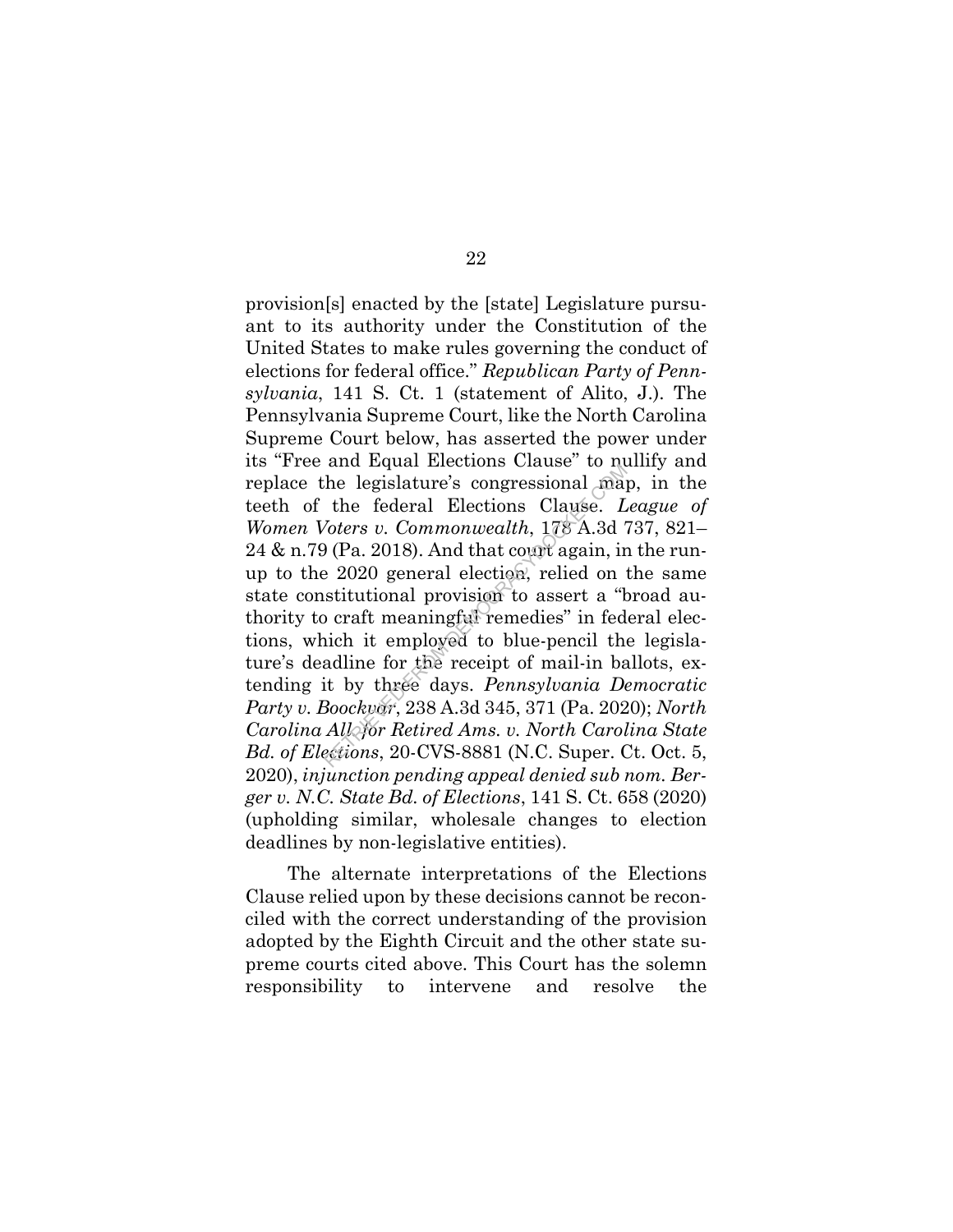disagreement over this issue "of the most fundamental significance under our constitutional structure." *Degraffenreid*, 141 S. Ct. at 734 (Thomas, J., dissenting from the denial of certiorari); *see* this Court's Rule 10(b).

#### **C. The Question Presented Will Continue To Recur Until this Court Resolves It.**

The question whether a State's courts or other entities may nullify, alter, or replace the election regulations enacted "by the Legislature thereof" is not going to go away. Simply by virtue of the issue's significance for American elections and the variety of contexts that raise it, *see supra*, Part I.A, "[t]he issue is almost certain to keep arising until the Court definitively resolves it." *Moore*, 142 S. Ct. at 1089 (Kavanaugh, J., concurring in the denial of application for stay). question whether a State's courts<br>nay nullify, alter, or replace the elec-<br>enacted "by the Legislature thereof"<br>away. Simply by virtue of the issue<br>American elections and the variet<br>t raise it, *see supro*, Part I.A, "[t]h

Take the underlying issue in this case: the authority to draw a State's congressional districts. That question has been presented to this Court before, *see, e.g.*, Petition for Writ of Cert., *Turzai v. Brandt*, No. 17-1700 (June 25, 2018), it was presented to the Court twice this Term already, *see Moore*, *supra*, No. 21A455; *Toth*, *supra*, No. 21A457, and it will be presented to the Court again and again if the Court does not grant review now. After all, the States engage in redistricting every ten years. Moreover, some 30 state constitutions contain a "free and fair elections"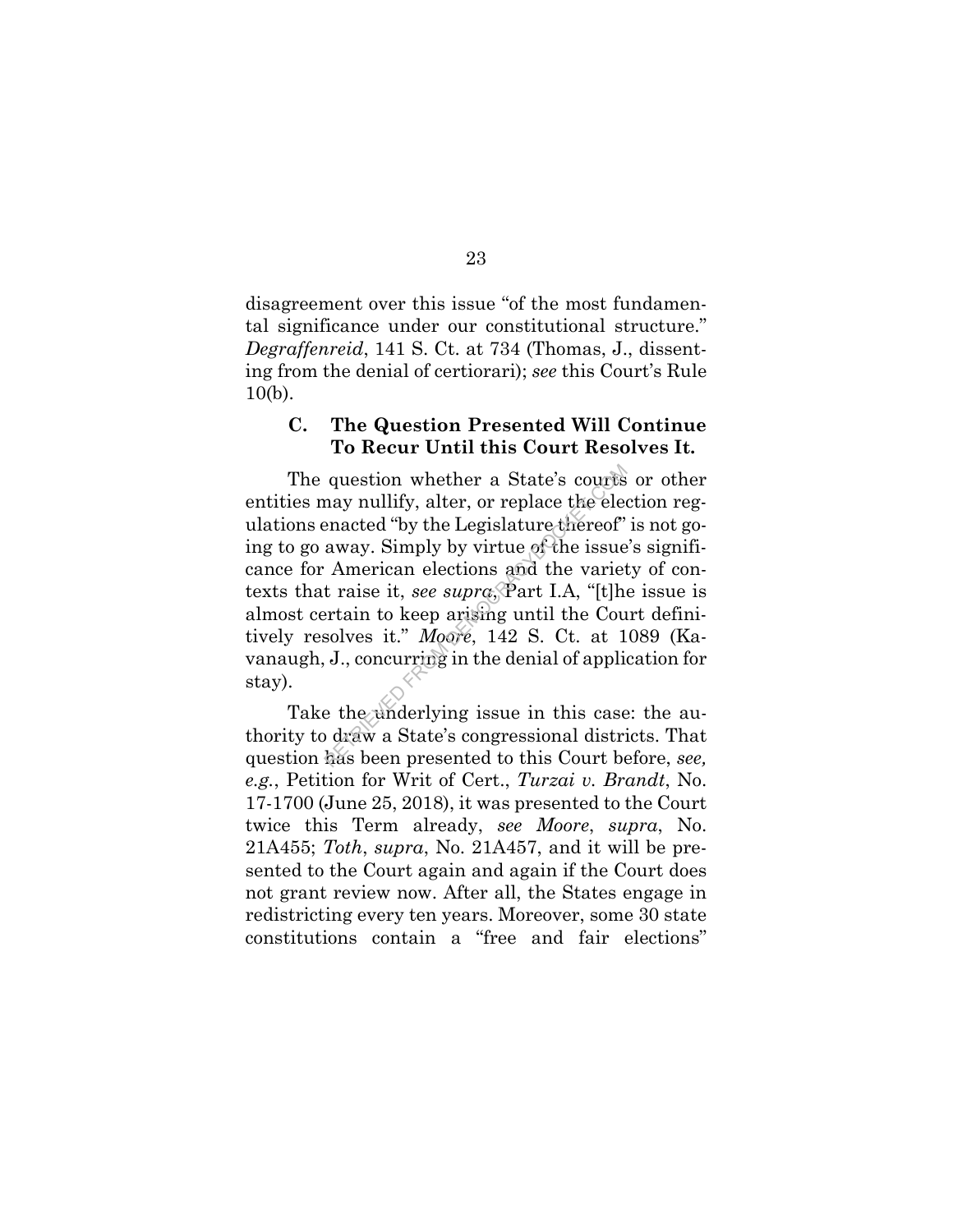clause1—and *they all* contain some guarantee of free speech, equal protection, or both.2 The North Carolina Supreme Court was not the first to divine in these open-ended clauses the heretofore undiscovered power to alter or amend the State's congressional districts, and unless this Court intervenes, it will assuredly not be the last.

And redistricting is just the beginning. As noted above, the Elections Clause governs—and state intrabranch disputes have arisen over—the whole waterfront of voting issues, from absentee voting deadlines to witness requirements, voter ID to curbside voting. The whole purpose of the Elections Clause is to establish a clear and definite allocation of the authority to set the rules of the road for federal elections before the voting starts. *See* 1 JOSEPH STORY, COMMENTARIES ON THE CONSTITUTION § 816 (1833) ("A discretionary power over elections must be vested somewhere."). Yet until this Court clearly enforces the Constitution's express selection of each State's legislature as the repository of this power, subject only to a check by Congress, the continued lack of "clear rules" settling this fundamental question will "invite further confusion and erosion of voter confidence." *Degraffenreid*, 141 S. redistricting is just the beginning<br>e Elections Clause governs—and st.<br>isputes have arisen over—the who<br>oting issues, from absentee voting  $\alpha$ <br>is requirements, voter  $\overline{H}$  to curbsic<br>e purpose of the Elections Clause

<sup>1</sup> *Free & Equal Election Clauses in State Constitutions*, NA-TIONAL CONF. OF STATE LEGISLATURES, https://bit.ly/3MzzOJb (last accessed Mar. 15, 2022).

<sup>2</sup> JEFFREY S. SUTTON, 51 IMPERFECT SOLUTIONS 92, 133 (2018).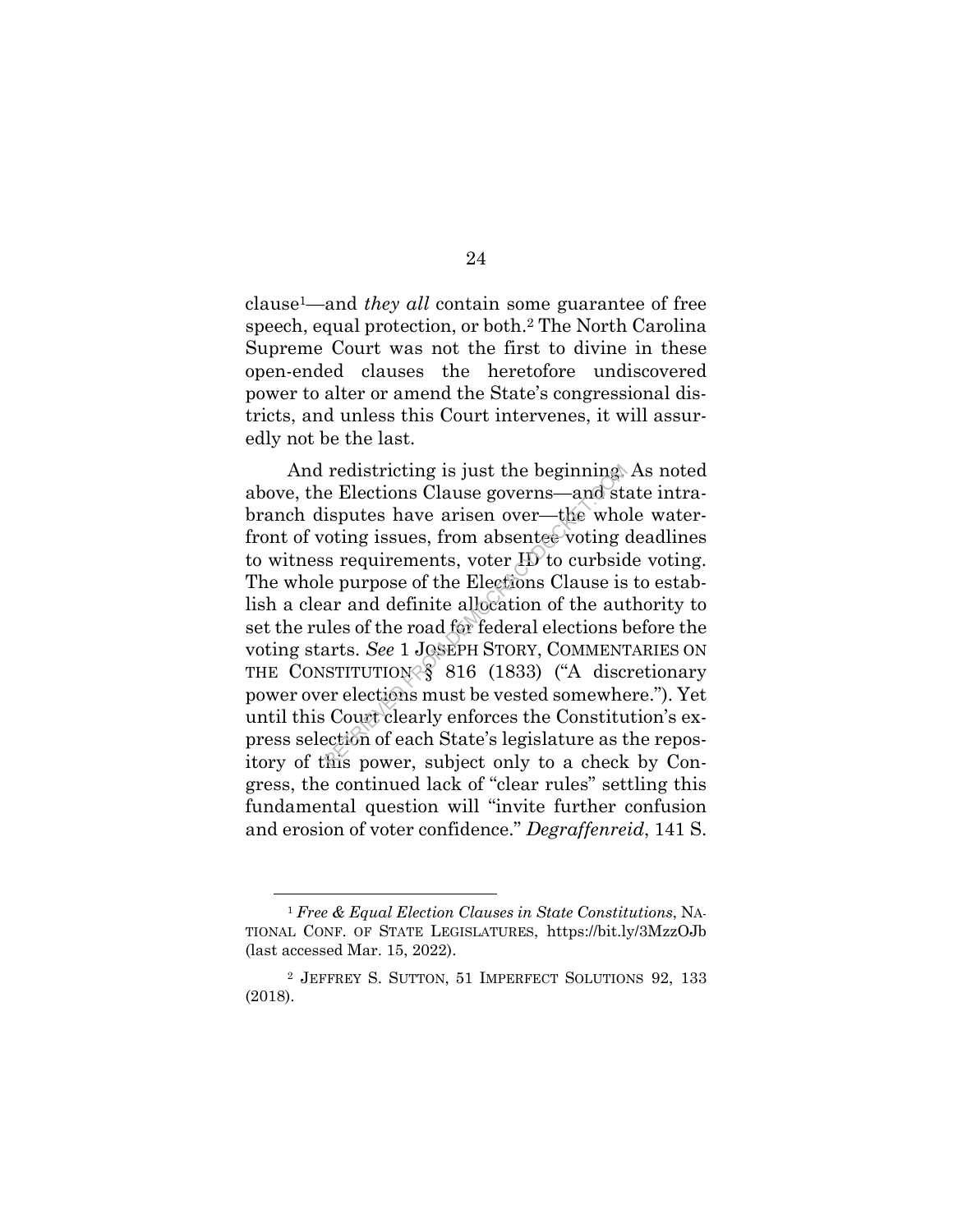Ct. at 738 (Thomas, J., dissenting from the denial of certiorari).

## **D. This Case Is a Particularly Suitable Vehicle for Resolving the Scope of a State Legislature's Authority Under the Elections Clause.**

While this Court has previously "not yet found an opportune occasion to address" the division of authority over this fundamental and recurring issue, this case presents a uniquely suitable vehicle for doing so. *Moore*, 142 S. Ct. at 1090 (Alito, J., dissenting from the denial of application for stay). The Elections Clause issue was squarely and repeatedly presented to both courts below, and the state supreme court directly passed upon it, *see supra*, pp. 7–10, 12–13—so despite Respondents feeble protestations to the contrary at the stay stage, $3$  there can be no plausible dispute that the issue was preserved below and is squarely presented for this Court's review. And the issue is the only determinative one left in the case, so there is little risk that the case, once granted, will end up being decided on some narrower grounds, with the Elections Clause issue once again left as a loose end. e occasion to address" the division c<br>this fundamental and recurring is<br>ents a uniquely suitable vehicle for<br>42 S. Ct. at 1090 (Alito, J., dissent<br>al of application for stay). The<br>susue was squarely and repeatedly p<br>ourts

Finally, and critically, this case presents the Court with the opportunity to consider and resolve this important issue on plenary review, with full

<sup>3</sup> Respondent Common Cause's Opp'n at 5–8, *Moore*, *supra*, No. 21A455 (Mar. 2, 2022); Respondent North Carolina League of Conservation Voters' Opp'n at 23–24, *Moore*, *supra*, No. 21A455 (Mar. 2, 2022).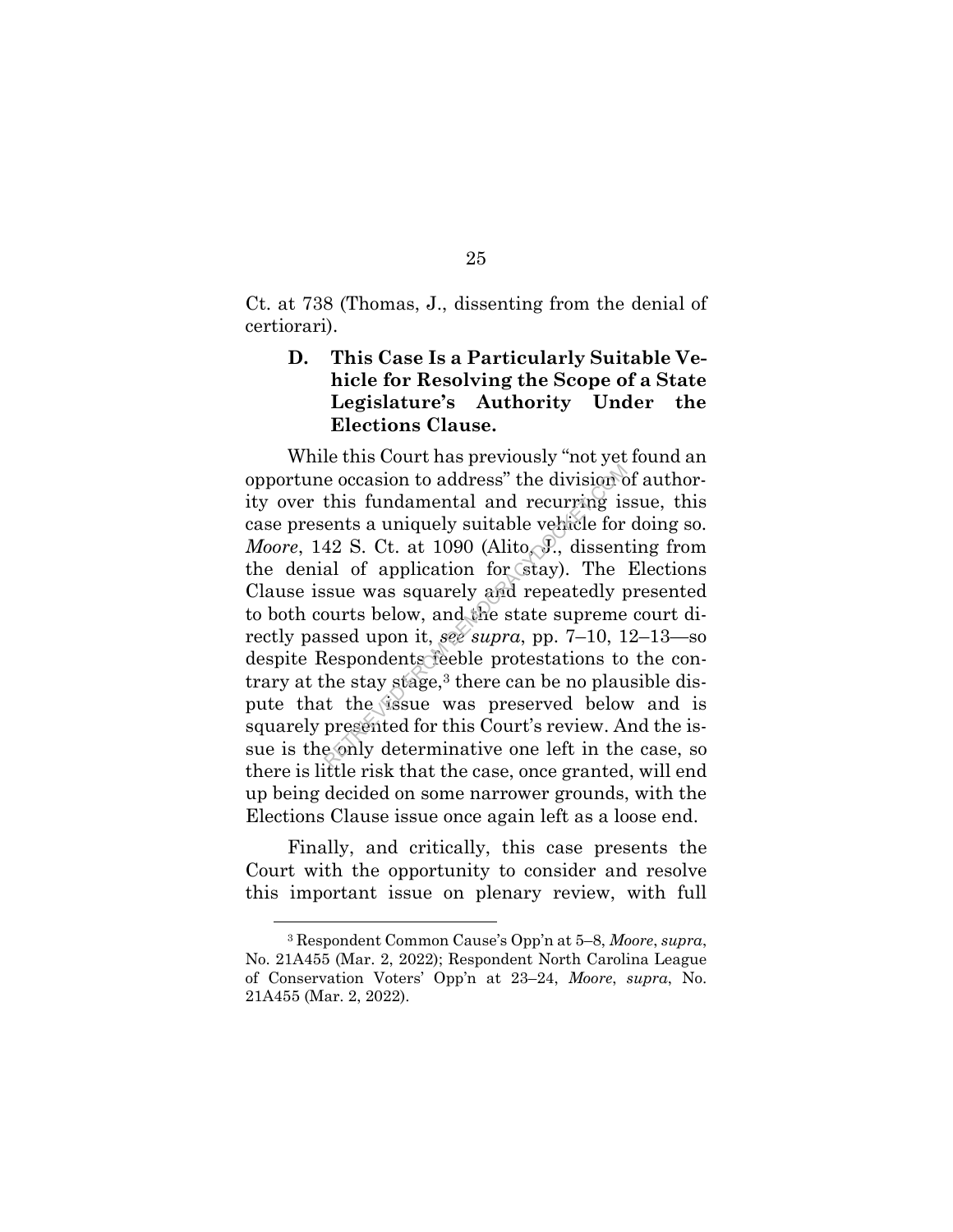briefing and argument in the ordinary course. Most of the previous cases presenting the Elections Clause question have arisen in applications for emergency relief, where the Court is necessarily deprived of the fulsome briefing it ordinarily receives in cases raising important questions of constitutional law. In this case, by contrast, events will not compel the Court to act until the 2024 election cycle approaches—ensuring that the Court will benefit from a full ventilation of the Elections Clause issue by the parties' counsel and amici.

\* \* \* \* \* 100

This case finally presents the Court with "an opportune occasion" to resolve, once and for all, the festering issue of a state legislature's authority, under the Elections Clause, to regulate the times, places, and manner of federal elections free from interference by other state branches and entities. *Moore*, 142 S. Ct. at 1090. (Alito, J., dissenting from the denial of application for stay). The Court should grant the writ and end the conflict in the lower courts over this critical question of nationwide importance. RETRIEVED FROM DEMOCRACYDOCKET.COM

## **II. The Decisions Below Plainly Violate the Elections Clause.**

Not only did the North Carolina Supreme Court split with the Eighth Circuit and the other state-court precedents cited above on the question presented, it got the answer to the question wrong. For the text and history of the Elections Clause, and this Court's precedent interpreting it, leave no doubt that a State's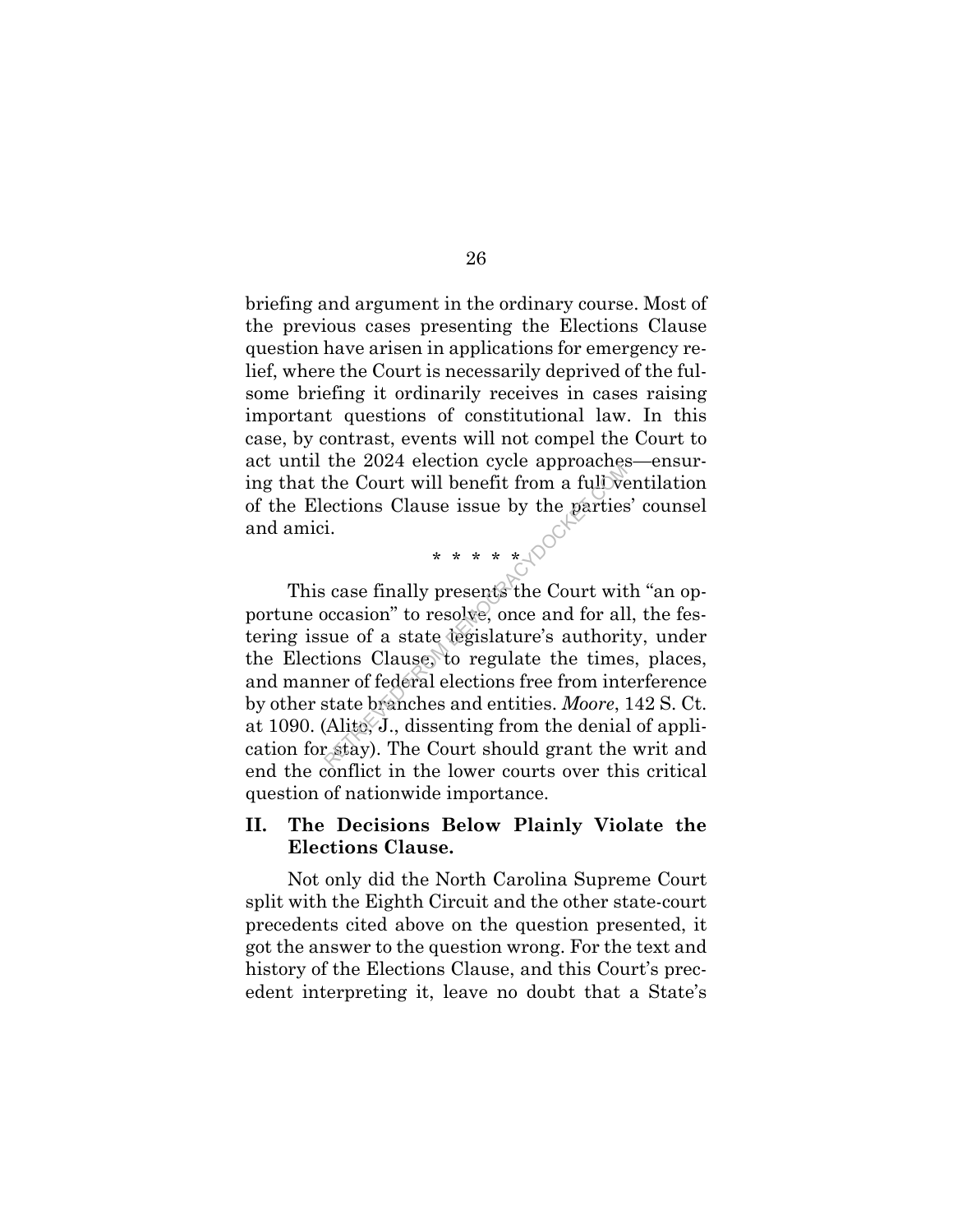judicial branch has no power to nullify and replace the legislature's duly chosen congressional map on the basis of broad generalities in the State's constitution.

## **A. The Elections Clause Vests State Legislatures with Authority To Set the Rules Governing Elections, not State Courts.**

The text of the Elections Clause is clear: "[t]he Times, Places and Manner of holding Elections for Senators and Representatives, shall be prescribed in each State by the *Legislature* thereof; but the Congress may at any time by Law make or alter such Regulations, except as to the Places of chusing Senators." U.S. CONST. art. I, § 4, cl. 1 (emphasis added). "The Constitution provides that state legislatures—not federal judges, not state judges, not state governors, not other state officials—bear primary responsibility for setting election rules." *Wisconsin State Legislature*, 141 S. Ct. at 29 (Gorsuch, J., concurring in denial of application to vacate stay). laces and Manner of holding Edecand Representatives, shall be preste by the *Legislature* thereof; but y at any time by Law make or alter sexcept as to the Places of chusing SIST. art. I, § 4, cl. 1 (emphasis add tion pro

The word "Legislature" in the Elections Clause was "not . . . of uncertain meaning when incorporated into the Constitution." *Hawke v. Smith*, 253 U.S. 221, 227 (1920). And "the Legislature" means now what it meant then, "the representative body which ma<sub>[kes]</sub> the laws of the people." *Id.*; *see, e.g.*, THE FEDERALIST NO. 27, at 174–175 (Alexander Hamilton) (C. Rossiter ed., 1961) (defining "the State legislatures" as "select bodies of men"); *Legislature*, AMERICAN DICTIONARY OF THE ENGLISH LANGUAGE (1828) (Noah Webster) ("The body of men in a state or kingdom, invested with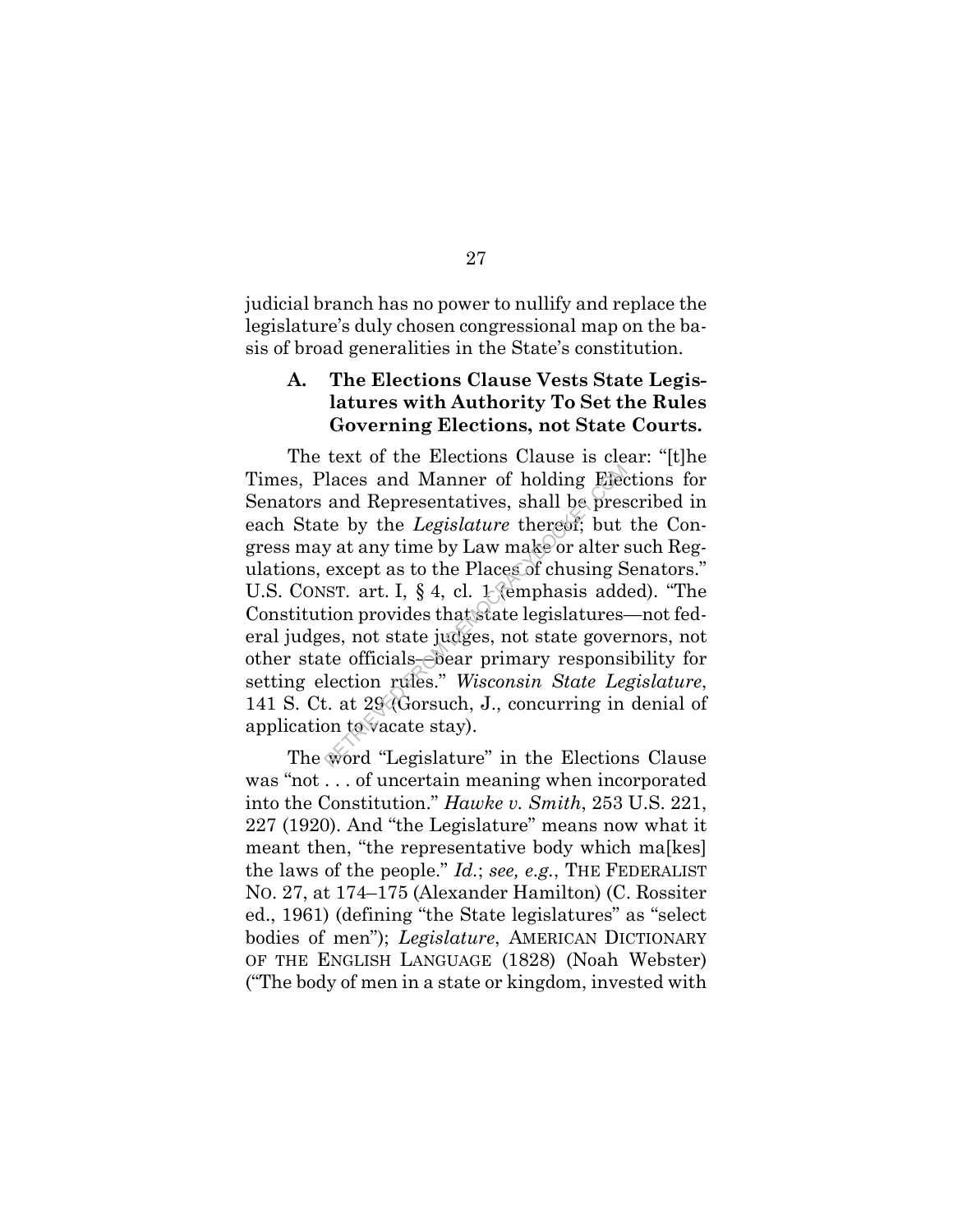power to make and repeal laws."); *Legislature*, A DIC-TIONARY OF THE ENGLISH LANGUAGE (1755) (Samuel Johnson) ("The power that makes laws."); 2 A COM-PLETE DICTIONARY OF THE ENGLISH LANGUAGE (4th ed. 1797) (same); AN UNIVERSAL ETYMOLOGICAL ENGLISH DICTIONARY (20th ed. 1763) ("[T]he Authority of making Laws, or Power which makes them.").

"Any ambiguity about the meaning of 'the Legislature' is removed by other founding era sources." *Arizona State Legislature v. Arizona Indep. Redistricting Comm'n*, 576 U.S. 787, 828 (2015) (Roberts, J., dissenting). For instance, "every state constitution from the Founding Era that used the term legislature defined it as a distinct multimember entity comprised of representatives with the authority to enact laws." Michael T. Morley, *The Intratextual Independent "Legislature" and the Elections Clause*, 109 NW. U.L. REV. ONLINE 131, 14 $\sqrt{2015}$ . In Federalist 59, Hamilton "readily conceded that there were only three ways in which" the power to regulate elections "could have been reasonably modified and disposed: that it must either have been lodged wholly in the national legislature, or wholly in the State legislatures, or primarily in the latter and ultimately in the former." THE FED-ERALIST NO. 59, at 362 (Alexander Hamilton) (C. Rossiter ed., 1961); *accord* 1 STORY, COMMENTARIES ON THE CONSTITUTION, *supra*, at § 816 (1833). The absence from that list of any role for the judiciary reflects that assigning such a political role and delegating legislative power to the judiciary would threaten its independence, as " 'there is no liberty if the power by ambiguity about the meaning of  $t$  removed by other founding erasoute *Legislature v. Arizona Indép. Red* 576 U.S. 787, 828 (2015) (Roberts For instance, "every state constiture ding Era that used the term legisl s a d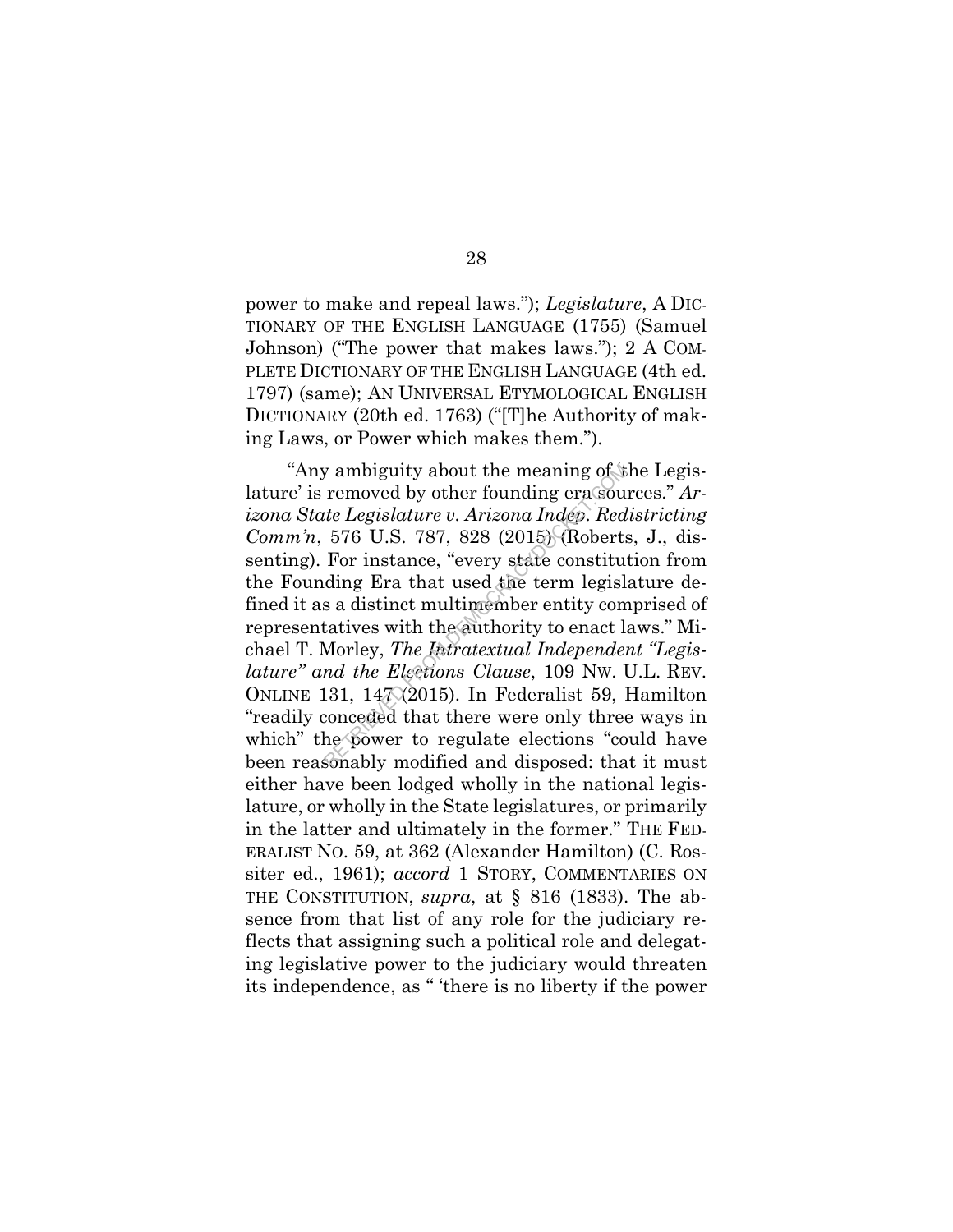of judging be not separated from the legislative and executive powers.' " THE FEDERALIST NO. 78, at 466 (Alexander Hamilton) (C. Rossiter ed., 1961).

The Constitution thus grants the state "Legislature" primacy in setting the rules for federal elections, subject to check only by Congress. *See, e.g.*, *Ex parte Yarbrough*, 110 U.S. 651, 660 (1884). And there can be no question that this specific delegation of power to state legislatures encompasses the authority to draw the lines of congressional districts. The design and selection of congressional maps is  $\alpha$  core part of the "Regulation[ ]" of the "Manner of holding Elections." U.S. CONST. art. I, § 4, cl. 1. Consistent with the plain meaning of the text, this Court has squarely and repeatedly held that the lines drawn in Article I, Section 4 govern the authority of "districting the state for congressional elections." *Smiley*, 285 U.S. at 373. As the Court recently put the point, "The Framers were aware of electoral districting problems and considered what to do about them. They settled on a characteristic approach, *assigning the issue to the state legislatures*, expressly checked and balanced by the Federal Congress." *Rucho*, 139 S. Ct. at 2496 (emphasis added); *accord Arizona Indep. Redistricting Comm'n*, 576 U.S. at 804–08. slatures encompasses the authority<br>of congressional districts. The designal for congressional maps is a core pa<br>ion[]" of the "Manner of holding E<br>sr. art. I, § 4, cl. 1. Consistent with<br>of the text, this Court has square

Accordingly, "[t]he only provision in the Constitution that specifically addresses" the crafting of congressional districts "assigns [the matter] to the political branches," not to judges. *Rucho*, 139 S. Ct. at 2506. What is more, the Elections Clause is the *sole* source of state authority over congressional elections.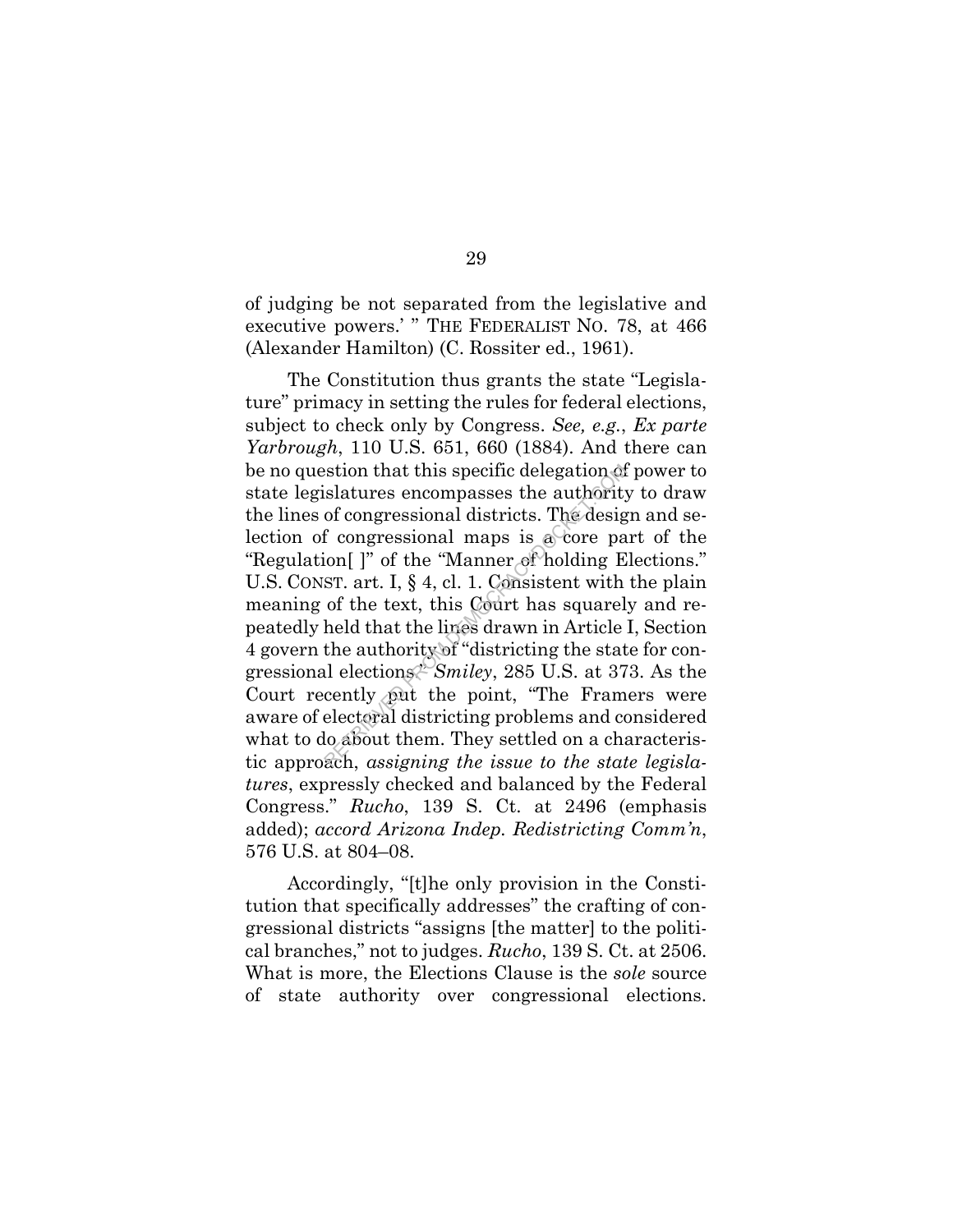Regulating elections to federal office is not an inherent state power. Instead, the offices of Senator and Representative "aris[e] from the Constitution itself." *U.S. Term Limits, Inc. v. Thornton*, 514 U.S. 779, 805 (1995); *see also Cook v. Gralike*, 531 U.S. 510, 522 (2001). And because any state authority to regulate election to federal offices could not precede their very creation by the Constitution, such power "had to be delegated to, rather than reserved by, the States." *U.S. Term Limits, Inc.*, 514 U.S. at 804; *cf.* 1 STORY, COMMENTARIES ON THE CONSTITUTION, *supra*, at § 627 ("It is no original prerogative of state power to appoint a representative, a senator, or president for the Union"). Thus, whatever power a state government has to craft congressional districts *must* derive from—and be limited by—the Elections Clause. Any other exercise of power is *ultra vires* as a matter of federal law. b, rather than reserved by, the<br> *Rem Limits, Inc.*, 514 U.S. at 804; cf.<br>
TARIES ON THE CONSTITUTION, supra<br>
original prerogative of state power t<br>
entative, a senator, or president for<br>
us, whatever power a state govern

Precedent from this Court and others is in accord with these principles. While the majority and dissenting opinions in *Arizona Independent Redistricting Commission* disagreed over the question whether the "legislature," under the Elections Clause, is limited to a specific legislative body or "the State's lawmaking processes" more generally, *all* Justices agreed at a minimum that "redistricting is a legislative function, to be performed in accordance with the State's prescriptions for lawmaking" 576 U.S at 808, 824, 841; *cf. id.* at 827–29 (Roberts, C.J., dissenting).4 Nearly a

<sup>4</sup> To the extent the Court were to find that some portion of the *Arizona Independent Redistricting Commission* opinion is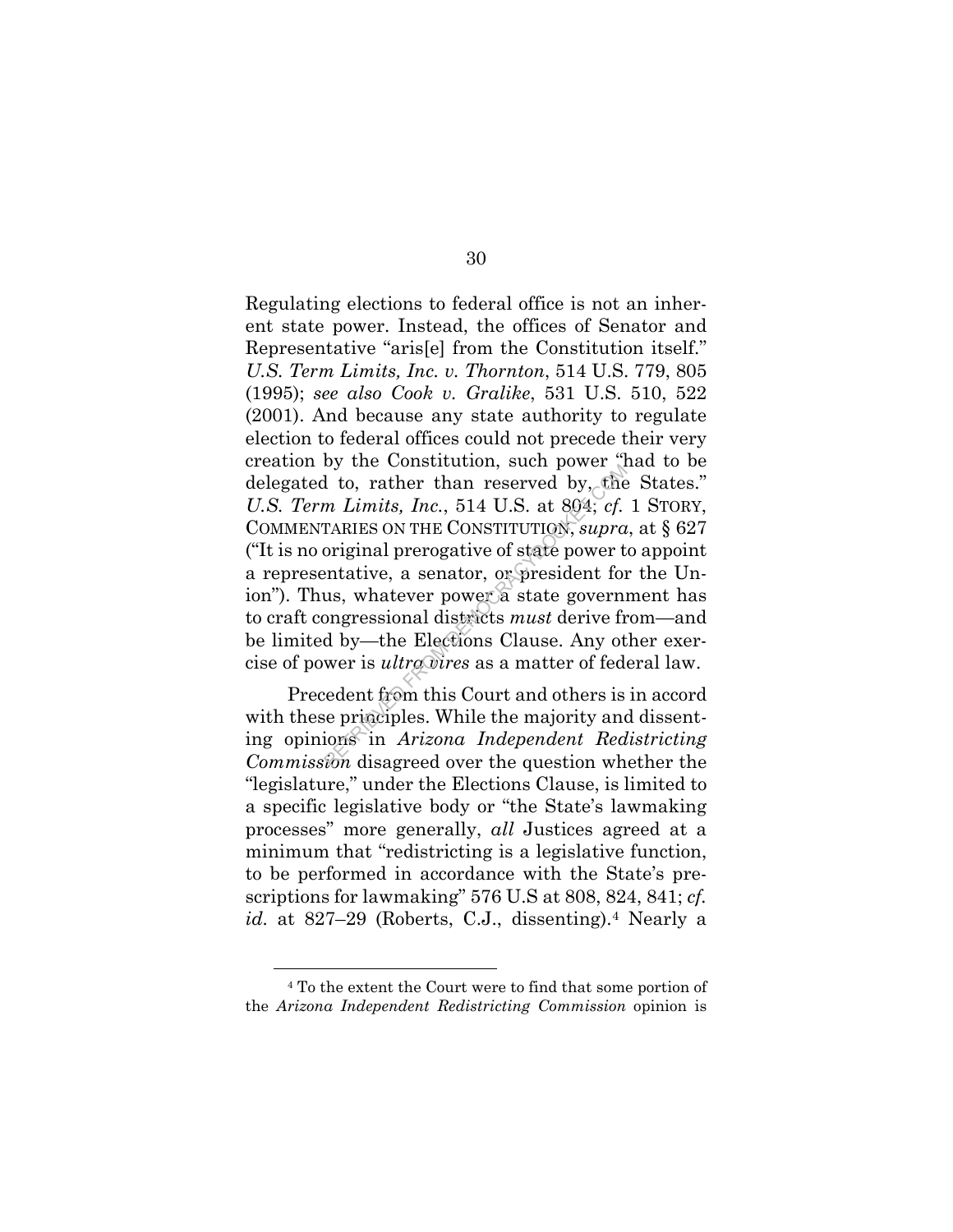century ago, the Court reached the same conclusion: the drawing of congressional districts "involves lawmaking in its essential features and most important aspect," and "the exercise of the authority must be in accordance with the method which the state has prescribed for legislative enactments." *Smiley*, 285 U.S. at 366, 367.

Similarly, this Court has explained with respect to the Presidential Electors Clause—the closely analogous provision of Article II, Section 1 that empowers state legislatures to select the method for choosing electors to the Electoral College—that the state legislatures' power to prescribe regulations for federal elections "cannot be taken." *McPherson*, 146 U.S. at 35. And as noted above, other courts have long recognized this limitation on the power of States to restrain the discretion of state legislatures under the Elections Clause and the Presidential Electors Clause. *See, e.g.*, *Beeson*, 34 N.W.2d at 286–87; *Dummit*, 181 S.W.2d at 695; *In re Plurality Elections*, 8 A. at 882. ilarly, this Court has explained with<br>esidential Electors Clause—the clos<br>ovision of Article II, Section K that e<br>islatures to select the method for<br>o the Electoral College—that the st<br>ower to prescribe regulations for fed

**B. The State Courts' Invalidation of the Legislatively Chosen Map and Imposition of a Map of Their Own Making Violates the Elections Clause.** 

The state-court orders below fundamentally transgress the Constitution's specific allocation of authority over the manner of holding congressional

31

contrary to Petitioners' position in this case, and that the case is not distinguishable, the Court should overrule it.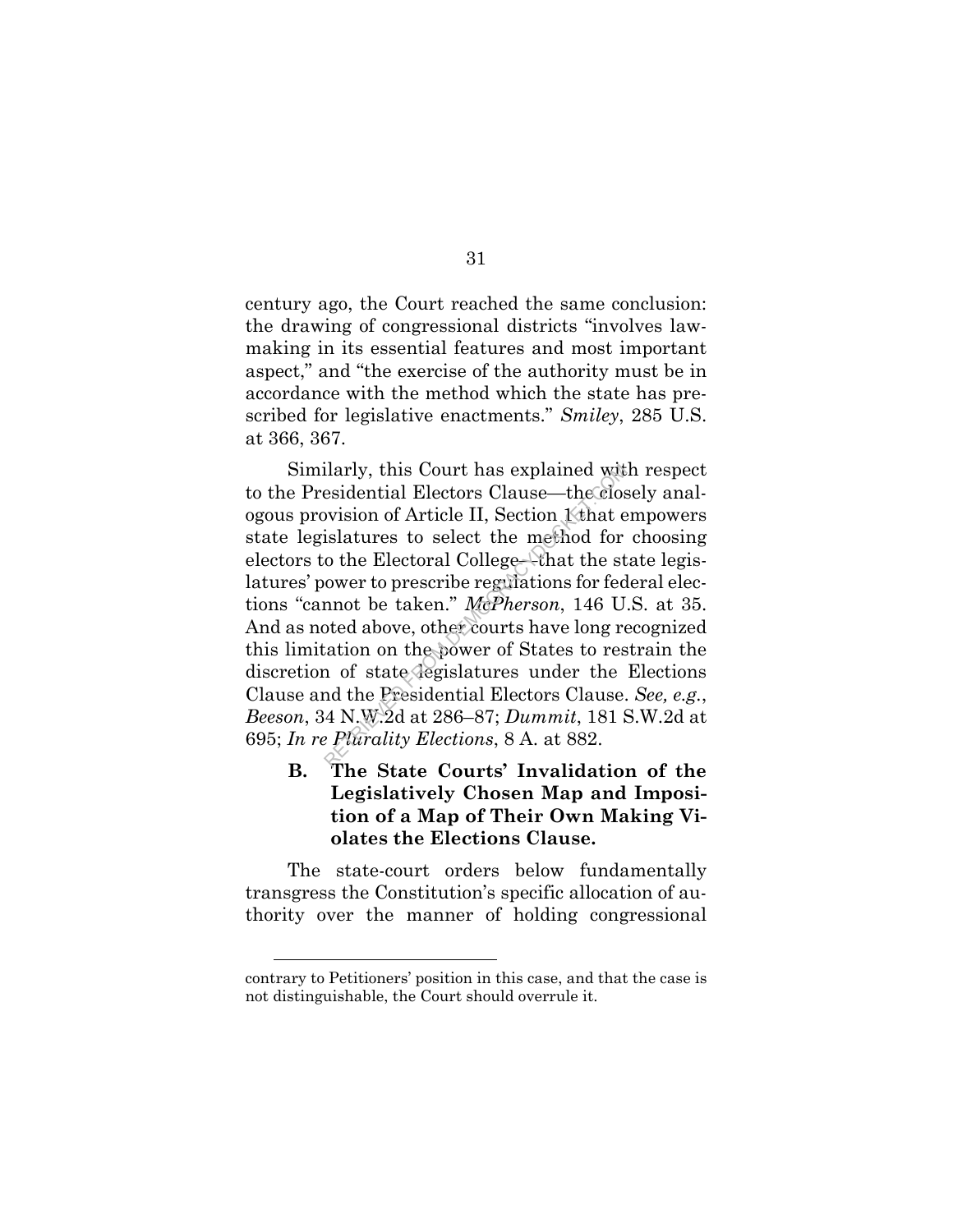elections. As just shown, the Constitution's resolution of "electoral districting problems" is to "assign[ ] the issue to *the state legislatures*, expressly checked and balanced by the Federal Congress." *Rucho*, 139 S. Ct. at 2496 (emphasis added). In North Carolina, the General Assembly is the "Legislature," established by the people of the State.

The North Carolina Constitution makes clear beyond cavil that "[t]he legislative power of the State shall be vested *in the General Assembly*," N.C. CONST. art. II, § 1 (emphasis added). And it makes clear, too, that the state judiciary *is not* the "Legislature" in North Carolina, nor any part of it. To the contrary, the North Carolina Constitution affirmatively states that the grant of legislative power to the General Assembly is exclusive—"[t]he legislative, executive, and supreme judicial powers of the State government shall be forever separate and distinct from each other." *Id.* art. I, § 6; *see also State v. Berger*, 781 S.E.2d 248, 250 (N.C. 2016). Thus, the General Assembly alone is vested with the authority to "enact[] laws that protect or promote the health, morals, order, safety, and general welfare of" the State. *Id.* (internal quotation marks omitted). That, and no other, is "the method which the state has prescribed for legislative enactments." *Smiley*, 285 U.S. at 367. North Carolina Constitution makes<br>il that "[t]he legislative power of the<br>rested in the General Assembly," N.(<br>1 (emphasis added). And it makes c<br>state judiciary is not the "Legisl:<br>rolina, nor any part of it. To the cont

Nor can North Carolina's courts claim to benefit from any sort of *delegation* of the General Assembly's exclusive power to craft congressional districts and otherwise regulate the manner of congressional elections. For under North Carolina law, "the legislature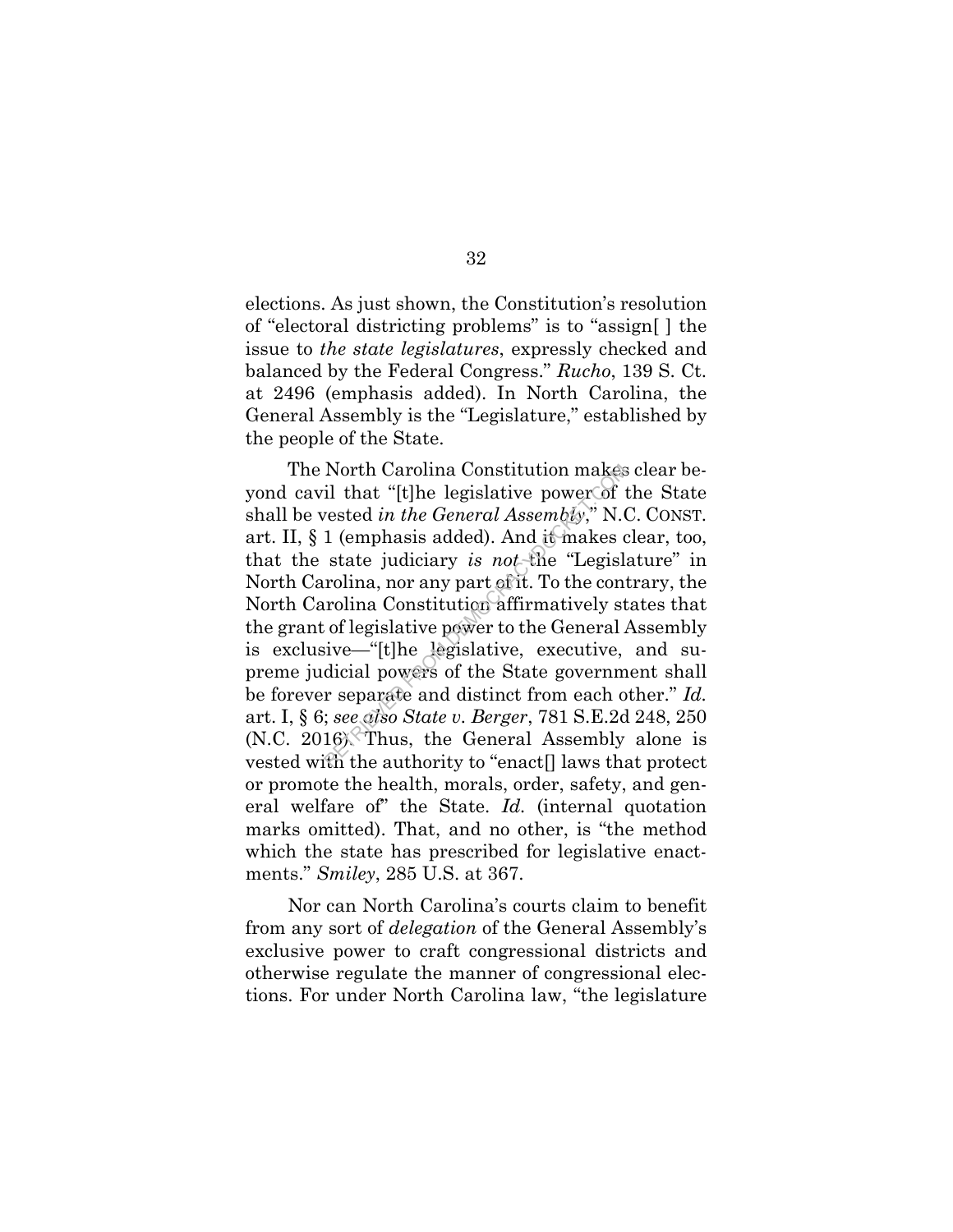may not abdicate its power to make laws or delegate its supreme legislative power to any coordinate branch or to any agency which it may create." *Adams v. North Carolina Dep't of Nat. & Econ. Res.*, 249 S.E.2d 402, 410 (N.C. 1978).

Further still, even if the General Assembly *could*  as a matter of state law delegate its core lawmaking functions to some other state entity (and it cannot), it has not made any such delegation *to state courts*. For the North Carolina judicial branch's role is to "interpret[ ] the laws and, through its power of judicial review, determine[ ] whether they comply with the constitution," *Berger*, 781 S.E.2d at 250, *not* to resolve "those controversies which revolve around policy" choices and value determinations constitutionally committed for resolution to the legislative or executive branches of government," *Cooper v. Berger*, 809 S.E.2d 98, 107 (N.C. 2018). Given the North Carolina Constitution's deliberate proclamation that "[t]he legislative, executive, and supreme judicial powers of the State government shall be forever separate and distinct from each other," N.C. CONST. art. I, § 6, the state courts are thus constitutionally incapable of receiving, and exercising, the power of "lawmaking in its essential features and most important aspect," *Smiley*, 285 U.S. at 366—*even if* the General Assembly were constitutionally capable of giving it away. For state entity (and it is<br>nade any such delegation to state co<br>h Carolina judicial branch's role is<br>e laws and, through its power of ju<br>ermine[] whether they-comply with<br>"Berger, 781 S.E.2d at 250, not t<br>ontroversies wh

Yet the court below exercised *precisely* that power, in direct contravention of the federal Elections Clause. The North Carolina Supreme Court's February 4, 2022 Order striking down the General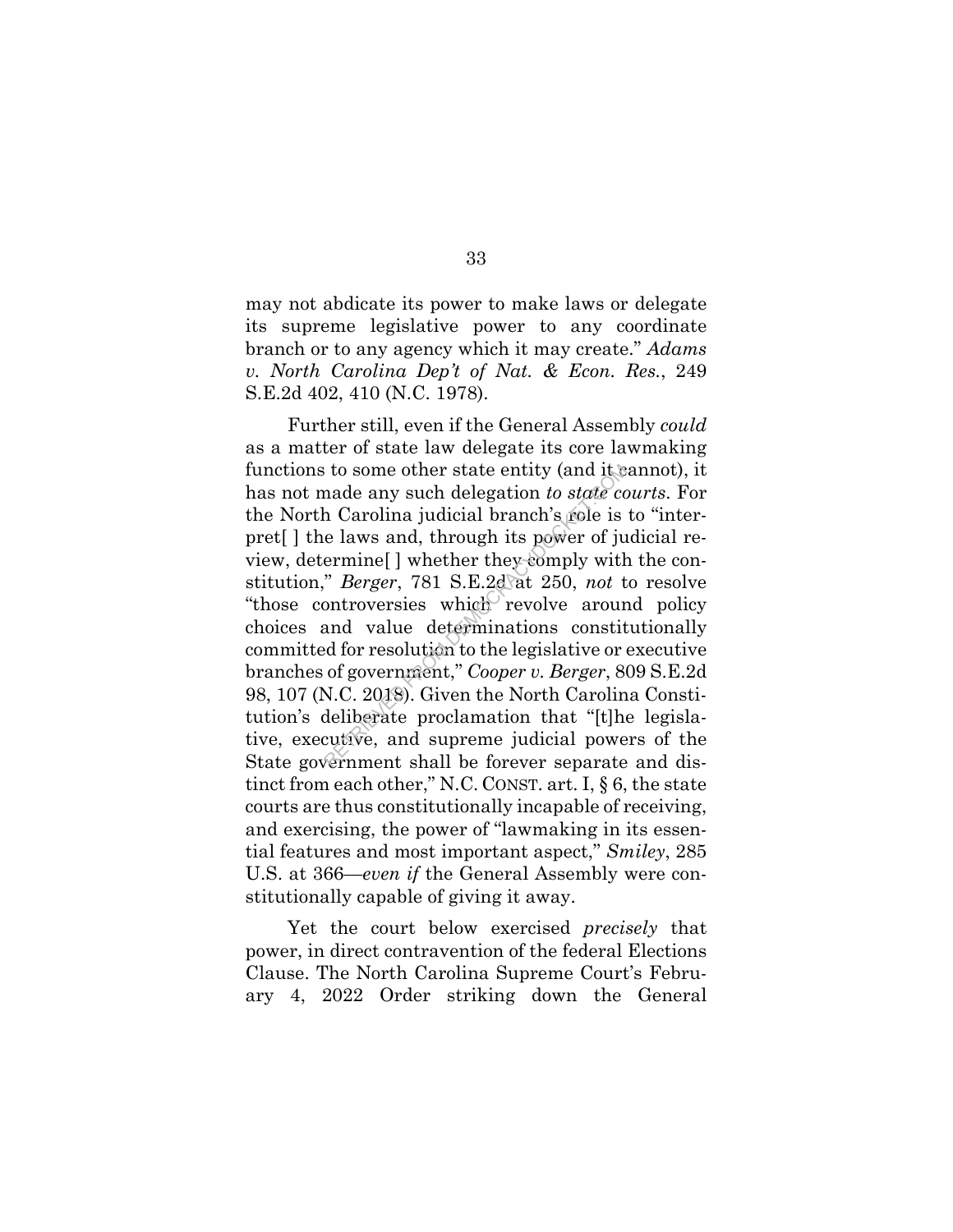Assembly's original congressional map on state-law grounds directly seizes the power to regulate the manner of congressional elections. When the General Assembly enacted that map in 2021, it exercised its constitutionally vested authority to "prescribe[ ]" the "Manner of holding Elections for Senators and Representatives." U.S. CONST. art. I, § 4, cl. 1. The Constitution prescribes a single method for setting aside such a choice: "the Congress may at any time by Law make or alter such Regulations." *Id.* The Elections Clause *does not* give the state courts, or any other organ of state government, the power to second-guess the legislature's determinations.

That is the plain holding of this Court's decision in *Smiley*. There, Minnesota's Governor had, in effect, done *precisely* what the North Carolina Supreme Court's February 4 order did here: he rendered the legislature's chosen districting plan "a nullity" by "return[ing] it without his approval." 285 U.S. at 361. This Court had no difficulty recognizing that this nullification of the state legislature's congressional map would plainly violate the Elections Clause *unless* "the Governor of the state, through the veto power, shall have a part in the making of state laws." *Id.* at 368. And the Court thus held that the Governor's nullification of the Minnesota legislature's congressional map was consistent with the Elections Clause *only because* it concluded that the veto power, "as a check in the legislative process, cannot be regarded as repugnant to the grant of legislative authority." *Id.*; *see Dummit*, 298 Ky. at 50 (explaining that while *Smiley* "holds colonce: "the Congress may at any tim<br>alter such Regulations." Id. The<br>oes not give the state courts, or any<br>ate government, the power to seco<br>ature's determinations.<br>t is the plain holding of this Court's<br>". There, Minnes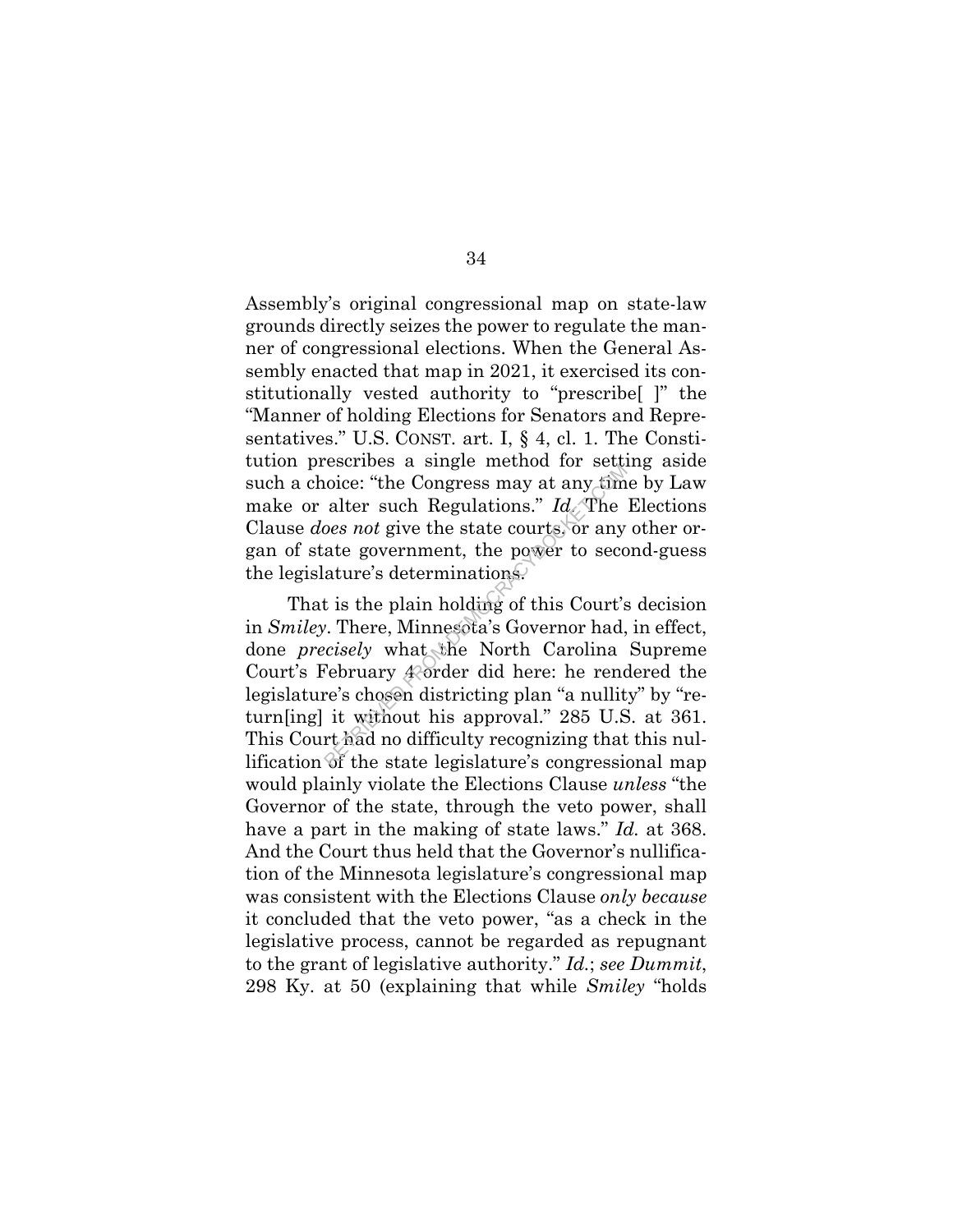that a legislature must function in the method prescribed by the State Constitution in directing the times, places, and manner of holding elections," that does not mean that "when functioning in the manner prescribed by the State Constitution, the scope of its enactment on the indicated subjects is also limited by the provisions of the State Constitution"). Here, by contrast, because *a state court's* nullification of a congressional map through the exercise of judicial review is plainly *no* "part in the making of state laws," *Smiley*, 285 U.S. at 368, the opposite conclusion necessarily follows.

To be sure, in limited circumstances a state legislature's election rules are subject to review or invalidation by entities other than Congress—because other provisions of *the United States Constitution* explicitly or implicitly so provide. For example, where the congressional districts drawn by a state legislature violate *some other* provision of the Constitution, such as the Equal Protection Clause, the Constitution itself authorizes the federal courts to intervene to secure enumerated constitutional rights—in the same manner as they secure those rights when Congress, through an exercise of *its* enumerated powers, transgresses them. *See Rucho*, 139 S. Ct. at 2495–97. No such enumerated, federal constitutional right is at issue here. because a state coart's numeration.<br>
Il map through the exercise of judici<br>
r no "part in the making of state lavents"<br>
U.S. at 368, the opposite conclusion<br>
lows.<br>
see sure, in limited circumstances a<br>
election rules are

Instead, the state supreme court justified its nullification of the General Assembly's regulation of the manner of congressional elections by pointing to a hodge-podge of *state* constitutional provisions. *See*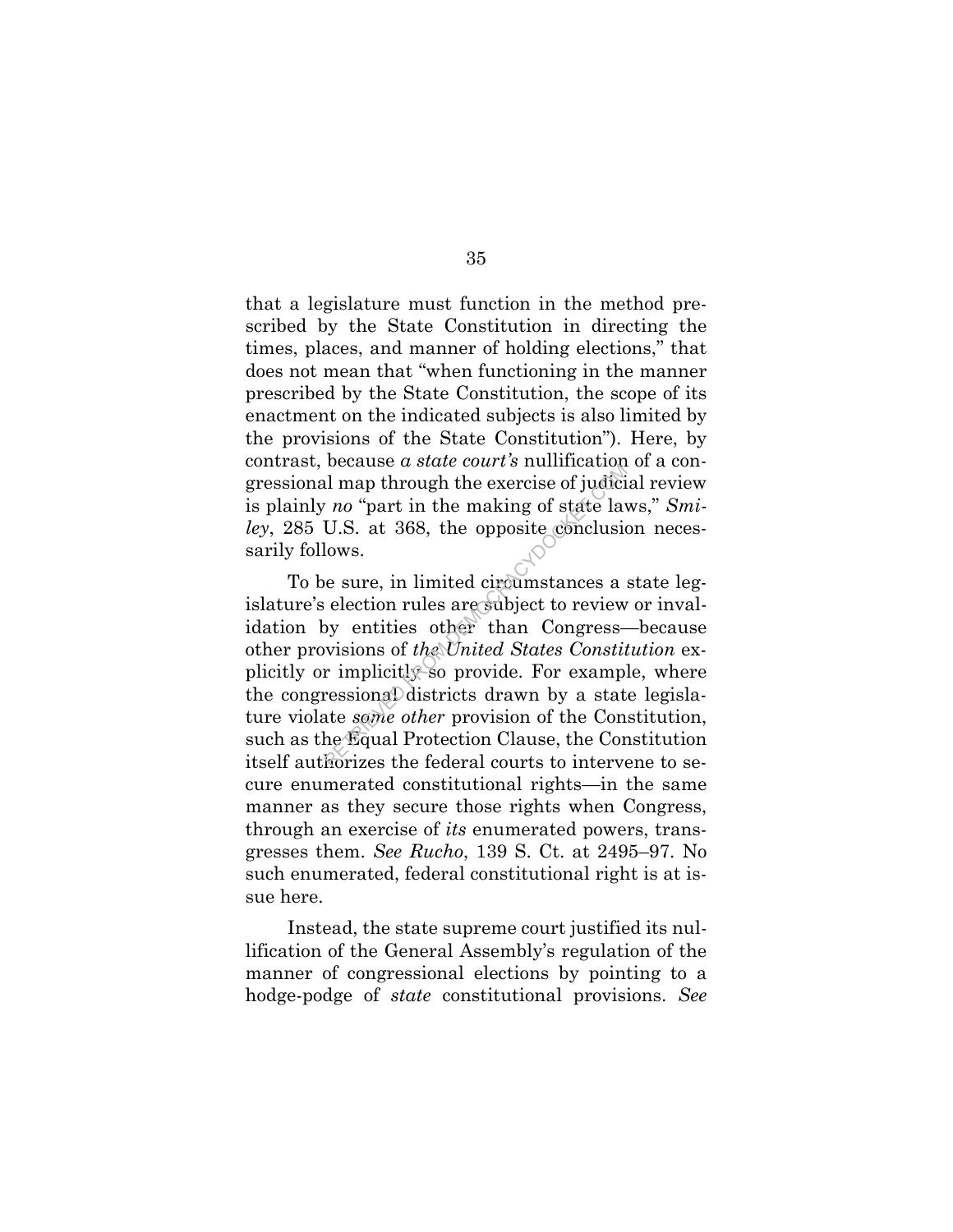App.11a–12a. But the *federal* constitution vests the authority to draw a State's congressional districts in "the *Legislature* thereof," U.S. CONST. art. I, § 4, cl. 1 (emphasis added), where it must be exercised "in accordance with the method which the state has prescribed for legislative enactments," *Smiley*, 285 U.S. at 367—not hedged or parceled out by the state's constitution to its judiciary.

Moreover, "none of" the state constitutional provisions invoked by the court below "say[ ] anything about partisan gerrymandering, and all but one make no reference to elections at all." *Moore*, 142 S. Ct. at 1090 (Alito, J., dissenting from the denial of application for stay). And that one provision—the "Free Elections Clause"— was "for 246 years . . . not found to prohibit partisan gerrymandering." *Id.* at 1091; *see*  App.196a–206a (Newby, J., dissenting). It is one thing for a state court to enforce specific and judicially manageable standards, such as contiguousness and compactness requirements. It is quite another for the court to seize the authority to find, hidden within the folds of an open-ended guarantee of "free" or "fair" elections, rules governing the degree of "permissible partisanship" in redistricting—a matter that this Court has held to be "an unmoored determination" that depends on "basic questions that are political, not legal." *Rucho*, 139 S. Ct. at 2500–01 (quotation marks omitted). cover, "none of" the state constitution<br>voked by the court below "say[]<br>rtisan gerrymandering, and all but of<br>nce to elections at all." *Moore*, 142<br>to, J., dissenting from the denial of<br>tay). And that one provision—the "

This Court in *Rucho* squarely held that any attempt to answer this "unmoored" question is an exercise in politics, not law—that is to say, it is a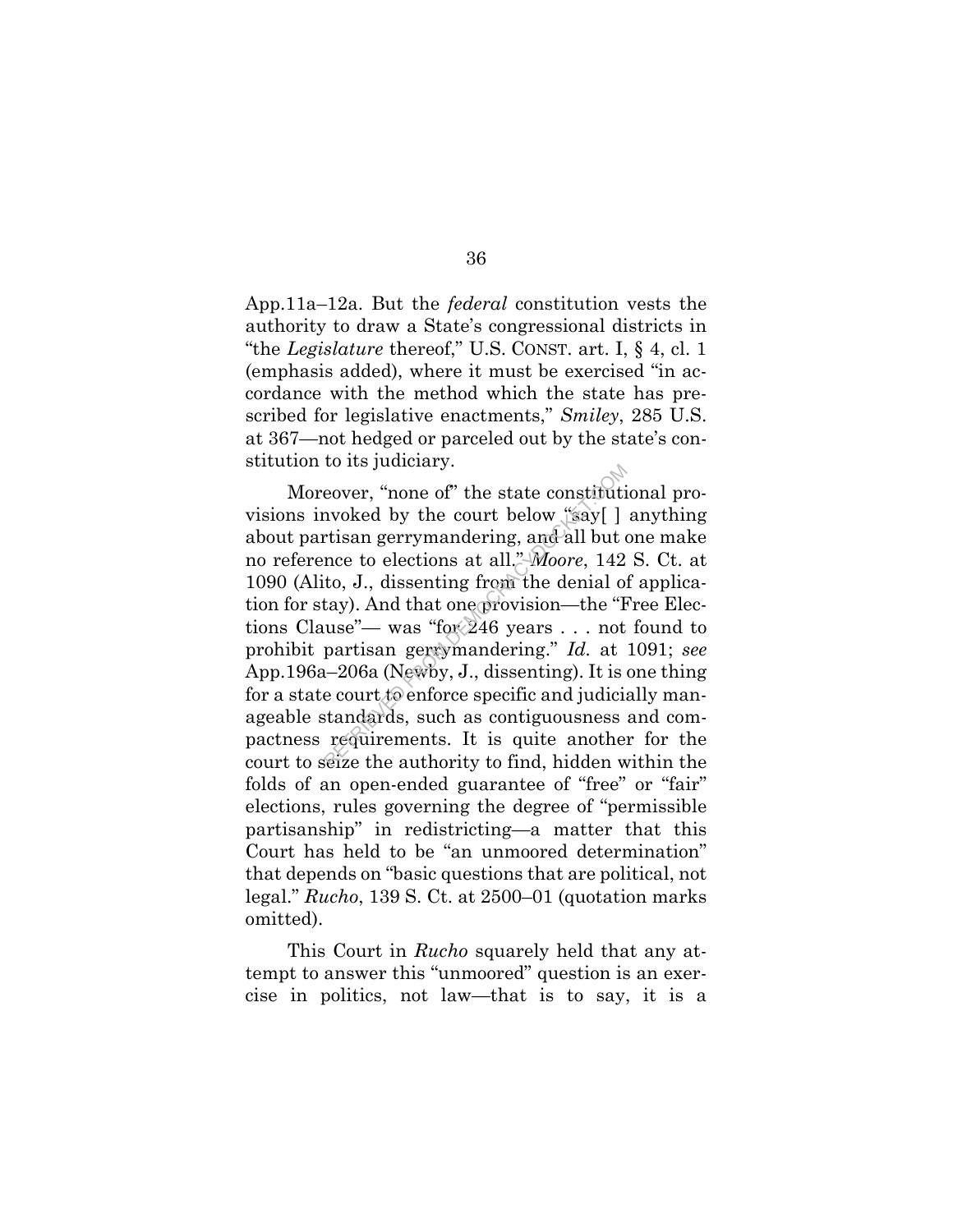*quintessentially legislative* exercise. *Id.* If the Elections Clause places *any* limits on what matters may be parceled out to entities in a State other than "the Legislature thereof," U.S. CONST. art. I, § 4, cl. 1—and this Court's precedents uniformly recognize that it must—then it cannot allow a State's courts to do what was done in this case: discover somewhere within an open-ended guarantee of "fairness" in elections a novel rule requiring partisan criteria to be taken explicitly into account when drawing congressional districts.

Having rendered the General Assembly's original congressional map "a nullity," *Smiley*, 285 U.S. at 362, the state courts then compounded the constitutional error by creating, and imposing by fiat, *a new*  congressional map. These further acts demonstrate with remarkable clarity this Court's teaching that crafting congressional districts "involves lawmaking in its essential features and most important aspect," *id.* at 366, and "poses basic questions that are political, not legal." *Rucho*, 139 S. Ct. at 2500. Rather than hearing briefing and argument on any recognizably legal question, the trial court below proceeded by appointing three "Special Masters" who, in turn, hired political scientists and mathematicians to "assist in evaluating" the remedial plans the state supreme court had ordered the parties to produce. App.273a– 74a. This cadre of extra-constitutional officers then proceeded to reject the General Assembly's plan (again) and craft *their own* plan, based on tools and datasets similar to the ones used by the General e requiring partisan criteria to be<br>at the account when drawing congress<br>ing rendered the General Assembl<br>ressional map "a nullity," Smiley, 28<br>state courts then compounded the<br>complex to the compounded the<br>complex of the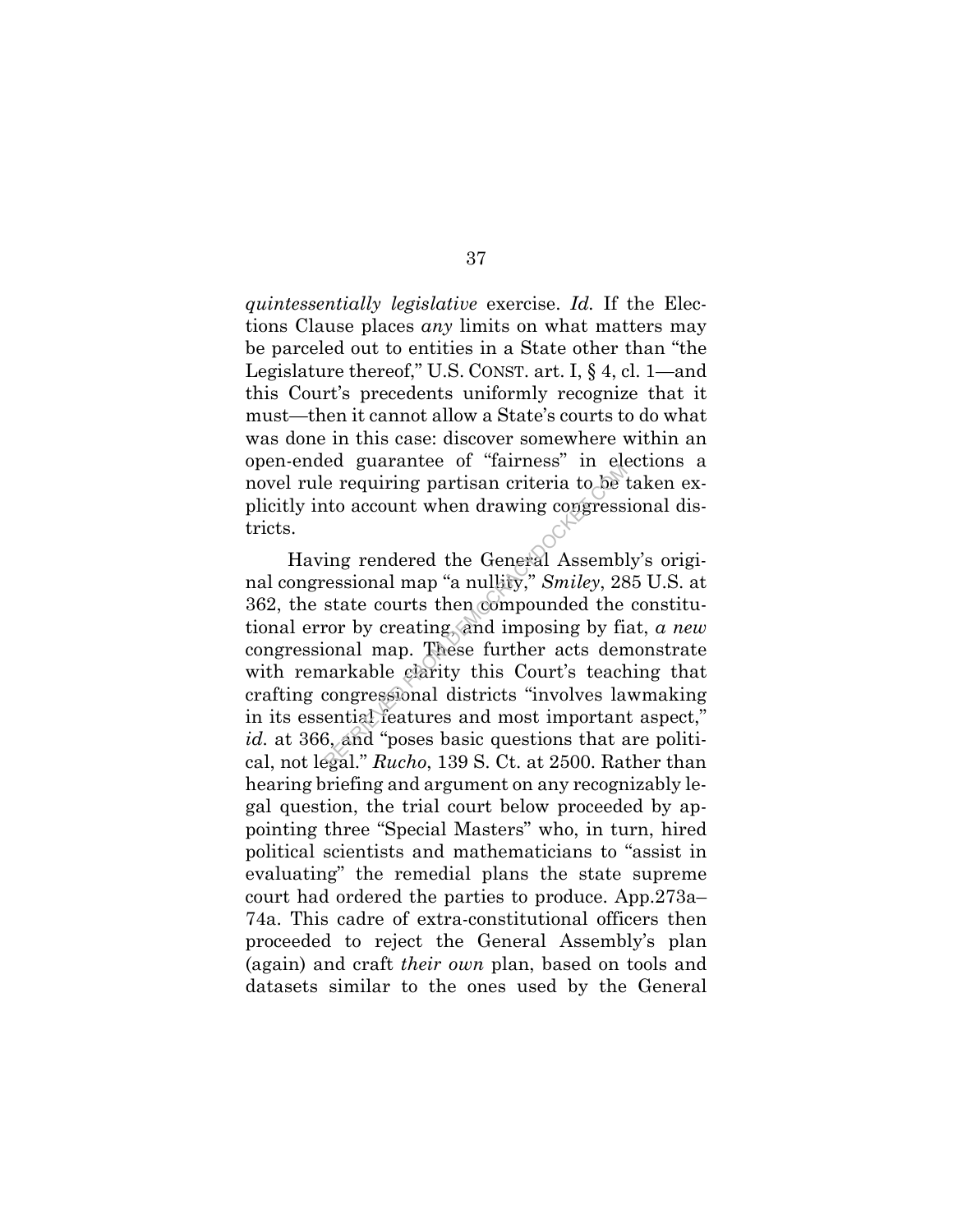Assembly. App.289a; 301a–04a. Worse still, in the process of analyzing the parties' remedial plans and crafting their own plan, this team of judicial-appointees and political scientists had repeated, *ex parte* contacts with the experts *for the plaintiffs*, App.296a– 99a—behavior that may be acceptable for *legislative*  officials but has long been forbidden for genuinely *judicial* officers. *See* RESTATEMENT (THIRD) OF THE LAW GOVERNING LAWYERS § 113 (2000).

The short of it is this: the decisions by the courts below to nullify the General Assembly's chosen "Regulations" of the "Manner of holding Elections," U.S. CONST. art. I, § 4, cl. 1, and to replace them with new regulations of their own, discretionary design, simply cannot be squared with the text and original meaning of the Elections Clause, nor with this Court's interpretation of it. NG LAWYERS § 113 (2000).<br>
Short of it is this: the decisions by t<br>
mullify the General Assembly's chose<br>
of the "Manner of holding Election<br>
rt. I, § 4, cl. 1, and to replace them<br>
ms of their own, discretionary designed<br>

## **CONCLUSION**

For the reasons set forth above, the Court should grant the writ of certiorari.